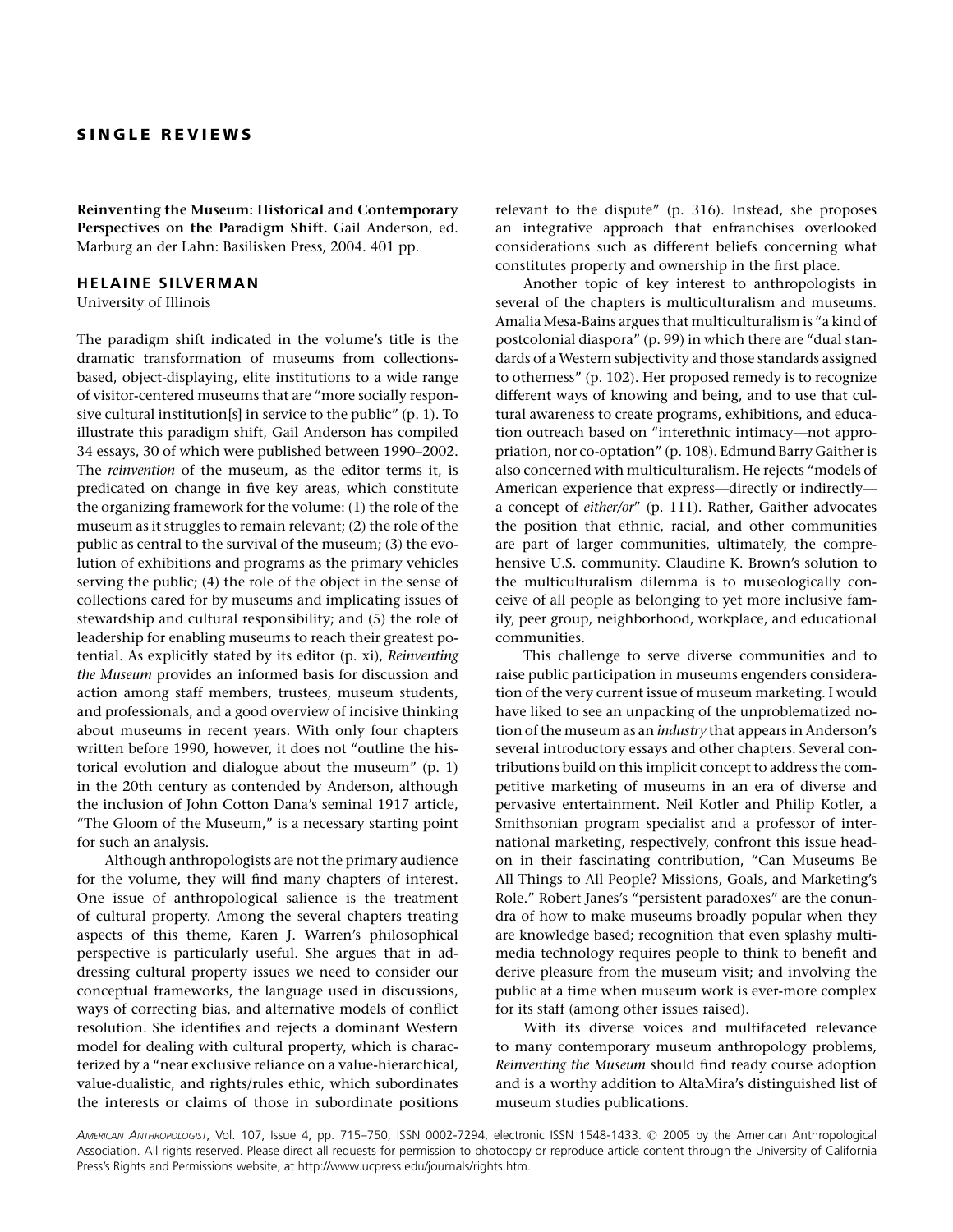**Black Skins, French Voices: Caribbean Ethnicity and Activism in Urban France.** David Beriss. Cambridge, MA: Westview Press, 2004. 156 pp.

# **RALPH GRILLO**

University of Sussex

This short book by New Orleans anthropologist David Beriss is part of the Westview "Case Studies in Anthropology" series. This is a contemporary version of the long-established and similarly named "Case Studies in Cultural Anthropology," originally published by Holt, Reinhart, and Winston. The latter series was a staple of the undergraduate curriculum and provided many of the ethnographies that students actually read. Like so much of the anthropology of its period, the series tended to have a "tribal" and rural focus: Many of the books were accounts of the Navaho, or the Banyoro, and so on, though other contributions went beyond that conventional remit. The Westview series is also concerned with "particular communities," as its author guidelines put it, but as in much modern anthropology, the studies are not confined to a particular rural or urban locality. Indeed, Beriss's excellent book is a wide-ranging account of transnational migrants from the Caribbean islands of Martinique and Guadeloupe who, over the last forty years in increasing numbers (perhaps a third of the island population), have gone to live and work in France.

The situation of the French Caribbean possessions, whose inhabitants are known collectively as "Antillais," is a peculiar one. Since World War II, they have been administered as overseas departments of France itself, with a status equivalent to those on the mainland. Consequently, Antillais are juridically French citizens and, when in France, viewed as internal migrants with rights. For example, they have access to certain public sector jobs that are denied to other, non-French immigrants. Despite this, their position is ambiguous. They are French juridically, but as Afro-Caribbeans they are by no means accepted as French socially. Despite many decades during which they were subjected to French policies of assimilation—notably through the education system—the culture of Martinique and Guadeloupe, and of Antillais in France, has in many ways remained distinct. They are French, but different. Beriss's book discusses how they (and to some extent the French institutional system) attempt to grapple with, and resolve, the problems this poses.

Much of Beriss's fieldwork dates from 1989 and concerns a series of events and situations he investigated around the time of the Bicentennial celebrations of the French Revolution (he includes an account of what that celebration meant, or did not mean, to Antillais migrants). Later fieldwork in 1998 enabled him assess the significance for Antillais of another grand celebration—the multicultural, multiethnic French soccer team winning the World Cup. The meat of the book, however, is a series of chapters in which he examines debates about "culture" among both French and Antillais (if one may make that distinction), and explores various attempts by different theatrical and religious groups (members of the Catholic Church and Seventh Day Adventists for instance) to ask and answer the question: What does it mean to be Antillais in France?

Antillais themselves, both in the islands and in France, have undertaken various "experiment[s] with alternate ideologies" (p. 129). There are different routes, trajectories and projects, some located in specific historical periods (négritude, créolité), and others emerging through different contemporary institutions. The "Eloge" theater troupe, for example, uses "nostalgia for life in the Antilles to build a sense of identity and community" (p. 87). Another, "Stand-Fast," seeks a place in French society itself, and the middle-class intellectuals and professionals of CEDAGR (Centre d'Entre-aide at d'Etude des Antillais, Guyanais, Réunionnais) strive for the recognition of cultural difference within a broader, indeed global, context of créolité. These projects sit uneasily in contemporary France, with its "republican" model of citizenship and culture emphasizing assimilation into French values, at least in theory. Over the last 25 years there has been a tension between forces pushing for some form of multiculturalism, best seen in practical measures at the local level, and those that reasserted the classic model of the republic, one and indivisible, as most recently in the 2003 Stasi Commission on laicity. The latter seem now to be in the ascendancy, and Beriss's conclusion that "France is being creolized," (p. 133) is overoptimistic, or at least premature.

Overall, this is a rich, well-illustrated book that perhaps needed a little more, a little earlier, on colonial history and the development of the French Caribbean islands in the context of the transatlantic slave trade. Nonetheless it is an exemplary model of its kind that will be enjoyed by students and advanced scholars alike.

**Culture on Tour: Ethnographies of Travel.** Edward M. Bruner. Chicago: University of Chicago Press, 2005. 308 pp.

#### **MIRIAM KAHN**

University of Washington

Edward Bruner, a seasoned scholar with five decades of ethnographic research behind him as well as one of the most lucid voices in tourism studies, has collected several of his essays (all but one previously published) into a spirited and thoughtful volume, written in remarkably unadorned prose. By approaching tourism from the compounded and intertwined perspectives of ethnographer, tourist, tour leader, and tourism industry employee, Bruner demonstrates that tourism is a system in itself. As an individual who has been both anthropologist and tourist (and occasionally also tour guide), he is perfectly positioned to take such a multifaceted look at tourism.

The nine chapters cover a range of geographical locations, tourism types, and theoretical viewpoints: Maasai tourist productions in Kenya; the historic Elmina Castle in Ghana with its competing narratives; the contested site of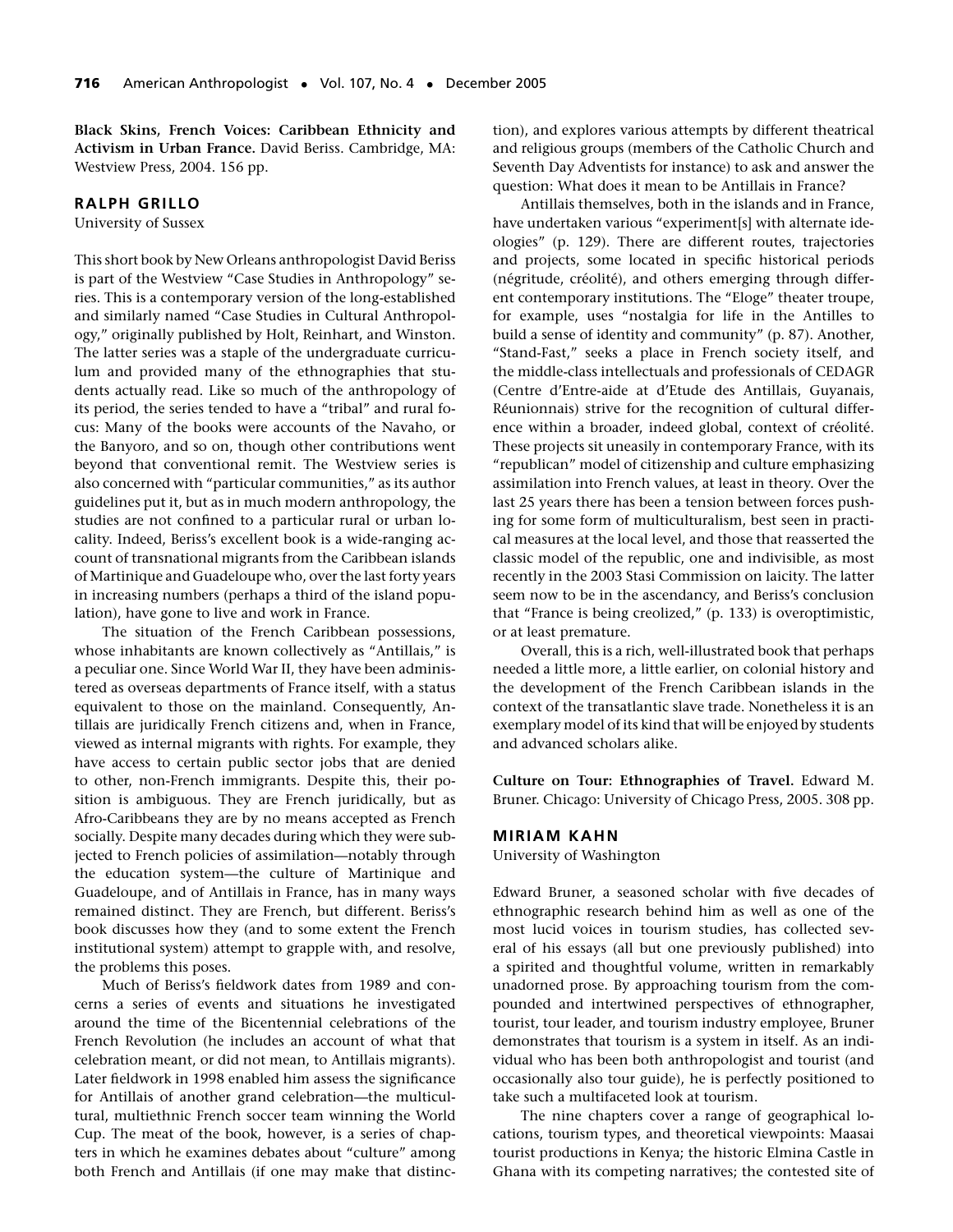Abraham Lincoln's New Salem, Illinois; the Israeli fortress of Masada as site of dialogic narrative; Balinese border zones; and the Javanese Taman Mini theme park as site of selfconstruction.

One of Bruner's greatest contributions is his constructivist position, from which he views cultures as continually reinventing themselves. Tourist practices are seen as neither simulacra nor ersatz, but as social performances in their own right. This position allows Bruner to free anthropologists from their previous impasse of thinking along the binary of authenticity–inauthenticity, a persistent focus of tourism scholarship ever since Dean MacCannell's 1970s writing on "staged authenticity." Because culture is always emergent, alive, and in process, every cultural act is authentic. Indeed, what tourists seek is a good show.

Bruner also contributes to discussions about narrative. Because he understands that all players in the tourist drama (tourists, travel agents, locals, etc.) have agency, what interests him is who, in the entangled coproduction, gets to tell which story. He draws the useful distinction between metanarratives (produced and managed by the tourism industry) and tourists' tales (told by tourists). Metanarratives are essential to sell a tourist site. Pretour narratives—those seen in brochures and guidebooks, and on websites—are the "voice-over" that rouse tourists' desires. Yet, once they are on tour, tourists seek experiences that they can turn into narratives of their own, aided in their telling by the show-and-tell mnemonics of postcards, snapshots, videos, and souvenirs.

Several chapters are particularly successful in bolstering Bruner's ideas. Chapter 2, "The Maasai and the Lion King," explores the general complexity of tourism by examining three examples within one country (Kenya), thus freeing scholarship from working within the monolithic commercial versions of their sites. The examples are Mayers Ranch, a reenacted colonial setting designed for foreign tourists, where the Maasai are portrayed as timeless and ahistorical; Bomas, a postindependence ethnic theme park for domestic tourists, which highlights tribal dances and national pride; and Sundowner, where wealthy U.S. citizens and Europeans on safari view Maasai dancers remade in postmodern images of Hollywood pop culture.

Chapter 3, "Slavery and the Return of the Black Diaspora," explores competing narratives at Elmina Castle in Ghana, once a staging area for the Atlantic slave trade. Although African Americans mainly visit the castle to connect to their ancestral past and "return home," Ghanaians visit the site because it glorifies their history. By exploring ironies, such as how Ghanaians see African American tourists as "white" and "foreign," Bruner probes issues of narrative authority—who owns the story and who gets to tell it—and concludes that the main narratives are ultimately bound up in the essential nature of tourism as an economic industry.

Chapter 7, "The Balinese Borderzone," champions Bruner's ideas about the porous boundaries of tourist borderzones. Within these zones, where tourists and performing locals interact, each group comes to the setting with different goals and expectations. Bruner provides a marvelous example of blurred boundaries between researcher, tour guide, tourist, and local resident from his personal experience. When, in his capacity as tour guide, he took a group of tourists to a Balinese temple festival to see an event not normally on the tour schedule, he noticed another anthropologist, Hildred Geertz, in the temple compound conducting research. Although she accepted Bruner the anthropologist, she shunned Bruner the tour guide, reacting coldly to his offer to introduce her to his group of tourists.

This particular postmodern pastiche, which occurred in the temple compound, encapsulates much of the volume's main message—namely that by engaging in borderzone activity, anthropologists can disrupt their previously dominant and limiting binaries of ethnography–tourism and authentic–inauthentic. By engaging with tourism as a system in its own right, ethnography can become a much richer and more exciting enterprise.

#### **REFERENCE CITED**

#### MacCannell, Dean

1976 Staged Authenticity. *In* The Tourist: A New Theory of the Leisure Class. Pp. 91–107. New York: Schocken.

**After Kinship.** Janet Carsten. Cambridge: Cambridge University Press, 2004. 216 pp.

#### **KATHLEEN BARLOW**

Central Washington University

*After Kinship* is a crucial contribution to the paradigm shift in anthropological analyses of kinship, initiated most prominently in the work of David Schneider and Marilyn Strathern. Janet Carsten quickly reveals that the title of her book is playful, because "'after kinship' is—well, just more kinship (even if it might be of a slightly different kind.)" (p. xi). She connects contemporary issues in kinship to discussions of house, person, gender, substance, and new reproductive technologies: discussions that have largely supplanted kinship in anthropology for the past several decades. In doing so, she develops new ground for studying kinship and relatedness by questioning and moving beyond a series of limiting dichotomies: nature–culture, biological–social, substance–code, and the reigning distinctions between Western and non-Western societies.

She begins with intriguing contemporary examples: (1) the case of Diane Blood, whom British courts denied the right to be impregnated with her deceased husband's sperm; (2) rabbinic debates in Israel over solutions to infertility problems and the maternal basis of Jewish identity; and (3) adoption reunions in Scotland in which establishing biological connectedness was but one poignant step in often problematic and emotional efforts to establish relationships. Carsten explores how these activities express cultural expectations about kin and relatedness yet confound conventional ways of thinking about them. She weaves these stories into discussions of substance, gender,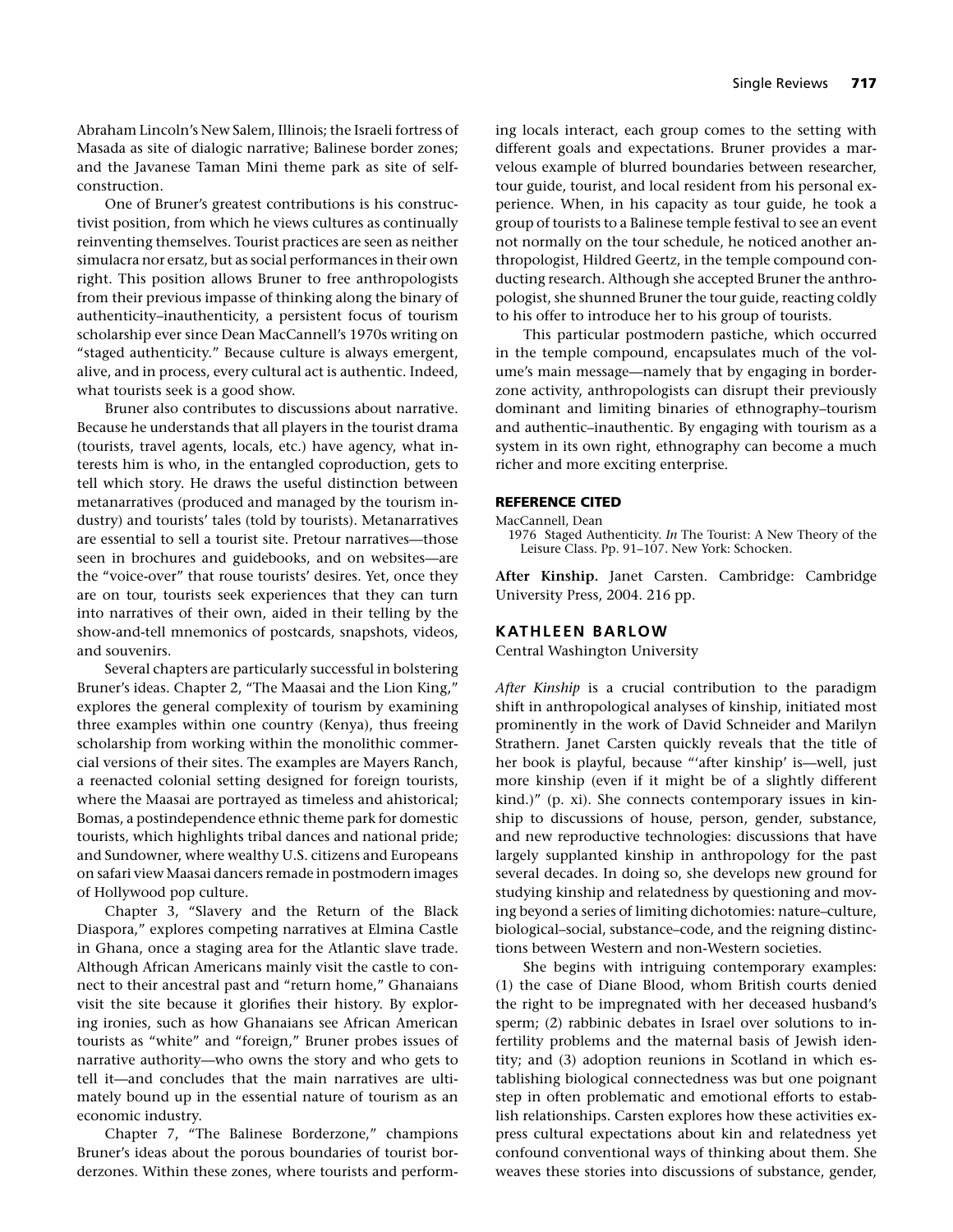and state politics, pointing out critical differences between anthropological analyses and lived experiences. Using rich examples from other ethnographic work, she reveals that discussions about the social, cultural, and metaphorical processes by which kinship is established and negotiated in different communities have been ongoing. Her analytic synthesis of this refiguring is a tour de force.

Because earlier frameworks (alliance, descent, and marriage as exchange) did not keep pace with the political realities of postcolonialism, questions of power, production, gender, and hegemony moved into the foreground, shifting attention from abstract theoretical debates to the politics of everyday life. Schneider, investigating the meanings of kinship in U.S. culture, asserted that the biological and social aspects of kinship, fundamental to Euro-American folk models, had unwittingly and inappropriately become the terms of anthropological analysis. Strathern questioned "nature" as a universal concept associated with women, and then showed how gender and person were both fluid and partible in Melanesian (namely Hagen) society. Kinship seemed set adrift. How, without a basis in biology or nature, did societies and individuals form kin relationships?

Several discussions have contributed to new understandings about social relatedness. Carstens explores discussions of the house (household), gender, person, and substance. She develops a perspective on kinship as fluid, bridging domestic realms and wider political realities and full of emotional power and creativity. Houses and hearths symbolically encode the terms of relatedness as part of a cultural worldview. Studies of gender reveal ways of marking sameness and difference, but not necessarily according to "preconstructed" biology.

Substance in relation to kinship has been used to describe what is transmitted and mutable as well as what is permanent and essential. Thus, blood, sexual fluids, and food express qualities of spirituality, reproductive capacity, and relatedness differently in different societies. Her overall point is that *substance* is a fruitful analytic term because it draws together material and abstract aspects of person, body, and gender that previously have been underarticulated in kinship analyses.

Carsten also critiques the frequently used contrast between the autonomous individual of Western societies and the relational person of non-Western societies. She points out that both types of societies may defy such polarized distinctions. For example, women in patrilineal Chinese society are in some ways drastically individualized, and informants in her Scottish adoption cases invoked relatedness as essential to their wholeness as persons.

Carsten concludes with several chapters that reveal the many ways in which issues of kinship are ubiquitous and vital in contemporary societies. She examines the power of kinship as metaphor to create new forms of relatedness, to express ideologies of nation and state, and to imbue such ideologies with inordinate emotional power. The contemporary instability of technology and scientific knowledge challenges conventional terms of kinship, such as parenting, incest, adultery, and illegitimacy, with disturbing new questions and possibilities. Kinship beliefs are not only emotionally powerful, but powerfully motivated. In conclusion, Carsten suggests that kinship is not just complex, but creative, imaginative, "subtle and sophisticated," (p. 183) and that our analyses need to explore the dynamics of kinship in a broader comparative field and interrogate the old dichotomies as cultural tropes. Carsten productively charts that terrain and suggests some of the parameters for this new analytical project.

**Mapping Yoruba Networks: Power and Agency in the Making of Transnational Communities.** Kamari Maxine Clarke. Durham, NC: Duke University Press, 2004. 345 pp.

# **DARRYL VICTOR CATERINE**

Grinnell College

Kamari Maxine Clarke's *Mapping Yoruba Networks: Power and Agency in the Making of Transnational Communities* is a descriptively rich and theoretically nuanced ethnographic analysis of Oyotunji African Village, an intentional religious community in Beaufort, South Carolina. Oyotunji Village was founded in the mid-1960s by Serge King, one of the first U.S. citizens to be initiated into Afro-Cuban Santería. Transformed by the ideals of black nationalism and the black power movement, King renamed himself Adefunmi and helped establish the orisha voodoo tradition in an effort to rid Yoruban religion of its "white" (Spanish-, French-, or Portuguese-Catholic) elements. Yoruban revivalism has continued since the 1960s to seek a "pure" African religiosity through academic study and tutelage under Nigerian practitioners. By analyzing orisha voodoo in its interactions with Nigerian and Cuban–Cuban American traditions, and its continuities with African American history, Clarke succeeds brilliantly in problematizing constructions of race, culture, and homeland as politically strategic discourses invoked in discrete settings that both replicate and challenge modern nationalist formations of race.

Clarke's theoretical departure point is the work of Arjun Appadurai, who argues that late transnational capitalism has unleashed the imaginaries of communities seeking to reestablish cultural orientation in the wake of ruptures and displacements. Globalization also contributes to a worldwide flow of religious myths and rituals that, disembedded from their preexistent contexts, can be appropriated by communities elsewhere. The most vivid illustration of these transnational dynamics in Clarke's study is the use of Samuel Johnson's 1921 *History of the Yorubas* as the foundational myth of Oyotunji Village. Johnson's work was produced during the era of British colonialism in Nigeria as a distinctively modern narrative of Yoruban identity, a tale of a lost homeland. Clarke's transnational "mapping" of this particular text illustrates how state-making apparatuses can be utilized by counterhegemonic communities, whose legitimacy is assured through their mimesis of hegemonic constructions of space, time, and community in religious mythologies.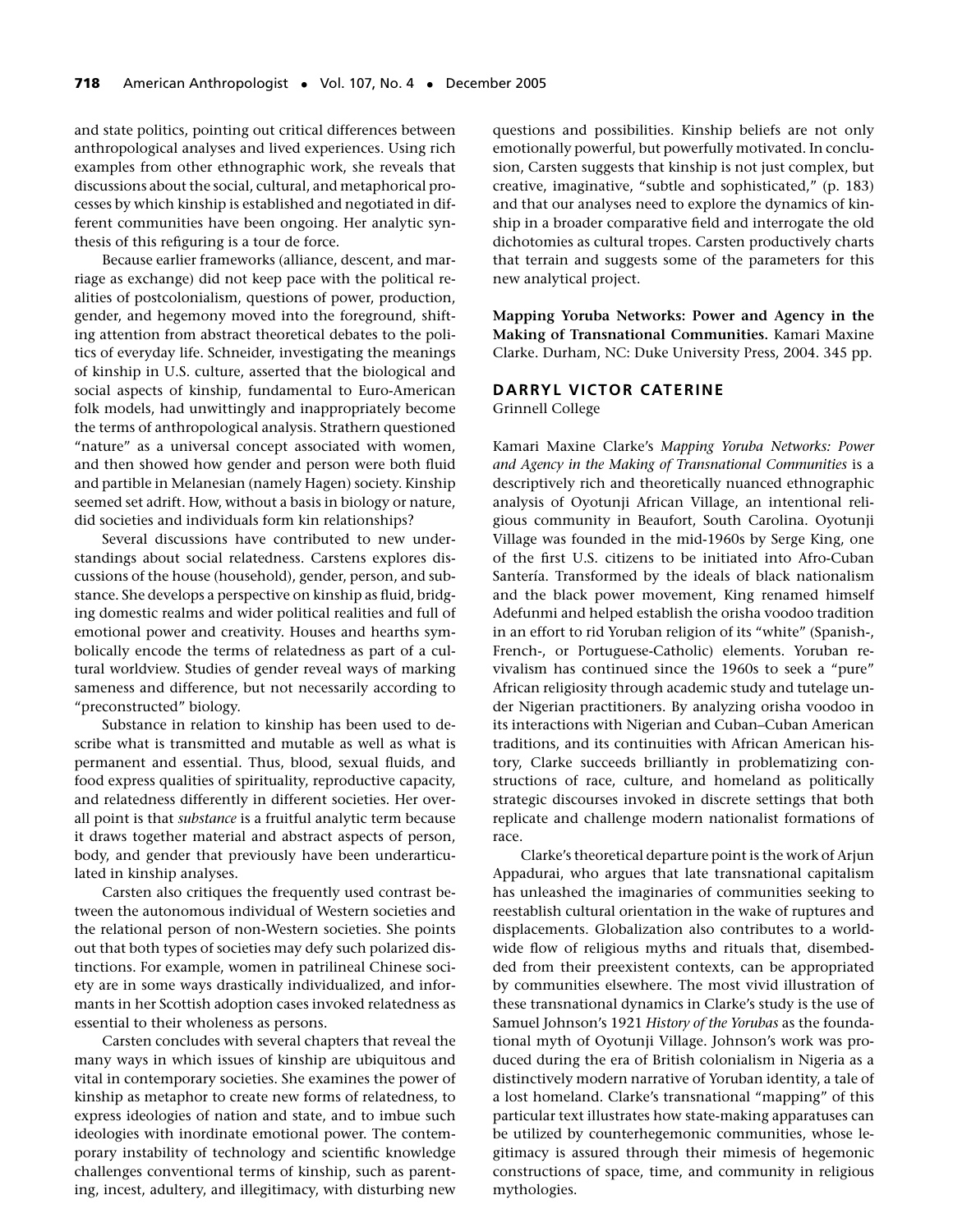Notwithstanding their reliance on the legitimacy of nationalist imaginaries, Yorbuan revivalists ultimately derive their moral authority from the ideals championed in the black power movement. Although Yoruban revivalism's equation of blackness with African heritage received impetus from the conflation of biological and cultural classifications of race in the 1970s and 1980s, the dual narrative of slavery and African nobility–redemption emerged in the 1960s as a continuation of earlier black nationalist narratives. The reader of Clarke's work is thus confronted not by one but two theses: an application of Appadurai's transnational theories to Oyotunji Village, and a historical analysis of the origins of Yoruban revivalism that predates the accelerated processes of globalization. Oyotunji Village is the product of longstanding struggles by African Americans to find redemption in the wake of slavery and oppression. Its transnational dimensions (websites, routinized pilgrimages to Nigeria, and commodification and marketing of ritual objects) increasingly develop as the 20th century unfolds, and are also noticed more clearly in its origins from the vantage point of the globalized 21st century.

It is in fact the theme of redemption that emerges as a central though somewhat submerged organizing framework of Clarke's study. The master key for understanding how orisha voodoo redeems the subjectivities of its practitioners is found in her analysis of divination in Chapter 5. Reading Victor Turner's notion of "liminality" through the eyes of Andrew Apter and Giorgio Agamben as a "negative dialectic" and "state of exception," respectively, Clarke discusses how the ritual of divination effects a momentary suspension of inherited subjectivities so that new ones can be invoked and internalized by the participants. In light of this discussion, the reader is given more insight into the ability of Oyotunji villagers to selectively remember and forget African and African American ancestors in the context of the Egungun ceremony, which Clarke analyzes as a means of articulating collective identity and membership in Chapter 4. And finally, the reader is curious to know more about the discursive and social ruptures (as opposed to "movements") of the 1960s that gave rise to Serge King's own "redemption" as Adefunmi. Answers to these questions might clarify the extent to which Yoruban revivalism is both the product of and precursor to the kind of globalized subjectivities discussed by Appadurai. They might also reveal how religion, even in its modernized forms, does not derive its legitimacy solely or even primarily from its replication of nationalist constructs: Negative dialectics, produced by ritual, serve an end in themselves.

**Ruth Landes: A Life in Anthropology.** Sally Cole. Lincoln: University of Nebraska Press, 2004. 299 pp.

# **LENI M. SILVERSTEIN**

Northwestern University

When Ruth Landes journeyed to Brazil in 1938, just before the onset of World War II, she was one of the first in a succession of Columbia University anthropology graduate students to look to Latin America for insights into our own social dilemmas. At that time, Landes was already a seasoned researcher; under the guidance of her mentor, Ruth Benedict, she had completed her dissertation, a traditional ethnography of the Ojibwa in Manitou Rapids, Canada. She had also concluded field trips to other Native ® communities—the Chippewa (Ojibwa) in Red Lake and the easternmost Siouan-language speakers near Red Wing, both in Minnesota, and the southernmost Algonquian speakers, the Pottawatomie, in Kansas. During this period, she honed her considerable observational skills, her commitment to studying gender relations, and, as Sally Cole puts it, her "reflexive, multivocal, 'unscientific,' writing style" (p. 15). She appeared to be poised to register her distinctive mark on the emerging academic discipline of anthropology. Such was her immense potential that we have to wonder what went wrong; what happened during her Brazilian field work on race relations to relegate Landes and her pioneering work to the periphery of anthropology? Why, among all her inter–World War anthropological colleagues, was her work virtually ignored until the interest of feminist anthropologists resurrected her innovative voice and celebrated her contributions to the field?

Sally Cole's beautifully crafted intellectual biography of Ruth Landes reads like a sophisticated 21st-century cautionary tale, deliberately framed to tell the intertwined story of a smart, stubborn, creative, and lusty female anthropologist who was marginalized, blocked by the very discipline that nurtured her creativity. Cole uses a feminist lens to demonstrate that in Landes's case, the personal was political. Combining prodigious archival research with interviews with surviving family and professional contemporaries, Cole meticulously unravels the story of a feisty, young, intelligent, and beautiful woman, raised in a radical New York Jewish family of the 1920s, who discovers anthropology at Columbia University. The author locates the life of one anthropologist into, and as part of, the political context and theoretical debates that led to the shaping of anthropology as a discipline. Cole demonstrates how insufficient brains and brilliance were without the pivotal support of a mentor to secure funding; how patronage within "the academic old boys network" seamlessly provided jobs for the most promising male students (and assumed that females would be taken care of by their spouses); and how the fierce competition for intellectual territorial dominance left no room for naivete. Landes proved almost defenseless when maligned by Melville J. Herskovits as he attempted to exert his hegemony over "African cultures in the New World," or when undermined by Margaret Mead, who was possibly defending her preeminence as the principal female public intellectual and the interpreter of cross-cultural sexual mores. How personal jealousies, social insecurities, careless comments, and sexual rivalries might have contributed to Landes's banishment is judiciously handled in this thoughtful and measured account, one that never stoops to facile psychological formulations.

Nevertheless, Cole neither ignores nor trivializes Landes's personal contradictions as the title of her most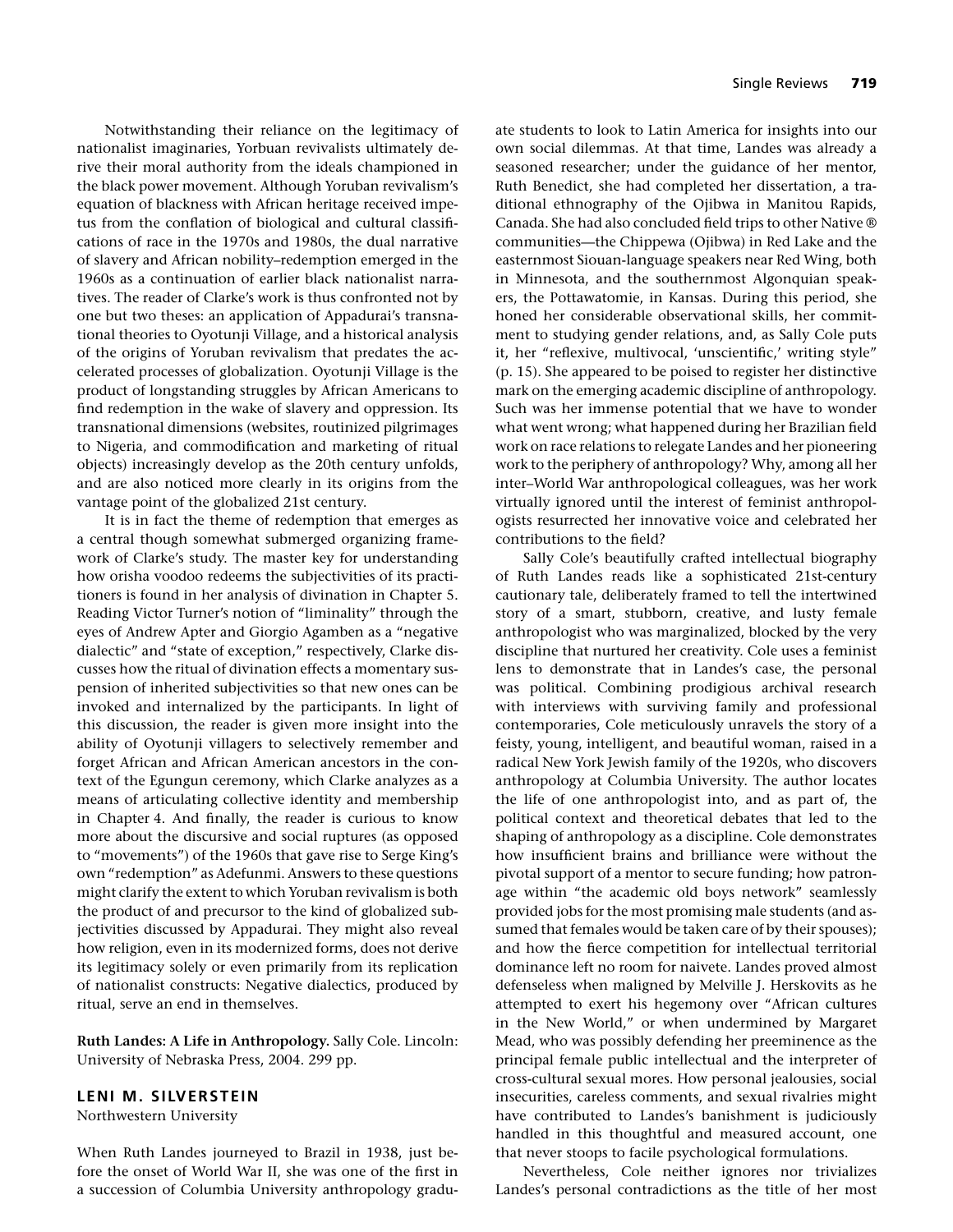revealing chapter, "She-Bull in Brazil's China Closet," makes plain. It is a wonder that Landes, so sensitive and insightful about non-U.S. cultural interactions, appeared to be so clueless and self-destructive at home. Inspired by Landes's *City of Women,* I conducted my own field investigation of the Candomblé "matriarchies" during the 1970s and can, therefore, vouch for the tenacity of the social and political minefield that thwarted her investigation (as well as my own) at every step. Landes ignored the basic tenets of what I call Brazilian etiquette rules, the imperative of knowing to whom you are speaking: *voce sabe com quem voce esta falando?* Unconsciously flaunting class, racial, and professional hierarchies, Landes chose Edison Carneiro, an autodidact ethnographer, reporter, Communist, and mulatto, as her chief informant, chaperone, and lover, thereby attracting the enmity of those in power. Snubbing upperclass society in preference to lower-class racialized communities, she became an object of gossip and social approbation. Showing bad judgment and a lack of social awareness uncommon in most students of culture, Landes was undone by her tempestuous and uncompromising personality. Ignoring the niceties of Bahian upper-class society and its finely tuned patronage network in favor of love and ethnographic veracity, she became isolated from her natural support network. Through Carneiro, however, she gained access to the sexual, magical, and political world of Candomblé, whose *terreiros*, or cult houses, provided a "new and transgressive social space" (p. 195) in which homosexuality or transvestism could be expressed. Such observations angered Brazilian scholars, particularly Arthur Ramos, the gatekeeper of Brazilian anthropology, who formed an alliance with Herskovits to silence her original contribution.

Two aspects of Cole's subtle analysis appear incongruous; both deal with the overarching impact of politics on the evolution of Landes's theoretical interests and professional trajectory. First, there appears to be an inherent contradiction between Landes's intensive childhood exposure to progressive politics and her concomitant commitment to minority rights, and Cole's contention that Landes was not actively engaged in politics. Second, although Cole provides a compelling analysis of the personal and professional reasons behind the antipathy both Arthur Ramos and Melville Herskovits felt toward Landes, I believe she neglects their conflicting political agendas as well as their professional projects.

This book is elegantly written and beautifully produced. Each of the three sections is introduced by Sally Cole's reflections, both theoretical and personal, as she follows and interprets Ruth Landes's intellectual journey. The accompanying photographs provide documentary evidence of the intensity, vivacity, and beauty of Landes. Cole reconstitutes Landes as a principal player in the development of anthropological theory and methodology. Landes was clearly a woman ahead of her time, an anthropologist who was unwilling to ignore such taboo subjects as homosexuality and who insisted on transmitting the social veracities that her fieldwork revealed. She was also a woman who

refused to dismiss intimacy and frequently allowed passion to cloud her judgment. Cole demonstrates the professional consequences that could accrue to one so intent on ignoring the very social conventions she sought to understand. This book is a must for all those interested in the history of the discipline, for aspiring anthropologists and Brazilianists as well as all graduate students, who, on reading this anthropological biography, can begin to appreciate how the field has changed—somewhat.

**Threads: Gender, Labor, and Power in the Global Apparel Industry.** Jane L. Collins. Chicago: University of Chicago Press, 2003. 207 pp.

## **PAULINE GARDINER BARBER** Dalhousie University

This ethnography of the new economy explores innovation in the global production and marketing of garments. Interviews with managers, workers, and union activists assess corporate decision making, ideologies, contradictions, and their consequences. Much has been written about the textile industry's pivotal role in the economic and social transformations of the industrial revolution. In the mid- to late 20th century, feminist research described an emergent division of labor whereby women in the global South produced garments for Western consumption. Debates ensued over the following: forms of production and social reproduction in global garment factories, labor process control and resistance, trajectories of capitalism, the role of states in the commodity chain, the significance of community and culture to production regimes, and, of course, the flexibility implications of new technologies in globally mobile firms. These are the precursory debates for this volume. So, how does Collin's ethnography contribute to this vast literature?

*Threads* provides a nuanced analysis of the complexities of the industry's reliance on "spatial fixes." Workers, corporate managers, and consumers are linked in a distinctive commodity chain, which is buyer driven, of low capital intensity, and heavily reliant on labor as a production factor. Searching out new sites for cheap labor—"greenfields" compels the globalization of the industry. Conceptually, the commodity chain provides the entry point to "the social relations of apparel production as these are restructured by local and global forces and enacted by employers and workers within their disparate and shared frameworks of meaning and power" (p. 6). Multisited ethnography, conducted in four plants (two in the United States, two in Mexico), reveals dramatic transformations underway in the industry. The book critically challenges three predominant arguments made by industry observers: (1) that the garment industry is but one stage in the "evolution" of economic development for countries in the global South; (2) that high-end production, requiring more skill, results in more humane labor practices; and (3) that paternalistic labor practices were ruthless, for example in U.S. mill towns where companies were a powerful community presence.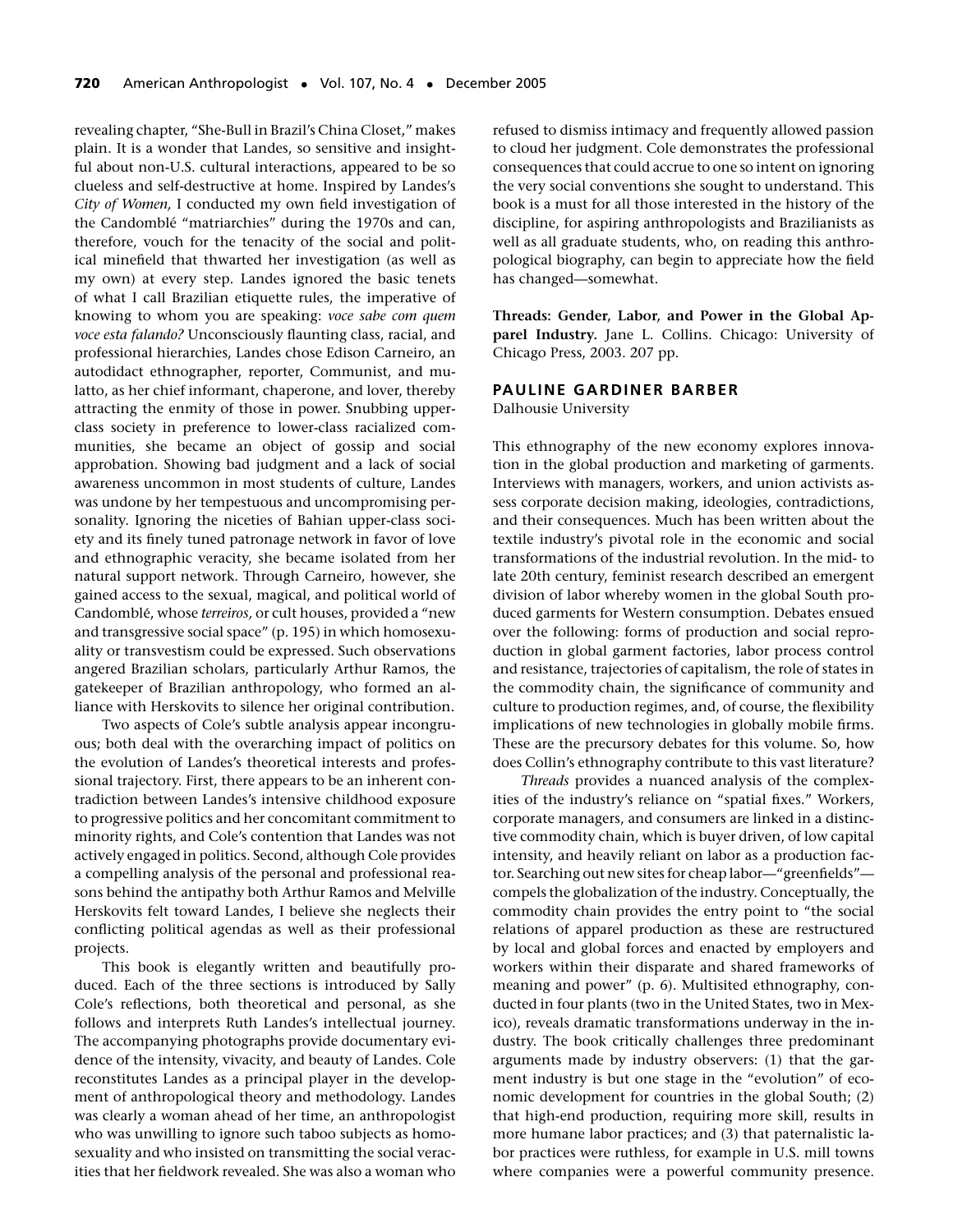How, Collins asks, might new transnational communities of activists pressure greater accountability from the industry? How do we define development without considering social well-being? Here she speaks to the failure of the industry to provide wages commensurate with the costs of social reproduction in local economies.

Collins's mapping of the industry exposes various familiar and new contradictions in the discourse of skill, its gendered qualities, and geographic locations. Women's lower wages are facilitated by ideologies about gender and skill, but this is socially accomplished context by context. Skill, rather than technical capability, is subject to "claim making" (p. 171). Because of a "naturalization paradigm," sewing is typically regarded as a female aptitude, reproduced through culturally specific socialization. Expressing what seems to be an about face on the question of sewing skill, managers lamented that "we've lost the ability to sew in America" (p. 172). So companies now acknowledge that sewing requires skill and that they rely on the specialized skills of workers in particular regions of global labor markets. However, by juxtaposing claims by managers and workers, Collins shows how discourses about skill decline in the United States provide a rationale for moving production offshore. Paradoxically, such arguments suggest that women's employment ruptures the process of the domestic transmission of sewing skills. The stage is then set, ideologically, to justify the relocation of production. Collins argues, it is not that women lose the ability to sew. Rather, as some workers come to appreciate the comparative value of their sewing skills, management logic and the "naturalization paradigm" become ineffective in countering claims to skill (p. 176).

Collins unpacks the powerful ideologies that promote the relentless quest for locations where the balance of gendered skill, labor costs, and culture and community dynamics render production profitable. Her challenge to contemporary ideas about a geographic division between high-end (better waged) and low-end production is relevant here. Yes, skill becomes one determinant in decisions about subcontracting and outsourcing locations. But the reinvention of Taylorism and intensified work routines operate in factories producing for the top and bottom ends of the fashion industry. Quick-response systems and flexible work practices plus new skill requirements add more job stress. And nowhere are wage rates sufficient to sustain workers (let alone dependents). Despite the gendered logic of women's wages as supplemental, many sewers provide the primary income for their households. This makes the wages inhumane.

In sum, this readable, well-researched ethnography offers much empirically and analytically for informed scholars, students, and a general readership curious about why clothing is usually from elsewhere. If there is any discernable flaw, it relates to the volume's political vision. Is the presentation of ethnographic evidence for collaborative activism overly optimistic given that the industry pits workers producing for the same firm in different locations in direct competition with each other? One hopes not.

**Anthropology in the Margins of the State.** Veena Das and Deborah Poole, eds. Santa Fe: School of American Research Press, 2004. 330 pp.

# **ROBERT M. HAYDEN** University of Pittsburgh

The participants in the 2001 School of American Research (SAR) advanced seminar, from which these chapters stem, were asked to "reflect on what would constitute the ethnography of the state as embodied in practices, places and languages conceived to be at the margins of the nation-state" (p. 3). The conference conveners and volume editors, Veena Das and Deborah Poole, wished to distance the discussion from images of the state as a political or administrative form that weakens at its margins. Instead, they wanted to look at how practices and politics at territorial or social margins shape the practices that constitute "the state." Explicitly keeping to the traditional role of anthropology as looking at the geopolitical margins, the chapters here are on Africa, Latin America, and South Asia.

The chapters themselves are of high quality but very heterogenous in focus. The editors say that their discussions led them to formulate three concepts of margins. The first is that of margins as peripheries, the perspective adopted by most contributors. Three chapters deal with populations labeled "indigenous" and, thus, seen as subjects to be managed, in Guatemala (Diane Nelson), Peru (Deborah Poole), and South Africa (Adam Ashforth). Three more analyze control mechanisms over peoples displaced by wars, in Chad (Janet Roitman), Colombia (Victoria Sanford), Sierra Leone (Mariane Ferme), and Sri Lanka (Pradeep Jeganathan). Das, however, focuses on the "illegibility" of state practices how state practices, documents, and words are often unintelligible to the people on whom they are forced. Although her own chapter deals specifically with India, Das's arguments resonate with the analyses of the use of documents such as identification cards or passports in many of the other chapters. Another focus, the margin as "a space between bodies, law and discipline," is most clearly set out in Lawrence Cohen's chapter on "operability" in India. Cohen gives a close analysis of legal and social forms that render some bodies "bioavailable" as donors for the redistribution of human tissues, others as "operable" in that they may be subjected to surgical intervention by the state, and some are "supplemental," enabled to receive the tissues of the operable. Again there is resonance with other chapters in the realms of state assertion of control over the population as a biomass—a "biopolitical" state.

As is customary in such volumes, the separate studies reported in the chapters are bracketed by an introduction by the editors and concluding remarks, in this case by Talal Asad. Das and Poole's introduction does a skillful job of revealing the warp and woof of the theoretical strands that connect the various chapters, and does some weaving of its own to assemble a single product from the separate pieces. Das and Poole remind us that although the margins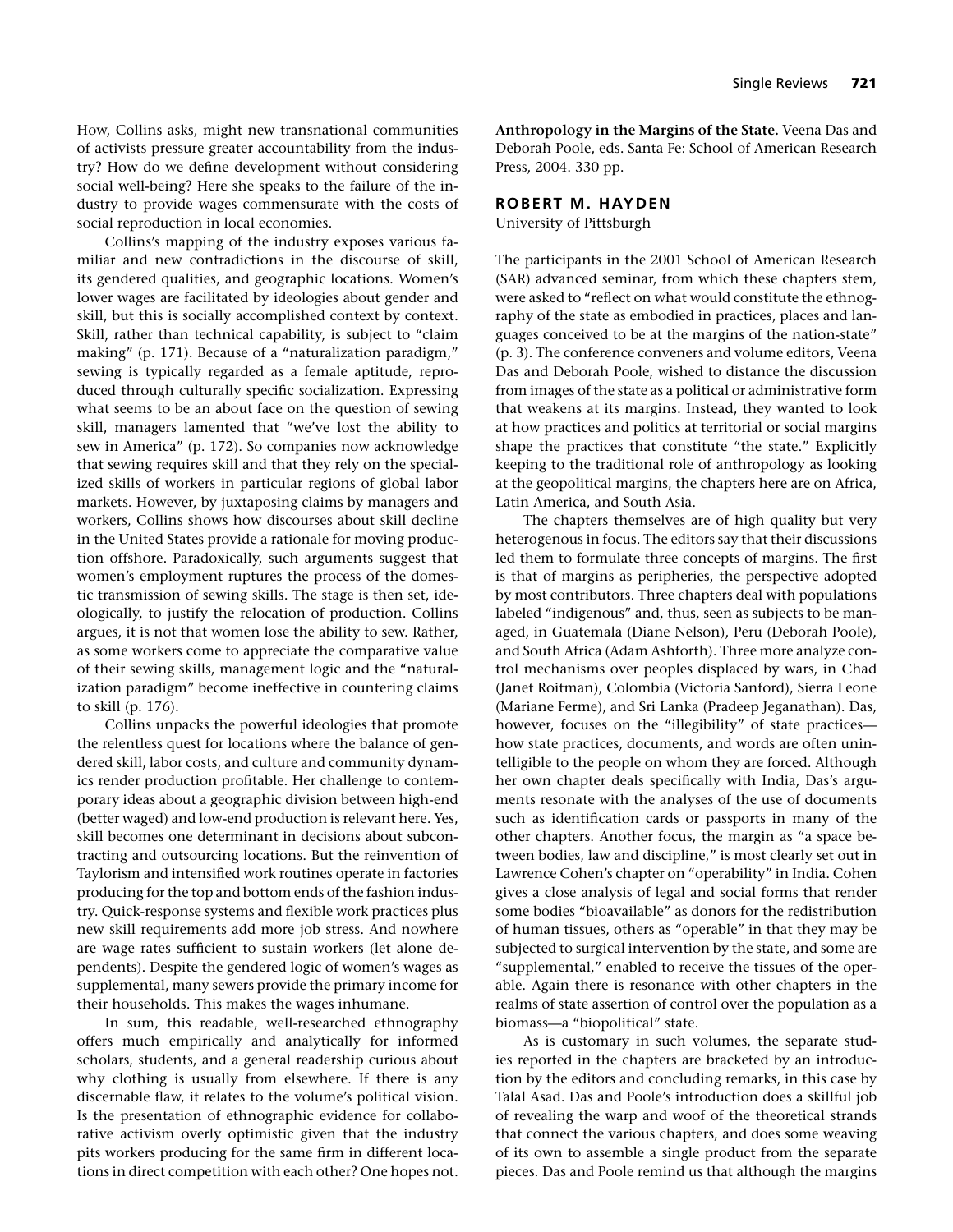in question are defined by state efforts to control populations, the manipulations that people make of state institutions may at times "reconfigure the state as a margin to the citizen-body" (p. 30). For his part, Asad concisely reformulates the definition of *the margins* as being "the places where state law and order continually have to be reestablished" (p. 279), thus recognizing the locus as manifesting both state efforts at control and popular manipulation of the state.

Asad's conclusion goes beyond the arguments of the editors or the other contributors in asserting that the officials of a state truly bound by law would treat citizens with indifference. Further, he argues that because populations are not homogenous, and "categorization always involves abstraction from one context and its application to another," placement into formal categories it is always uncertain (p. 283). Thus, to Asad the margins of the state always rest on uncertainty. At this point the themes raised in this collection could connect with long-standing theoretical debates in Europeanist sociology (Max Weber's formal and substantive rationalities and bureaucracy) and anthropology (Louis Dumont's analyses of equality and individualism, Michael Herzfeld on the social production of indifference), although Asad does not do so. It is, thus, perhaps unfortunate that this collection does not have an analysis of one of the European states that failed in the 1990s (the Soviet Union, Yugoslavia, or Bosnia) or that may be failing now (the "self-determination and autonomy" of the Basque region of Spain). However, because so much of the discussion in this volume is relevant to those cases, Das and Poole have succeeded in the classical anthropological move of using ethnography from the geopolitical margins to develop issues relevant to the metropolitan center as well.

**The Gift in Sixteenth-Century France.** Natalie Zemon Davis. Madison: University of Wisconsin Press. 2000. 196 pp.

## **EMIKO OHNUKI-TIERNEY**

University of Wisconsin, Madison

Natalie Zemon Davis, author of *The Return of Martin Guerre* (1983), is a preeminent figure both in history and anthropology. The famous collaboration at the Shelby Cullom Davis Center for Historical Studies at Princeton University, between anthropologist Clifford Geertz and historians Natalie Zemon Davis and Robert Darnton, initiated a long tradition of vibrant interaction between the two disciplines. Davis's work on 16th-century French history has been consistently informed by anthropology. In turn, we learn from her how to historicize anthropology. Davis's book on the gift—oil that greases the wheel of sociality in almost all societies—is a treasure, ethnographically and theoretically. The originality of her insight shines most brilliantly in two areas: the ambivalence of the gift and the gift when it misfires—its darker and murkier sides. In her words, "The bad gift will also have an important role in this study" (p. 9).

The theoretical framework of her "ethnography of gifts in sixteenth-century France" (p. 9) is a "gift register" or a "gift mode," which exists along with the mode of sales of the market economy and the mode of coercion (theft, punitive seizure, taxes, etc.).

The book begins with an introduction of two major principles—a gift of God and reciprocity in this world. The latter is expressed in "The Three Graces," represented as three circling sisters: "One of them bestoweth the good turne, the other receiveth it, and the third requiteth it" (pp. 12–13). Christian charity (in which God alone offers the return to the donor), secular liberality (not anonymous), friendly affection, and neighborliness were the modes of reciprocity through which feelings and virtues were expressed, with the Three Graces sometimes in concert and other times missing a step.

After a discussion of gift-giving practices along calendric events in Chapter 2, Davis introduces gift practices in social occasions between kin and neighbors, detailing the occasions, social contexts, and types of gifts. Never drawing a sharp line, in Chapter 4 Davis illustrates differences between gifts and sales. The next chapter, called "Gifts Gone Wrong," is a gem. Davis illustrates how this Pandora's box contains mixed blessings. She begins with parental "gifts," which include the choice for marriage and religion for the offspring—a historically specific phenomenon at the time when the future possibilities for children became more varied. Litigation, revocation of a donation, bodily harm, gross insult, and even murder are other examples of gifts that went wrong. "Gifts, Bribes, and Kings" is about gifts that are offered to the politically powerful or socially necessary, such as lawyers. In Chapter 7, we return to the importance of religion in "Gifts and the Gods," with Davis's incisive analyses of the exchange between the living and the dead, laity and clergy, and sacrifice. This leads her to conclude that the place and role of gifts in the Protestant Reformation was "not 'caused' by conflict in family and political life, nor was it a 'reflection' of the same. . . . But the issues it raised nourished long-term political reflection about the obligations of kings and the claims of subjects, and prompted both Catholic reform and Protestant innovation" (pp. 124–25).

Throughout the book, she pays attention to the class and gender of the individuals, so that we get a picture of the intricate mosaics of the whole society. She finds that men's "sense of autonomy [was] quite distinctively masculine" (p. 76), whereas women sought public favor not for themselves but for their family, especially for their sons (p. 76). Illuminating passages from "Exodus," the *Iliad*, *King Lear*, and descriptions of the Tupinamba remind us that the gift in 16th century France shares motives, interests, and modes of transactions with peoples in other times and places.

One dimension of the gift, not foregrounded in this book, is the relationship between the donor and the object of gift—alienable versus inalienable. It is an important dimension when we ponder such "new" gift phenomena as organ donation. Because the body is the seat of personhood in any social group, an organ is as inalienable as an object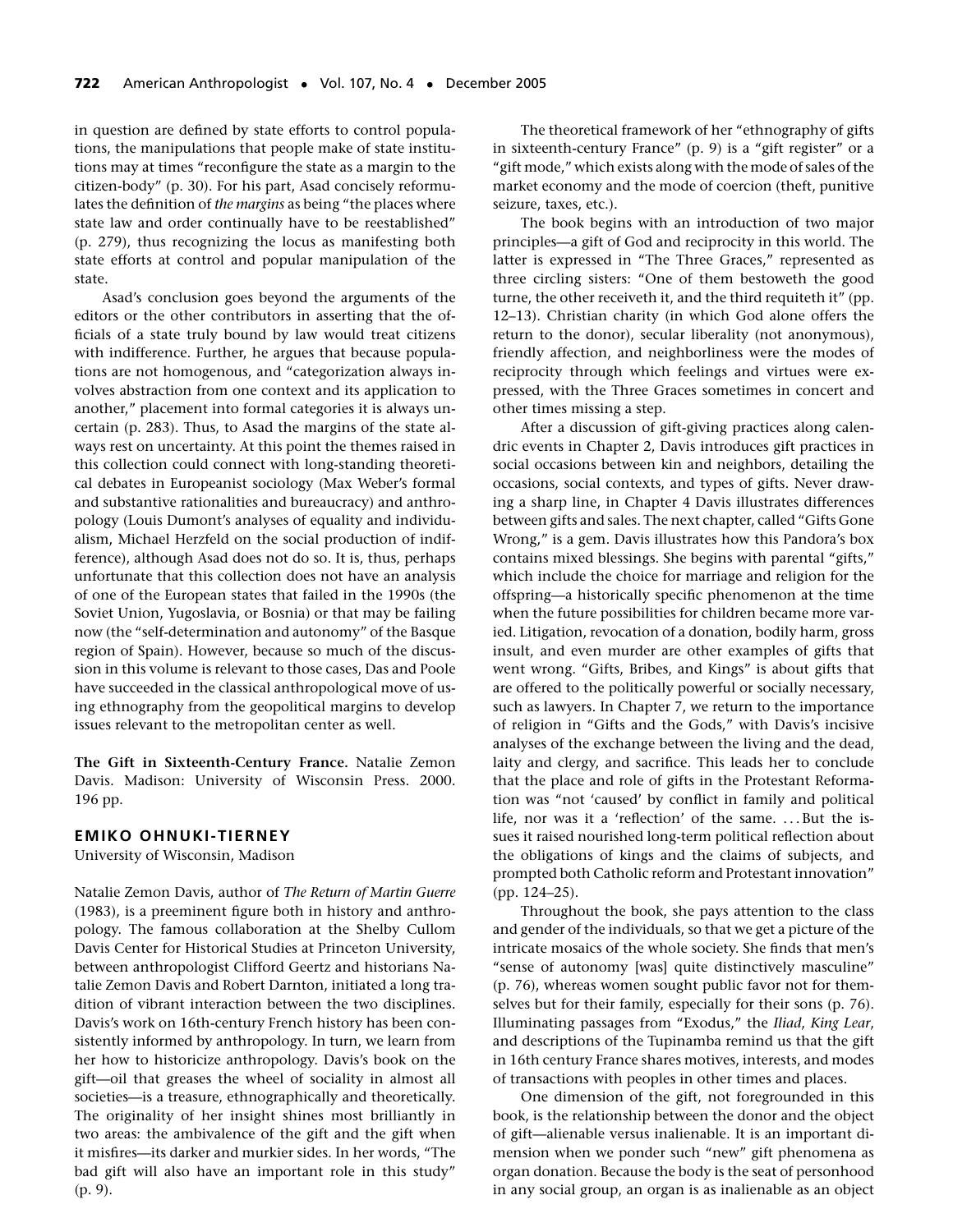can be, but in today's practice it is given to total strangers, easily turning the gift of self into a commodity.

Scholars interested in exchange, sociality, and historical anthropology will find this book exceptional, offering methodological and analytical models, as well as rich and complex historical ethnography. Readers of all levels, whether the educated general public, undergraduates, or graduate students, will learn from this book—indeed, a splendid gift to all of us.

# **REFERENCE CITED**

#### Davis, Natalie Zemon

1983 The Return of Martin Guerre. Cambridge, MA: Harvard University Press.

**Indian and Nation in Revolutionary Mexico.** Alexander S. Dawson. Tucson: University of Arizona Press, 2004. 240 pp.

# **BRIAN D. HALEY**

State University of New York College at Oneonta

In this well-crafted book, Alexander S. Dawson explores the nexus of social science, revolutionary nationalism, and political participation by indigenous communities in postrevolutionary Mexico. Dawson tells the history of revolutionary *indigenismo* (indigenism) during the 1910s to 1940s, whose chief intellectuals—Manuel Gamio, Carlos Basauri, Moisés Sáenz, Luis Chávez Orozco, and others-strove to create a modern Mexico by creating modern Indians. These *Indigenistas* and supportive elites believed that achieving a modern nation hinged on "undermining local autonomy throughout the country by instituting a new secular and modern set of cultural beliefs, a new property regime, new political institutions, and new infrastructures"  $(p. xvi)$ .<sup>1</sup> It would require convincing Mexicans that indígenas could be rational political actors and developing participatory citizens through a sequence of federal programs: an Indian school in Mexico City called the *Casa del Estudiante* Indígena, internados indígenas (Indian boarding schools), *Departamento de Asuntos Ind´ıgenas* (Department of Indigenous Affairs, or DAI), and *Congresos Regionales Ind´ıgenas* (Regional Indigenous Congresses). Dawson provides readers with a richly contextualized history of a major episode in applied anthropology and a focused case study of the ideology and practice of nationalism. By demonstrating that diverse actors shaped revolutionary hegemony through these programs in various ways, he challenges past influential critiques of Indigenista social science that dismiss it as an Orientalist stage in the history of Mexican anthropology.

A simplistic assimilationism underlay the Indigenistas' earliest efforts, bringing ambiguous results as a consequence. Manuel Gamio, who studied under Boas, argued that anthropology offered the potential to unite all Mexicans into one culture, and after 1917 used the *Dirección de Antropolog´ıa* (Directorate of Anthropology) to carry out studies intended to redeem Indians by denying their alleged biological inferiority. Although they challenged biological determinism, the indígenistas were constrained by racial ideology and did not overcome the idea of Indian alterity. The first program designed to prove that Indians could be fully modernized was the *Casa del Estudiante Ind´ıgena* (House of the Indigenous Student) boarding school. Although its students demonstrated a capacity for education and citizenship, its emphasis on artistic achievement also reinforced Indian alterity. The first round of programs ended when Sáenz's 1932 project in Carapan, Michoacán, failed because of native resistance, forcing Indigenistas to acknowledge that simple unilinear assimilation was unlikely to succeed.

New rural Indian boarding schools after 1933, the internados indígenas, adopted a pluralistic approach: bilingual– bicultural practices specific to their settings and an emphasis on creation of leaders who would become local agents of progress. President Lázaro Cárdenas promoted the program after 1936 because the internados permitted his administration to create new political allies. Communities welcomed the schools because of their openness and the opportunity they offered. The internados have been criticized for association with factional disputes, abuses by directors, and for strengthening ethnic barriers. But Dawson claims these shortcomings were specific to particular localities and that the internados overall succeeded in their educational mission, empowered local communities, and produced graduates who helped shape the nation. The DAI under Orozco portrayed cultural diversity as a source of national strength. But Cárdenas did not support cultural pluralism, and Gamio's and Basauri's emphasis on poverty rather than culture as the source of difference between indígenas and the mestizo mainstream played into the nationalists' hands.

The Congresos Regionales Indígenas were instituted to provide the *Cardenista* state with a mechanism for building alliances with indigenous Mexicans. They also provided an opportunity for a new cohort of bilingual young men—the indígenas capacitados—to arise as leaders of Indian communities and as their key intermediaries with the state. In the 1940s, Mexico rejected pluralism, returned to a unilinear approach to modernization, and social science ceased being nationalistic. Dawson notes that the Indigenistas failed to uproot the negative image of indígenas common among mestizos. Yet drawing from the ideas of Lomnitz, Roseberry, and Bourdieu, he also compellingly argues that the capacitados emerged from the very programs that have often been described as failures: the Casa, internados, and other activities of the DAI. Their emergence, according to Dawson, was the most important outcome of Revolutionary Indigenismo and played a central role in sustaining the rule of the Partido Revolucionario Institucional (Institutional Revolutionary Party, or PRI). In the Congresos, they demonstrated support for the state and petitioned it for resources while attempting to preserve limited autonomy for their communities. Thus, Dawson sees Revolutionary Indigenismo not simply as an Orientalist enterprise, but as a "common discursive framework" in which indigenous actors could contest and shape national hegemony—albeit from a position of dependence within revolutionary nationalism. This well-written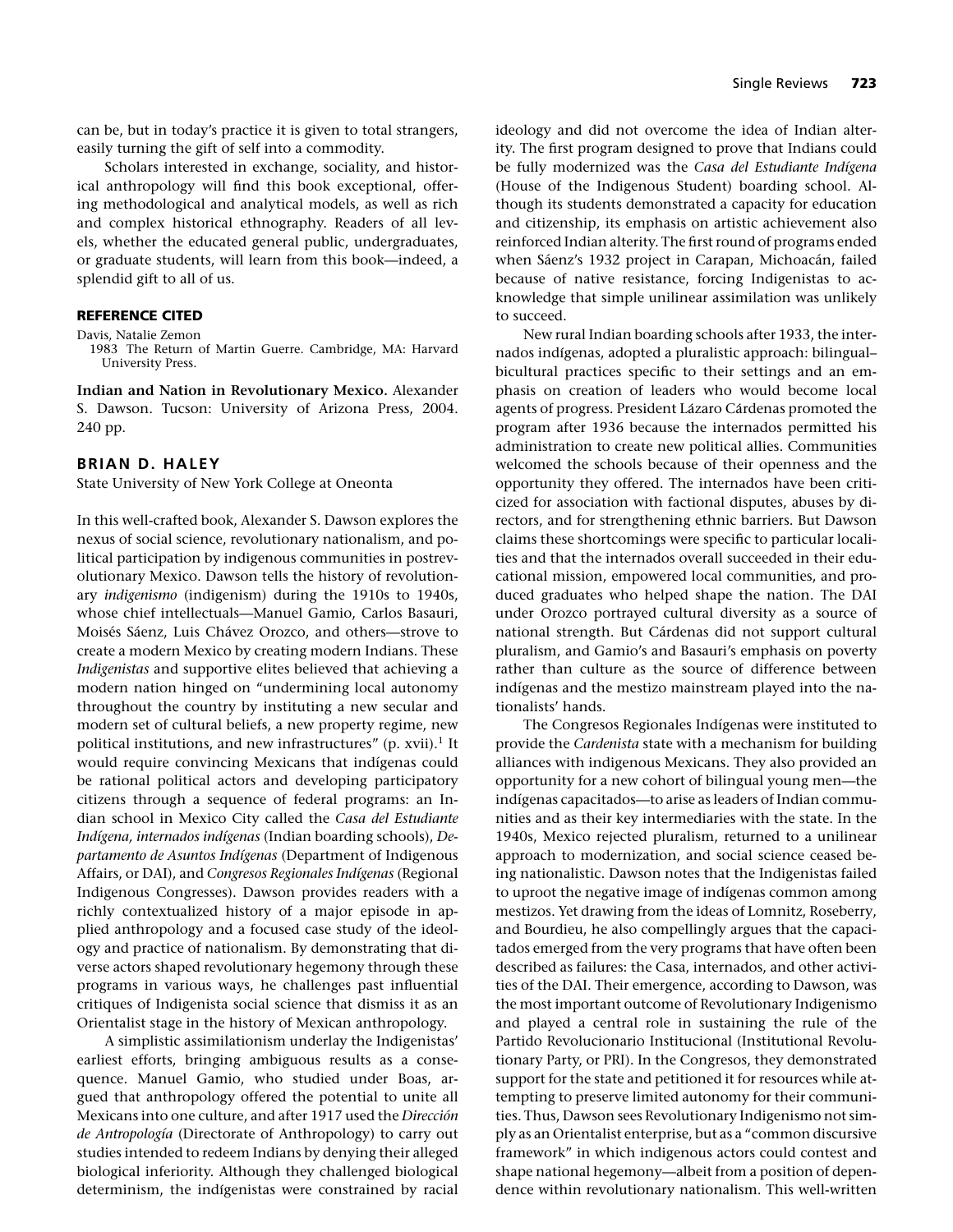book should inspire a more nuanced reappraisal of other episodes in the history of applied anthropology.

#### **NOTE**

1. The book's author capitalizes *Indigenistas* throughout his text, presumably to distinguish this specific group of professionals who are his focus from a more general meaning of the term.

**Collapse: How Societies Choose to Fail or Succeed.** Jared Diamond. New York: Viking, 2005. 575 pp.

#### **HECTOR QIRKO**

University of Tennessee

In this book, Diamond proposes and supports a five-factor model through which to understand patterns of present and past societal collapse. He means his work to serve as a warning of the dangers facing the modern world, and, for those who are willing to negotiate its nearly 600 pages, it makes a persuasive case. His model focuses on the societal impact of environmental damage, climate change, hostile neighbors, withdrawal of support of friendly neighbors, and cultural responses. The book is in four parts. It begins with an analysis of the state of Montana, which is followed by a section on past failed societies, including Easter, Pitcairn, and Tikopia Islanders, and the Anasazi, Maya, and Norse Greenlanders. Part 3 discusses modern-day Rwanda, the Dominican Republic, Haiti, China, and Australia. The final section, entitled "Practical Lessons," summarizes the factors associated with disastrous societal decisions, big business's impact on the environment, and implications for the future.

Although Diamond's writing is as strong and clear as ever, the book is less sure of what it wants to be than some of his earlier works, notably *The Third Chimpanzee* (1992) and *Guns, Germs, and Steel* (1997). It is at once analytical and anecdotal, and occasionally even something of a personal travel journal. There are also some methodological problems: The discussion of Montana is troublesome, as it is of course only part of a society. Why it merits inclusion on its own is not made sufficiently clear. How success or failure should be defined is also problematic—some of his collapsed societies survived 500 years, a span that might be taken (esp. by U.S. citizens celebrating a scant 230 years as a nation) as a measure of success.

These issues aside, the book is powerful and illuminating when addressing environmental, climatic, and economic factors associated with societal collapse. Its use of archaeological data to inform past catastrophes is also effective. But in the area of "choice"—that is, of cultural responses—it somewhat disappoints. Diamond's own analysis makes it clear that, in many cases, societies are not choosing at all but, rather, are at the mercy of processes which they can have no awareness or control. Even where societal choices can be and are made, the discussion of cultural forces influencing them is less than persuasive. His best case for the power of choice is the dramatic collapse of the Norse Greenlanders, to whom he devotes two chapters. He ultimately blames cultural conservatism, especially

around practices that were successful in the past, for the fact that Greenlanders failed to adopt innovations they had every opportunity to borrow from neighboring Inuit. Yet anthropological literature is replete with examples of dramatic culture change, as well as discussion of specific forces that influence the adoption and diffusion of innovations. Work on human cognition, especially with respect to short- and long-term thinking, cost–benefit assessments, "bounded" rationality, and conformity, is also highly relevant. And who is doing the choosing anyway? He often couches his discussion at the group level, but this can minimize the potential contribution of individual level dynamics, as in the case of competing leaders destroying societal resources for individual gain. If we are to seriously explore the impact of cultural choices on societal survival, all of these perspectives need to be taken more fully into account.

Thus, some of Diamond's conclusions with respect to choice are simplistic—for example, his analysis of the differences between the Dominican Republic and Haiti, as respectively successful and collapsing societies, centers on the consequences of the Haitian slave revolt on relations with colonial powers, as well as on the differences between the two nations' respective despots. Yet what "choices" would he have had members of these societies make? Remain enslaved to better promote friendly relations? Overthrow Papa Doc but keep Trujillo because of the more benign, if selfserving, environmental practices of the latter? The answer one is often left with, rather than his suggestion that "a society's fate lies in its own hands and depends substantially on its own choices" (p. 341), is that environmental, historical, and political accidents play the largest role in societal success or failure. And these forces are, by definition, not in the realm of choice at all.

All in all, however, this is a fine comparative overview of a number of societies and their relationship to the environment. It is also a well-told cautionary tale about the need for members of modern societies to start paying attention, as collapse, rather than a historical anomaly or an archaeological mystery, remains a very real possibility for even the richest and most powerful nations.

# **REFERENCE CITED**

Diamond, Jared

1992 The Third Chimpanzee: The Evolution and Future of the Human Animal. New York: Harper Collins Publishers. 1997 Guns, Germs, and Steel: The Fates of Human Societies. New York: W. W. Norton and Company.

**Stitches on Time: Colonial Textures and Postcolonial Tangles.** Saurabh Dube. Durham, NC: Duke University Press, 2004. 259 pp.

#### **DAVID LUDDEN**

University of Pennsylvania

Fifteen years ago, Gyan Prakash argued that historical writing about India reached its fulfillment by becoming postcolonial criticism, under the sign of subaltern studies. This attracted criticism from David Washbrook and Rosalind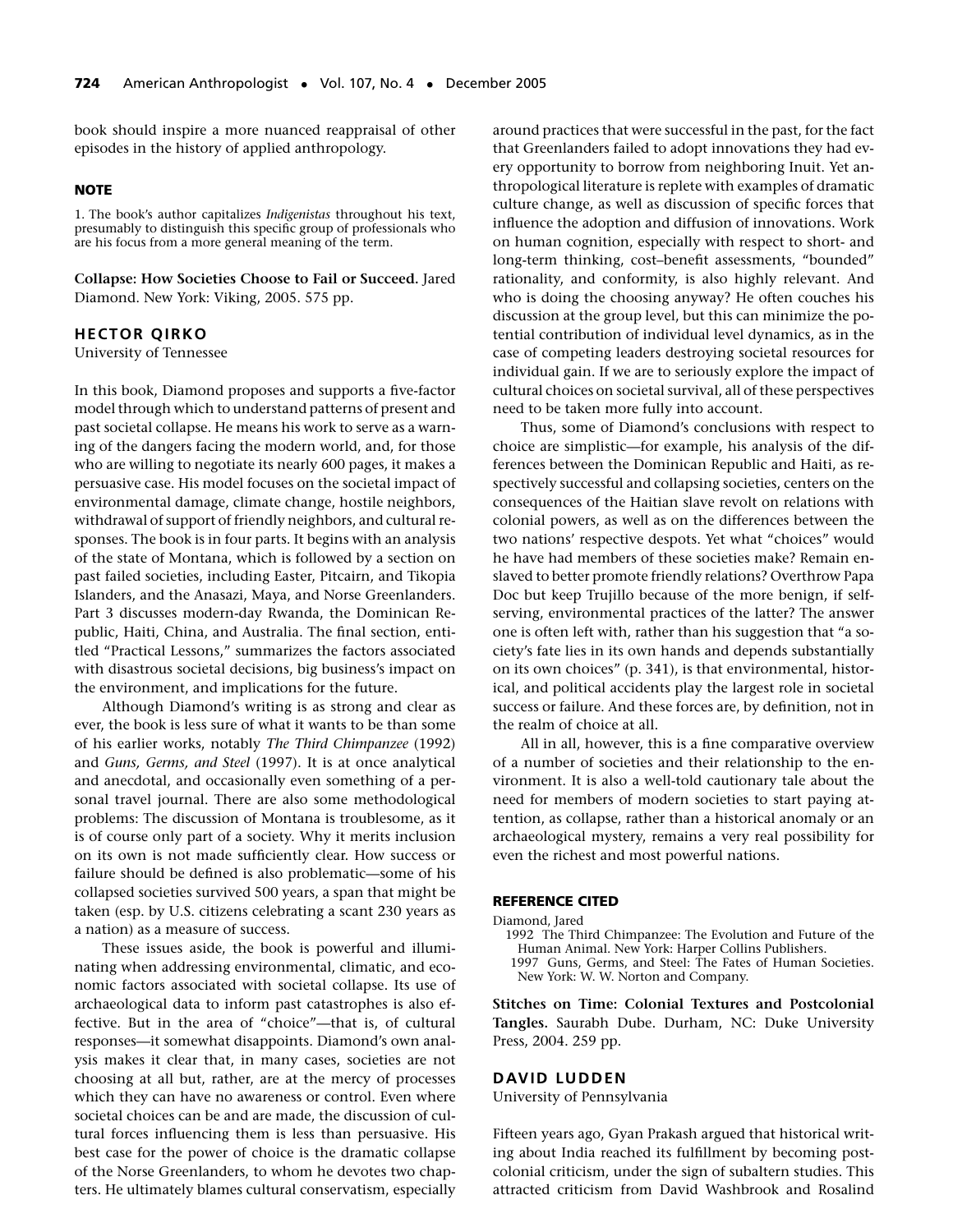O'Hanlon, who argued that historical research should remain accountable to established standards of veracity and relevance. Such disputes have now disappeared in the United States, where postcolonialism has formed an academic niche inside cultural studies, which straddles several disciplines, and where Indian history, anthropology, and cultural studies have become indistinguishable in trendsetting universities, following a trend launched at the University of Chicago in the late 1980s. Major university presses notably Chicago, Duke, Princeton, and Minnesota—have successfully marketed India as a postcolonial field, dramatically increasing the supply of books that consider Indian history, without limiting their market to Indian history.

Indian history, thus, need not be history anymore—it can be many things—and marketing India as a postcolonial problematic has produced various chameleon genres, which is where I would locate Saurabh Dube's *Stitches on Time.* Dube himself calls the "rubric" of his book "history without warranty," a "disposition" (not discipline), which forms "a possible means of calling into question the guarantees of progress under regimes of modernity" (p. 20). In this book, he seeks to provide critical leverage on colonialism and its entanglements in the everyday subaltern life, but instead, he dissolves Indian history into postcolonialism.

All traces of spatial and temporal context disappear here in narrative fragments plopped into an anthropological present spanning the last century and a half. The first four chapters consider missionary activity and social conflict in the Chhattisgarh region of central India, a context so unimportant to the author that he omits its name from the index. Although the 1930s Depression is important, it likewise disappears along with other markers of historical time. In the absence of space and time, it is difficult to imagine a postcolonial anything, but the last three chapters nonetheless jump into historical ideas in subaltern studies and Hindu nationalism (Hindutva), without considering either as being located inside Indian history after 1947.

This rhetorically ambitious, substantively disappointing book missed numerous opportunities to make major breakthroughs. The first four chapters open new windows into important subjects, above all, conversion and village conflict. The last three add nothing substantial. All the chapters could have been woven together powerfully by focusing on missionary conversion as a colonial and postcolonial problem, ignored by subaltern studies and obsessively embraced by Hindutva. Dube has reduced the method of studying "fragments" to a theoretically convenient anecdotalism that obscures obvious connections and intriguing possibilities. It appears, for instance, that Dube implicitly endorses the Hindutva idea that missionaries in British India were elite aliens who bought poor converts with material benefits. Dube ignores critical work by Gauri Viswanathan, indicating his lack of concern for the ontology, let alone politics, of colonial Christianity. It would have been fascinating to see how conversion influenced social conflicts and solidarities in Chhattisgarh and to see how subaltern studies would treat convert ideas of

subaltern empowerment, Christian ideas about dalit and adivasi uplift, and Hindutva's hatred of missionaries. Was conversion subaltern resistance or colonial capitulation? One route into this topic, implied by Dube but dropped, would have been to compare colonial Christian conversion in Spanish America and British India. Addressing directly questions about Christian conversion in postcolonial studies and India would have made this book more useful.

Dodging difficult issues weakens any critical intervention, and the touchiest of the postcolonial entanglements dodged in this book—which Dube does raise implicitly as a topic for further research—concerns the imbrication of subaltern studies and Hindutva with political trends in India since 1980. Subalternism and Hindutva attained their current prominence amidst trends that distinguish the 1990s. Both rose in opposition to Indian nationalism. Both promulgate skepticism about modernity, empiricism, universalism, Enlightenment, Marxism, and progress. Both promise liberation from colonial legacies. Both represent the nation in its elemental form. Both deploy decontextualized fragments. Both have flourished in the United States, where they coexist. Dube says that Gyanendra Pandey's famous praise of the "fragment" appeared at the same time as Hindutva's demolition of the Babri mosque in Ayohdya, in 1992 (p. 176). But what does he make of this moment of contextualization? Nothing.

**The Curious Feminist: Searching for Women in a New Age of Empire.** Cynthia Enloe. Berkeley: University of California Press, 2004. 367 pp.

# **SUSAN HANGEN**

Ramapo College

In this collection, Cynthia Enloe seeks to demonstrate the relevance of feminist approaches for analyzing contemporary issues in international politics. Enloe argues that by asking feminist questions and by taking women's lives and experiences seriously, scholars can make sense of a whole range of political processes, not just those that affect women, in particular.

*The Curious Feminist* serves as a retrospective of Enloe's feminist work, which has been influential throughout the social sciences, and also highlights her role as a public intellectual. Most of these chapters have been published elsewhere, including several short pieces critiquing militarism and the labor practices of multinational corporations that appeared in *Ms.* magazine. Interspersed with these chapters are four fascinating "conversations with Cynthia Enloe." The book reveals that Enloe is an unusual scholar who is committed to making political theorizing "part of the hubbub of the public arena" (p. 253).

This volume is particularly relevant for anthropologists in several ways. Although trained as a political scientist, Enloe employs methods and theoretical approaches that are central to the anthropological enterprise. For example, in her introduction, in which she expounds on the value of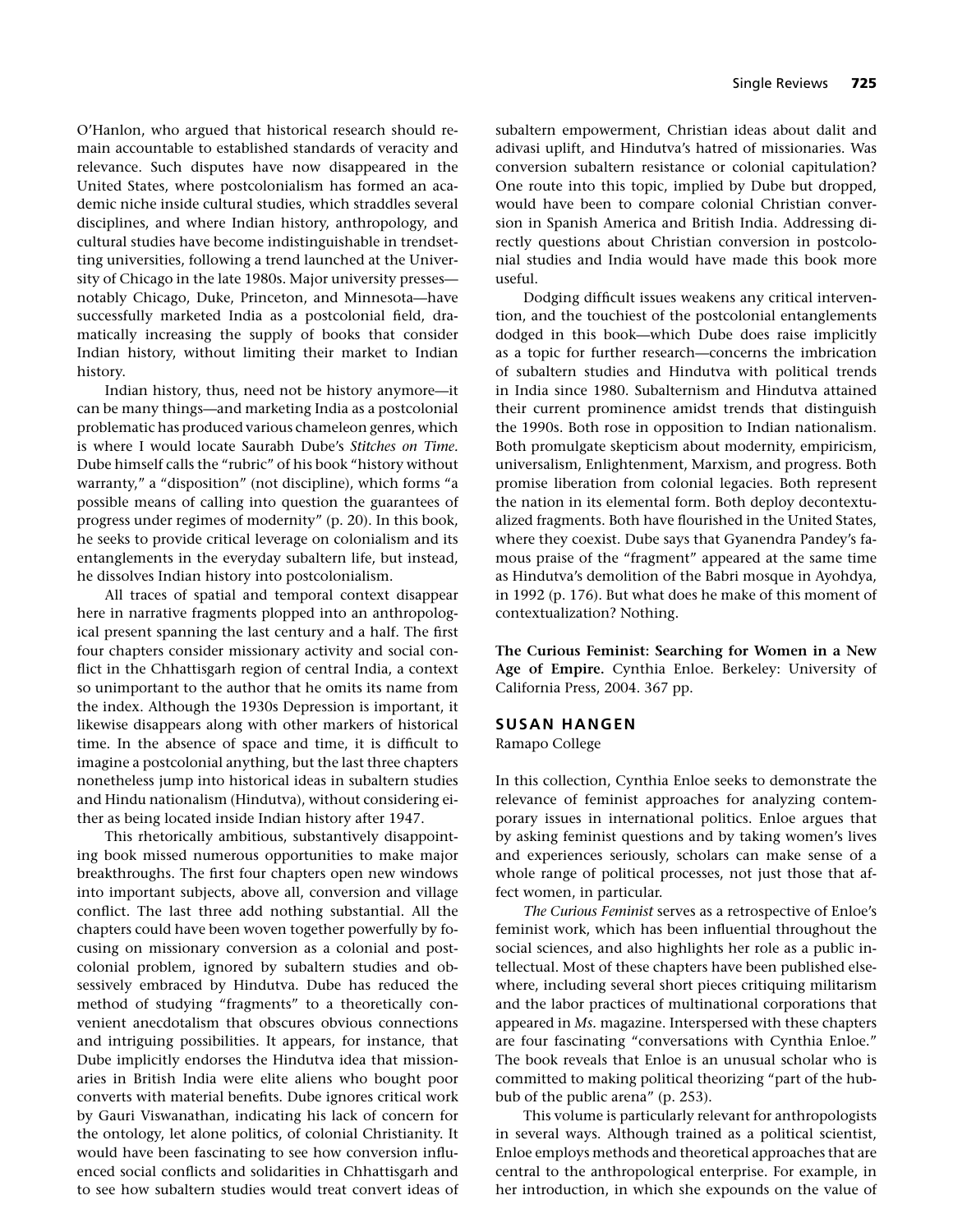a "feminist curiosity," she calls for scholars to question the concepts of "natural," "traditional," and "always" (pp. 1–3), a practice that has long lay at the heart of anthropology. In addition, she applauds ethnographic research methods when she praises research inspired by a feminist curiosity for looking at informal conversations as well as public discourse (p. 5). She notes that she makes extensive use of "feministinformed, historically minded ethnography" in her own research and writing (p. 251). Furthermore, in Chapter 2, "Margins, Silences and Bottom Rungs," Enloe hails the importance of examining the margins, the traditional focus of anthropological research, to understand the complexity of the workings of the state. In using these anthropological methods and concepts, Enloe's ultimate objective is not just to understand women's lives but also to understand what women's lives can reveal about the workings of the wider political system. Herein lies an important lesson for anthropologists about the value and relevance of the discipline to understanding political processes.

Some of the older essays in this volume, such as Chapters 3 and 4 on women in the global factory, will yield little new information for anthropologists who have been following the extensive ethnography on this topic. However, scholars of ethnic and nationalist politics could find much inspiration from the astute questions that Enloe raises in Chapter 7, "All the Men Are in the Militias, All the Women Are Victims." Here, she argues that without examining gender, we will have "an imperfect understanding of how ethnic and nationalist processes actually operate" (p. 103). By exploring the case of a man who joined a Serbian militia group and was tried for committing mass rape, she presents a model for how scholars might go about investigating the gendered aspects of ethnic and nationalist conflict.

Throughout the book, Enloe uses the term *patriarchy,* which she defines as "the structural and ideological system that perpetuates the privileging of masculinity" (p. 4). One of her more provocative arguments is that "patriarchy may hold the causal key" when explaining international political processes (p. 7). This argument is most fruitfully applied in Chapters 9, 11 and 13, in which Enloe demonstrates how dominant constructions of masculinity have contributed to the increasing militarization of U.S. foreign policy. However, although patriarchy as a social force may explain some of the ways in which foreign policy formation, empire building, and globalization take place, Enloe has further to go to prove that the concept can be used independently of explanations that focus on economic processes.

The final section of the book consists of six poemlength pieces of prose in which Enloe ruminates about her own girlhood and her early encounters with militarization. This section will intrigue readers who have become interested in learning more about the author. Yet although these pieces reveal the connections between her childhood experiences and topics that became the focus of her research projects, this experiment in reflexivity might work better if it were integrated with the theoretical material and further analyzed.

Because of her interest in having her work read beyond the academy, Enloe writes in a clear, accessible style. Many of the chapters included here will work well in undergraduate classes on cultural anthropology, gender, and international studies. This engaging book may also inspire anthropologists and other social scientists, even committed feminists, to embrace Enloe's mode of feminist investigation.

**Yali's Question: Sugar, Culture, and History.** Frederick Errington and Deborah Gewertz. Chicago: University of Chicago Press, 2004. 319 pp.

#### **RICHARD SCAGLION**

University of Pittsburgh

The title of this engaging ethnography of a sugar estate, development project, and social experiment in the Upper Ramu Valley of Papua New Guinea (PNG) may be puzzling. In 1972, Jared Diamond, author of the Pulitzer Prize– winning *Guns, Germs, and Steel* (1997), conversed with Yali, a well-known "cargo cultist" who sought to bring Western commodities (cargo) to his people with magic and ritual. Yali had asked Diamond why "white people developed so much cargo . . . but we black people had little cargo of our own?" (p. 7). Diamond used Yali's question to explain the privileged position of the "haves" as resulting not from merit, but from geographical advantages and the normal course of cultural evolution. That is, temperate climates were better suited for intensive agriculture and animal domestication. Ensuing warfare stimulated technological development and advanced social and industrial organization, which could then be employed to dominate peoples who had not developed immunities to disease.

Errington and Gewertz say that Diamond misunderstood Yali's question, and challenge Diamond's interpretation of 13,000 years of world history in his narrative of "grand inevitability" (p. 257). According to the authors, Yali was not asking about "things," but about social inequality. Why did Europeans deny fundamental moral worth to Papua New Guineans and refuse to engage with them as equals? Diamond's account assumes that those in power will invariably use it, a position refuted by Errington and Gewertz's history of Ramu Sugar Limited (RSL) that richly demonstrates how historically situated actors make choices that are culturally conditioned but not inevitable.

The authors develop the story of RSL through detailed and intersecting local, national, and international narratives. It begins in the 1950s and 1960s with government officers' development plans for the Upper Ramu Valley. Some 40,000 acres of little-used grassland were purchased from local people and leased to Australians to establish cattle stations. In the early 1970s, with the approach of selfgovernment, the possibility of creating a national sugar industry was raised by a series of economic studies on development alternatives. A complex and contested decisionmaking process resulted in the establishment of RSL over other options. In the otherwise remote Upper Ramu Valley, there soon emerged "a vista of green cane fields, a traffic of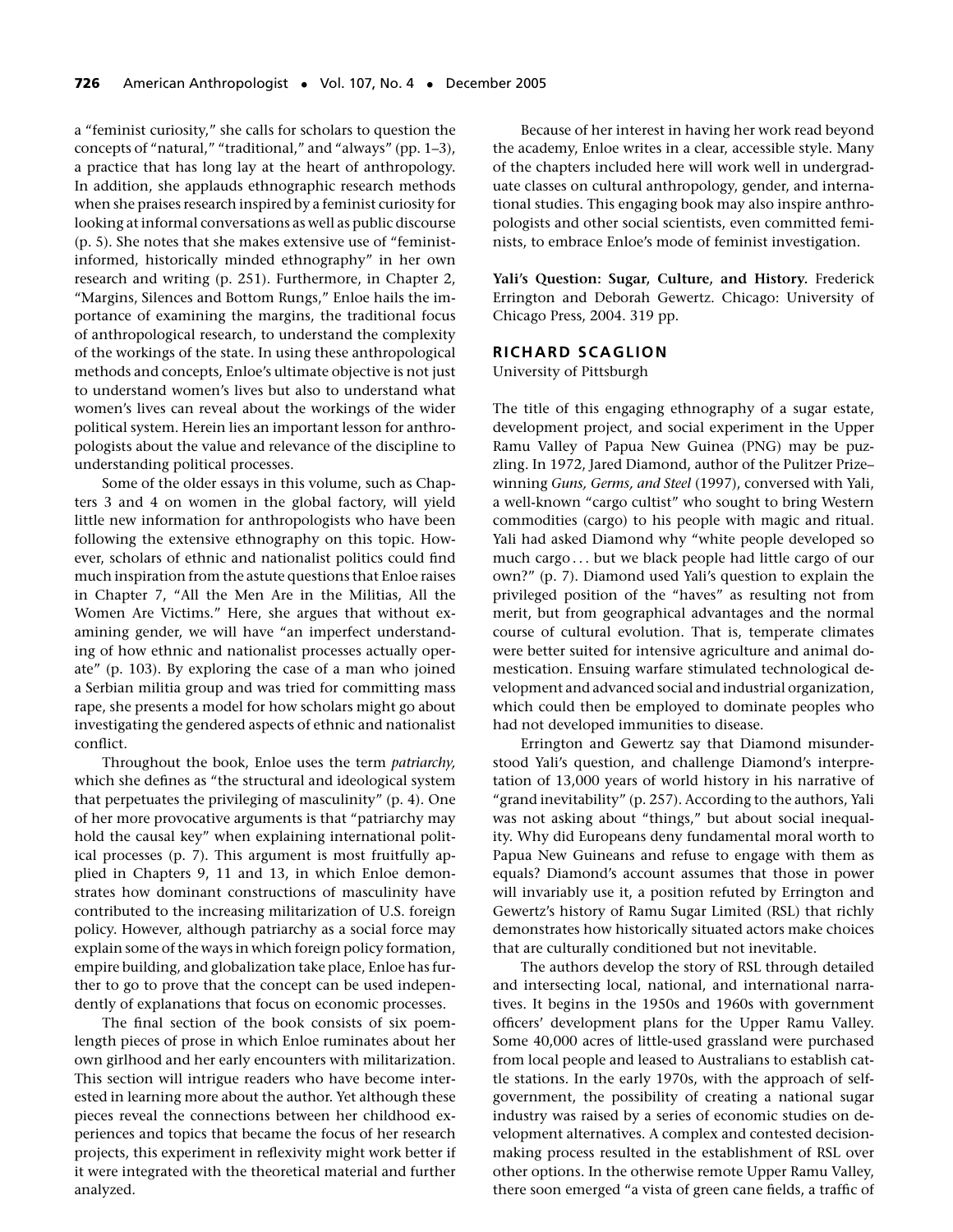heavy equipment, a rumble of cane-crushing rollers, and a community of thousands" (p. 65), as well as a "Dickensian, smoke-belching, steam-shrieking factory" (p. 1).

Through personal accounts, the authors explore how RSL developed as a place and social entity, shaping the lives of the thousands who live there. These include the expatriates from the United Kingdom, Australia, and elsewhere, who supervised the construction of the estate and now manage it; the Papua New Guineans who work there; and the local landowners who sell cane to RSL, make claims on it, and seek to profit from it. Because RSL drew labor from all over the country, it soon became a unique PNG location, where local allegiances, at least partially, have given way to a new and diverse sense of community. Making sugar at RSL has, thus, been part of building a new Papua New Guinea. But RSL is under threat. By worldwide standards, its annual capacity of some 30,000 tons of high-quality refined sugar, although adequate for PNG's needs, is actually modest, and the sugar is costly to produce. RSL cannot compete without the government tariff protection that advocates of "free trade" and globalization would reduce or terminate. The authors argue convincingly that the collapse of RSL would result in local hardship with little or no gain elsewhere in PNG's troubled economy.

Ethnographic studies in Papua New Guinea have taught us much about human nature, but often from the vantage point of small villages at the margins of global forces. In contrast, Errington and Gewertz depict a diverse and complex social context at the very center of contemporary economic and social global controversies. Thirty years of research in PNG provides them with the background to produce this even-handed and well-balanced trenchant analysis that gives equal voice to the expatriates, PNG elites, and local landowners who together constitute RSL. The book should appeal to those interested in sugar production, Papua New Guinea, economic development, and how history is made. It is highly recommended.

**Making Place: State Projects, Globalisation and Local Responses in China.** Stephan Feuchtwang, ed. London: University College London Press, 2004. 214 pp.

#### **TAMARA JACKA**

The Australian National University

"Place making" has been a central concern in recent social theorizing, especially in anthropology and human geography. However, it has received relatively little attention in studies of China. This book, therefore, makes a very welcome addition, both to China studies and to social theorizing in general.

The book consists of an introduction, eight chapters, and an afterword, written by a mix of junior and senior anthropologists from the United Kingdom, North America, Australia, and China.

The Introduction, "Theorising Place" by Stephan Feuchtwang, introduces and explains the theme of the book—"territorial place-making"—and positions it with respect to recent debates over "space" versus "place," modernity, postmodernity, globalization, and state and capitalist territorialization and deterritorialization. This is a densely theoretical chapter, and it is dizzying to join Feuchtwang as he flies from recent anthropological studies of place to Deleuze and Guattari on capitalism and deterritorialization and Appadurai on globalization and "ethnoscapes" to discussions of cosmologies and specifically of Chinese *fengshui* to Edward Casey's phenomenology of place. All the same, it is a fascinating flight. Feuchtwang makes a valiant effort to draw China into theory and theory into China studies and presents some important arguments. In particular, against Hardt and Negri, and others, he argues that territorial place making is not entirely determined by global capitalism but is "a negotiation with and a reappropriation of state and capitalist territorialisations... moved and accomplished by other ways of making place than those of global capitalism or its state formations" (pp. 14–15).

The quality of the core chapters is variable, as is the degree with which they take up the themes iterated in the introduction. The selection of chapters also strikes me as a little peculiar. In particular, "Mapping 'Chaos': The Dong Xi Fo Feuds of Quanzhou, 1644–1839," by Wang Mingming, is the only chapter to focus on place making before the 20th century; this chapter links only poorly with Feuchtwang's and other contributors' concerns about place. It also struck me as odd, in a collection that ranges so widely across both time and space, to include two chapters on the same place— Tsuen Wan in Hong Kong.

Nevertheless, this volume includes several excellent chapters. I found Chapters 5–8 particularly well written and worthwhile. Elizabeth Lominska Johnson presents a fascinating discussion of place making in Tsuen Wan, Hong Kong. Johnson shows that today, despite large-scale immigration and industrialization, the "natives"—that is, those people whose ancestors owned or used land in Tsuen Wan when the British government took control of the New Territories—still maintain and express territorial rights and responsibilities through ritual and political activities focused around the Rural Committee, the Tian Hou temple, earth god shrines, and ancestral halls.

Zhao Bingxiang makes the case that places are made in terms of differentiation with other places, and shows how this has occurred historically in one village in southeastern Shandong and a second village in western Heilongjiang, to which inhabitants of the first village had migrated.

Nicholas Tapp ruminates over whether or not people who have traditionally been shifting cultivators, such as the Hmong, have a different sense of place to that of more settled peoples. But Tapp answers his own question in the negative, suggesting that "in general they have just as strong attachments to homes and local places as anybody else, despite having to move about" (p. 136).

Mary Rack, examines the multiple and changing nature of place making as it occurs around temples in west Hunan. Rack shows that people in west Hunan commonly show little sense of attachment or belonging to the land. As a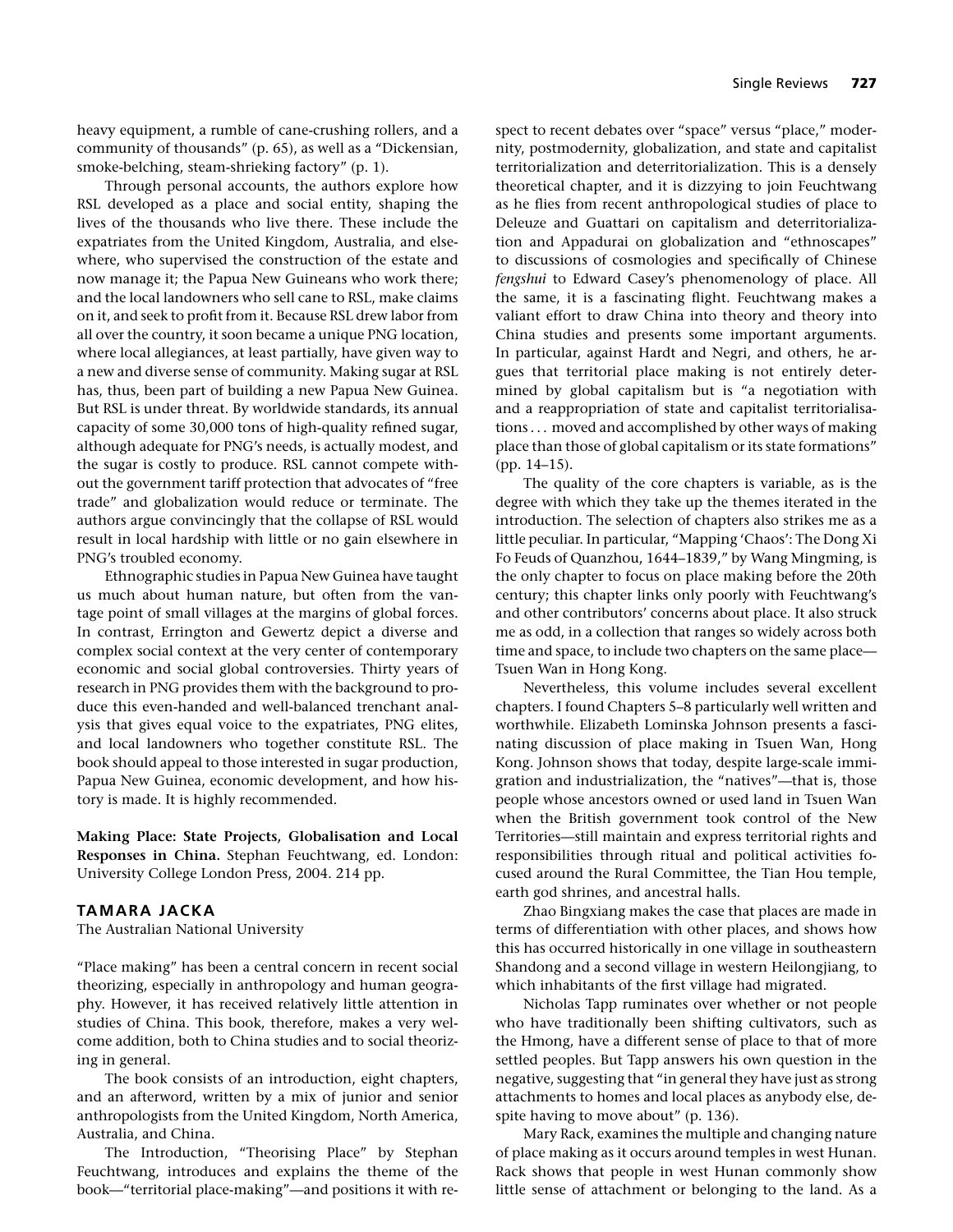result of a series of in-migrations over time, no one describes west Hunan as their ancestral home, and most express fear or even hatred of the terrain. Temple worship and festivals are a means of creating a sense of place in this wild terrain but, Rack shows, different people draw quite different senses of place from the same festival.

This volume is full of questions and ideas. It does not address everything, of course. For example, none of the authors examine in any detail the effects of class or gender on senses of place within a community—that will have to be taken up in another volume in the future. All in all, though, this book provides plenty of food for thought for scholars and postgraduate students in China studies and anthropology.

**The School of the Americas: Military Training and Political Violence in the Americas.** Lesley Gill. Durham, NC. Duke University Press, 2004. 281 pp.

### **ADAM SGRENCI**

San Francisco State University

#### **ROGER BURBACH**

University of California, Berkeley

For Fernand Braudel, history is the presentation of a "succession of landscapes" composed of two levels of human existence: (1) the realm of major historical events and (2) "the ground floor" that lays in "images of daily life" (1981:559). According to Braudel, those that present history must reveal the dialectical interplay between the upper and lower levels.

Lesley Gill's *The School of the Americas* takes us on a journey into these two realms. In level one of human existence, Gill situates the discussion in a geopolitical context—from the Monroe Doctrine and My Lai to the Cold War and the post–September 11 "War on Terror." But it is in Braudel's second level that her argument gains real lucidity. Perspectives are drawn from three distinct groups: the military officials and the soldiers, the repressed peasant coca growers in Bolivia and Colombia, and the U.S. activists who have mobilized for more than a decade to shut down the school.

These everyday images on the "ground floor" include testimonies from 11 top officials from the School of the Americas (SOA) including six former commandants, 35 graduates, and ten major leaders of the anti-SOA campaign known as SOA Watch. Gill goes beyond previous analysis. Most literature on the subject of military testimonials find their defense of the institution as simple dissembling— "free-floating bureaucratic responsibility that is never assigned to specific individuals" (p. 56).

Not so, argues Gill. The dismissal as such is much too simplistic. It "misses the way that particular ideologies are shaped in specific social and institutional contexts and become part of deeply held personal feelings" (p. 56). Not only did Gill observe classes at Fort Benning, Georgia, where the school, now called the Western Hemisphere Institute for Security Cooperation (WHINSEC), is currently located; she was also the only scholar or reporter permitted to attend

closed-door meetings in which military officials discussed the ways in which a cosmetic change would improve the school's image in the public eye (p. 225).

Many critiques of U.S. imperialism attribute its efforts to that of a unilateral actor. Contrary to this general claim, Gill argues that "[U.S.] dominance in the aftermath of World War II was based less on unilateralism—'telling them that something is going to happen'—than on a complex process of collusion in which U.S. military power was effectively joined with the indigenous military establishments of Latin America" (p. 59). The United States has acknowledged the relative decline of its economic dominance since World War II and knows that only by convincing others to spread the word of its military preeminence will it hold on to its power. This is the relevance of the School of the Americas—a factory of messengers and enforcers of ideology.

And it is an ideology that depends on impunity. The attention she draws to this concept is quite central to the salience of her case. Gill divides this discussion into two parts: the first on how the School of the Americas deals with trainees on the subject of human rights, and the second on how the dynamics of impunity affect the relationship between state violence and social fragmentation in two Andean communities. Gill explains that impunity places peasant families "outside the law" and denies them a political voice as well as aggravating their poverty (p. 167). Because of this, the state is forced to control the ensuing chaos and resorts to even further repression. She also claims that the impunity of state-sponsored terror "[imposes] a wall of silence between people, and [feeds] on rumor and speculation. Speaking out becomes impossible" (p. 189).

Impunity is what triggered the campaign to shut down the SOA and Gill gives us an honest account of its successes, failures, and potential. Although the 1989 Jesuit murders in El Salvador had a profound impact on the religious organizers of the anti-SOA movement, "righteous anger . . . was not enough to generate a grassroots movement that required strategy and an organization" (p. 200). Gill salutes Braudel when she refers to the Central America solidarity movement of the 1980s that was preserved by an "enduring activist subculture" and served as an "inspirational bridge" to the contemporary campaign to close the SOA. This "social energy" has existed in the past, continues to do so in the present, and is what will build a peaceful future.

#### **REFERENCE CITED**

#### Braudel, Fernand

1981 Civilization and Capitalism. New York: Harper and Row.

**The Spectacular City: Violence and Performance in Urban Bolivia.** Daniel M. Goldstein. Durham, NC: Duke University Press, 2004. 275 pp.

#### **MARK GOODALE**

George Mason University

Daniel Goldstein's recent study of "dramas of citizenship" (pp. 5, 19) in periurban Bolivia makes important contributions across a range of ethnographic and theoretical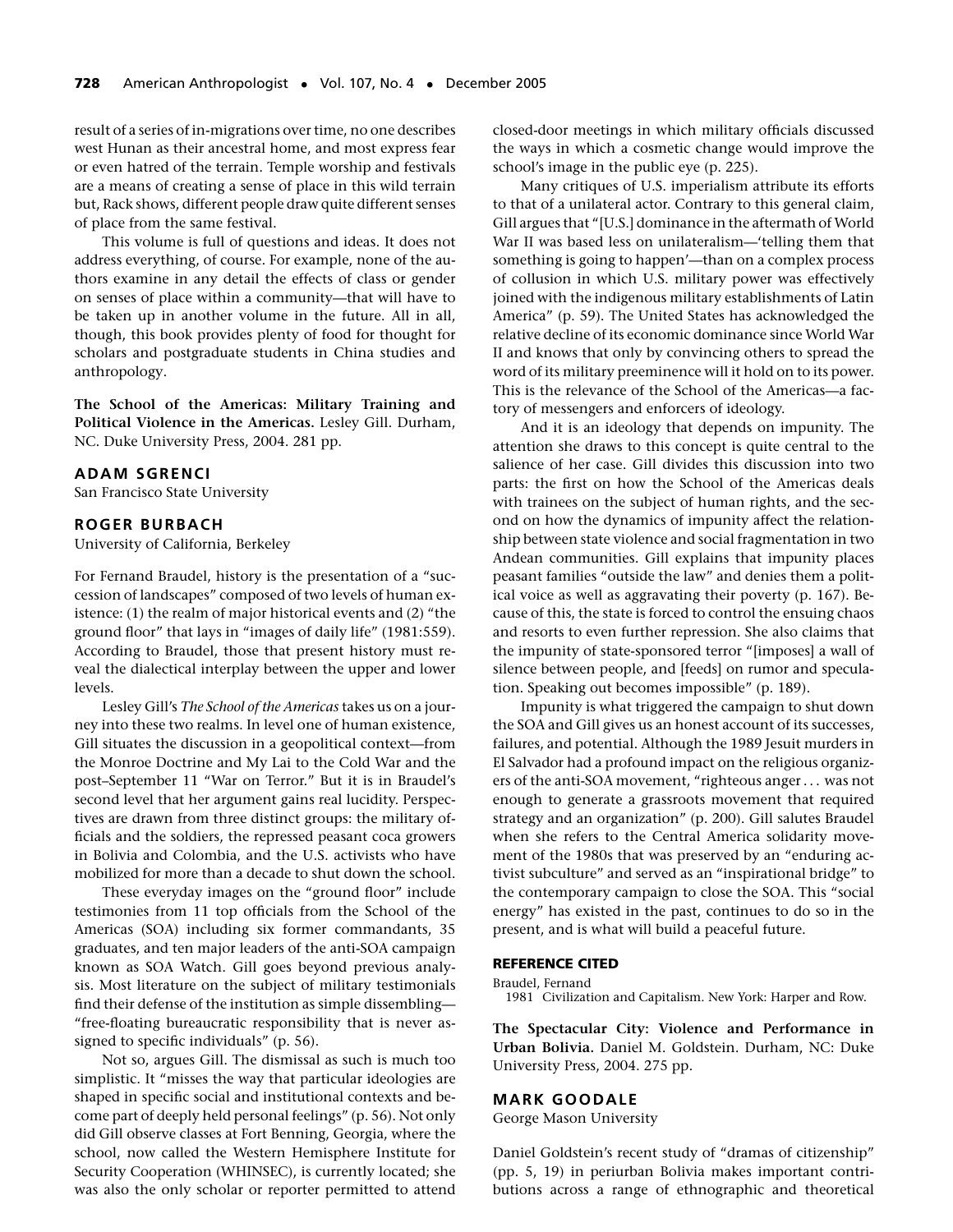issues. In locating the spectacle of public lynchings—or attempted lynchings—in the same discursive and performative space as an annual street carnival and festival in one of Cochabamba's barrios, Villa Pagador, Goldstein employs a series of innovative arguments for understanding the nature of violence, marginality, and the distribution of power within insecure states. Many of us may have assumed that lynchings and other expressions of "community justice" in Bolivia represented a set of social and political dynamics related to endemic poverty, racial marginalization, and the general failure of the state and its instrumentalities. However, Goldstein argues that one must view lynchings instead as one among a group of public dramas that serve to enact group identity through the politicization of what is in Bolivia, as elsewhere, a contested public sphere. Through his analysis of lynchings and fiestas, two seemingly distinct "vivid, visual displays of collective identity" (p. 3), it becomes clear why they must be reconceptualized:

both represented appropriations of cultural or legal domains typically designated as arenas of state control; both revealed the deep tensions and antagonisms underlying the ordinarily placid façade of daily life. And significantly, both events expressed a demand for inclusion in the national bodies politic and social by a group of people who had been systematically excluded from full membership in the Bolivian nation. [pp. 3–4]

In reconfiguring our understanding of what appear, from the outside, to be simply senseless and chaotic acts of community outrage directed against the only available targets community members themselves—Goldstein is forced to walk a number of very thin lines. This has also been true of other anthropologists who have engaged in counteranalyses of performative violence in urban landscapes of fear from the shantytowns of South Africa to the favelas of São Paolo and the streets of New York's El Barrio. It would have been all too easy to adopt a critical ethical stance in relation to both the lynchers and the local coterie of corrupt police officers and governmental officials, whose systematic detachment from Cochabamba's marginal barrios has rendered areas like Villa Pagador virtual zones of state exclusion. Goldstein recognizes that the actual events, which eventually led him to rethink prevailing discourses of violence, evoked a complex set of analytical, emotional, and methodological responses and concerns: the fear of exploiting either victims and victimizers (or both); the pressure of countervailing expectations that he would either condemn, or help to justify, the violence he witnesses; and the everpresent possibility of engaged intervention. Moreover, his book raises another, more basic question for a postpositivist ethnography of violence: Where the destruction of bodies is primarily a sociopolitical act, how can a meaningful interpretation be derived that is neither unduly particularistic nor dependent on liberal—even if localized—narratives of "justice" or "due process?" Goldstein responds to these challenges by adopting a position of reflexive neutrality. His reconceptualization of "vigilante justice" as spectacle is meant, in part, to refract the various ethical and methodological dilemmas rather than definitively resolving them.

Although it does not detract from the book's accomplishments, which are considerable, I have one minor critique. I am not entirely convinced by Goldstein's inversion of Foucault's analysis of "the public execution as a form of political ritual" (p. 215). In Goldstein's formulation, if executions "provided the sovereign with an instrument for the public display of his power, lynching in Cochabamba . . . is an instrument that marginalized groups can employ to demonstrate . . . their powerlessness" (p. 216). (This is actually a double inversion—state : power :: the people : powerlessness.) But because the function of executions is to dramatize the sovereign's power as part of a wider repertoire of "arts of governmentality" (pp. 30, 89), it is difficult to reenvision the use of lynchings in these terms, because the absence of power means the use of lynching can never be "theater" that "engrave[s] upon the observer's memory a vivid image of the [people's] might" (p. 216). Perhaps a better inversion would have been through Habermas and not Foucault. As Goldstein's book demonstrates, spectacular performance reflects what could be understood as "communicative irrationality"—a dialogic and intersubjective act that legitimates the dramatic, the violent, and the potentially revolutionary.

**Reckoning with Homelessness.** Kim Hopper. Ithaca, NY: Cornell University Press, 2003, 271 pp.

#### **DAVID I. BERISS**

University of New Orleans

Homelessness appeared on the scene as a distinct social problem at the end of the 1970s, along with neoliberalism, Ronald Reagan, and the decline of the welfare state. Before that there were poor people and some of them did not have places to live, but their situation was not understood as homelessness, at least not in the same way we understand it now. Instead, it was an extension of poverty, a result of alcoholism, or even a lifestyle choice. In *Reckoning with Homelessness,* Kim Hopper provides a very personal history of how the United States created this particular social problem.

Hopper has been studying homelessness and working with homeless people since the 1970s. Most of his research has been conducted in New York City, although he is clearly familiar with work that has been done elsewhere as well. In addition to field research, Hopper has been an activist, helping to found a variety of advocacy and service organizations, including the National Coalition for the Homeless (he was a board member for that organization when I worked there in the mid-1990s). His long experience in this field allows him to combine insights into the survival strategies of homeless people with a clear understanding of the way policy makers think. This makes for a rather unique book.

Hopper begins by placing homelessness in a broad social and political framework. His objective is less to provide an ethnographic account of the experiences of homeless people than to ask why Americans think—and act—about homelessness the way they do. One key concept he uses to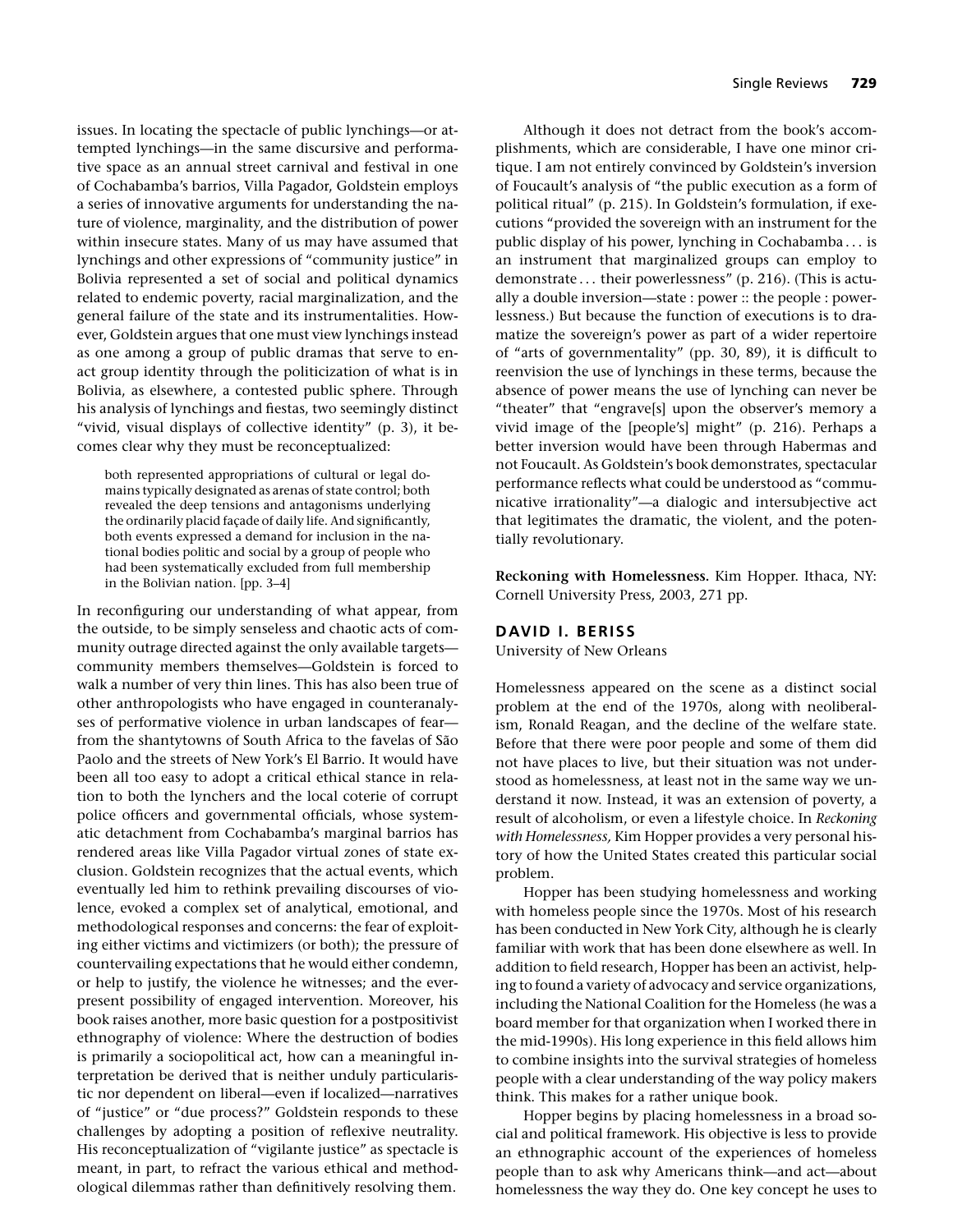frame his approach is "abeyance," which Hopper uses to refer to the way industrialized societies address the existence of "surplus" people. Rather than ask whether or not homelessness will be solved, Hopper argues that key questions should center on what counts as an adequate solution to the problem at any given moment (p. 19). By framing the question in this manner, Hopper is able to direct attention to the broader ethnographic context in which homelessness exists. He also draws on "liminality," a concept more familiar to anthropologists, to frame his arguments. He suggests that the institutionalization of homelessness as both a social problem and as an object of a service industry indicates that some forms of liminality have become permanent in U.S. society.

Four chapters form the core of the book. In those chapters, Hopper draws on his earlier research to outline the contours of homelessness in New York. His focus is not comprehensive—he focuses almost entirely on men, for instance—but he uses his data less to illuminate the world of homeless people than to show how research and public debate have framed homelessness in the United States. He revisits, for instance, a study he conducted with Ellen Baxter between 1979 and 1982 on homeless men in New York. Rather than simply review his older work, however, Hopper indicates what had and had not changed with the development of homelessness as a visible social problem during the same period. In another chapter, Hopper reviews a study he conducted of homeless people living in an airport terminal. This provides a sharp contrast with the kinds of official shelter spaces used by the city and further insights into what makes an existence liminal in U.S. society. The next chapter examines the difficulties involved in attempts to enumerate the homeless population. Hopper points out that the way in which the question of how many homeless people there are is framed reflects already existing evaluative concepts, which are, in turn, reflected in public policy. Hopper also devotes a chapter to the growth of homelessness among African American men in New York. He argues that political–economic changes in New York, along with changing kinship practices and reduced government support, have all combined to make at least temporary homelessness much more common for young African American men in recent decades.

The last section of the book is devoted to an analysis of advocacy on behalf of homeless people. Although he points to some of the policy victories won over the years, he is deeply pessimistic about the possibility of changing some of the underlying cultural assumptions that prevent problems of poverty and homelessness from being resolved. If there is a contribution that an engaged anthropology can make, Hopper argues, it is in calling attention to the concepts that frame these broader issues. Although understanding the lives of poor people is a useful project, Hopper directs our attention to the society that makes people poor and homeless in the first place.

This is an elegantly written and passionate book. It provides an excellent example of the kind of engaged, public anthropology that many anthropologists have been calling for in recent years. I think, however, that it will be best appreciated by other anthropologists and by people who are already familiar with the history of social policy. Undergraduates unfamiliar with that history may have some difficulty with Hopper's assumptions; although the book provides quite a comprehensive set of references to the literature, it seems to assume a familiarity with debates about poverty in the United States that students are unlikely to possess. For people already familiar with that material, this book is essential reading.

**Casta Painting.** Ilona Katzew. New Haven, CT: Yale University Press, 2004. 256 pp.

# **JOAN DELPLATO**

Simon's Rock College of Bard

Ilona Katzew examines the phenomenon of 18th-century Mexican *casta* painting—portraits of racially mixed families depicting a pair of parents and at least one child—produced in an urban colonial social system undergoing rapid material growth and changing ideologies of race and power. Throughout the century, over 100 sets of paintings were made for the consumption of elites in Peninsular Spain who harbored "anxiety" over the New World's readiness to blend the races: African, Spanish, and Indian. The book investigates how miscegenation contributed to the construction of a colonial subjectivity rooted in race and social status. The focus of the book is a shared concern of the disciplines of anthropology and art history: the critique of visual representation.

Katzew admirably argues that casta painting served a paradoxical function. On the one hand, it assured Spanish art buyers that their worries about the perceived chaos of the social structure of New Spain were unfounded, that blending was occurring but in finite permutations, as indicated by each painting's formulaic inscription that spelled out the family's mixed racial identity (e.g., "Spaniard and Indian Produce Mestizo"), and that Spanish–white culture was the reference point and ultimately the most desirable position. On the other hand, casta painting could be seen to celebrate mestizo cultures by depicting regional peoples, legitimizing mixed unions, and presenting their divergence from white culture as natural occurrences within Mexico's population; like exotic flora and fauna the pictures could be seen as an expression of the plenitude and variety ordained by God.

Katzew offers intriguing new research throughout the book, exploring contemporaneous accounts of color hierarchies to develop racial ideologies of the *sistema de castas.* For example, she uncovers the phenomenon of "blood mending," in which Indian or black blood was thought to be obliterated when, over the course of four generations, it could be returned to whiteness. She is convincing in her argument that racial concerns were pressing; she offers the first scholarly analysis of Mexico's earliest satirist, Pedro Anselmo Chreslos Jache who, in writing the *Decrees of the*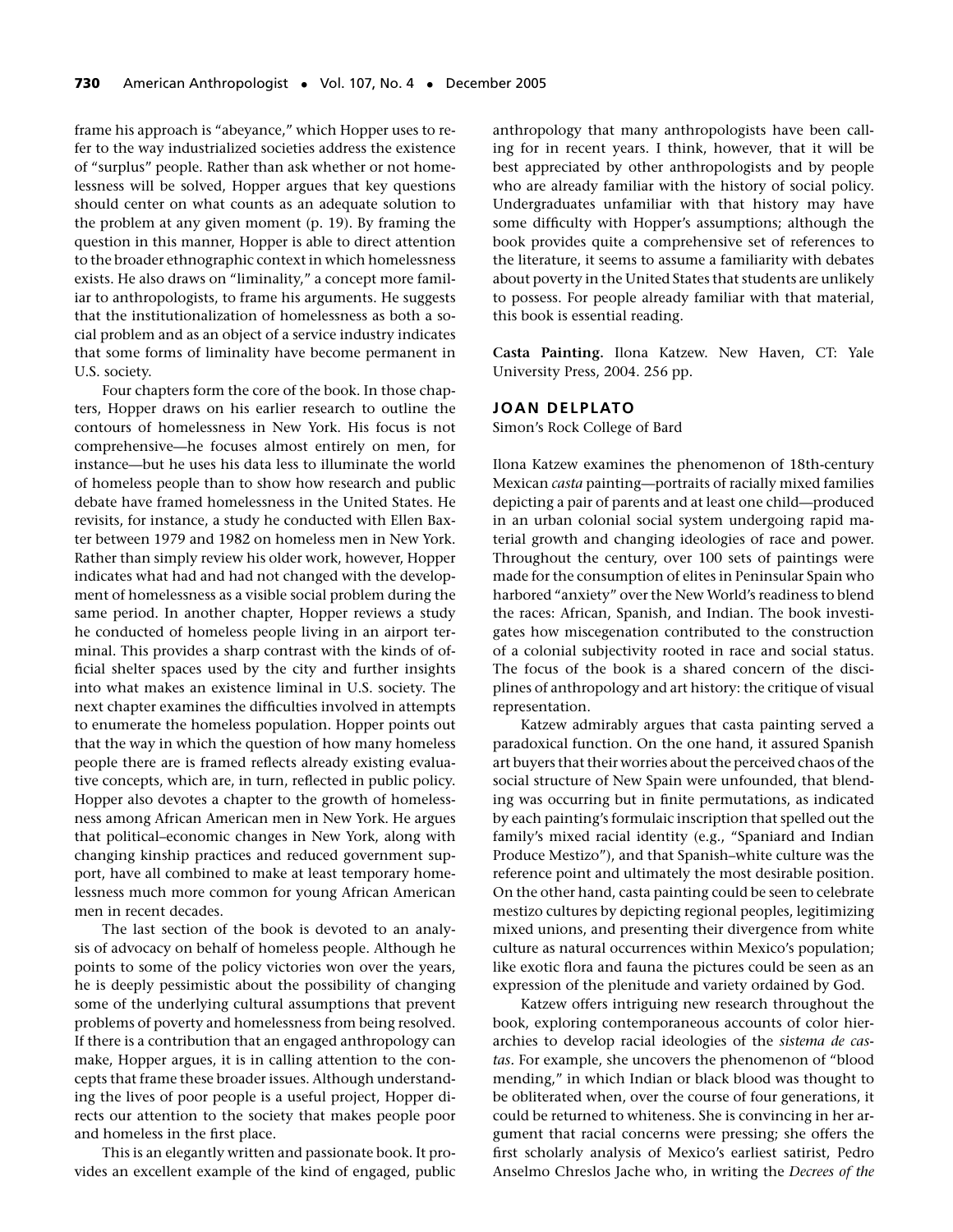*Baratillo of Mexico,* inverts the racial hierarchy so as to criticize it. But she is less interested in applying the subtle contents of such thinkers about race to elucidate particular casta paintings, content to let them stand as "context." Indeed, the major flaw of the book is that at the very places where a large corpus of research is expected to be brought to bear on the casta paintings, it does not appear.

Still, an especially satisfying exploration in the book is her reading of seemingly innocuous pictures of casta mothers pacifically nursing their children and accompanied by attentive fathers. Her research reveals an objection among Spanish writers to the practice of hiring mulattas as wetnurses, thought to corrupt lighter-skinned children. Thus, she interprets paintings of nursing mothers as the triumph of male control over the female body, a position that was in keeping with racial and gender ideals popular with officials in Spain as part of an ideologically motivated reeducation program. One wishes for more in-depth study of other narrative or iconographical details that could yield similarly rich results.

In an appealing assertion that colonial culture was no mere European derivative, Katzew claims that the genre of casta painting had no equivalent in European art. Still, she traces the origins of casta painting to a German 17thcentury book on Chinese costumes, which Manuel Arellano, the earliest Mexican casta painter, had in his library. Her case is intriguing; however, casta painting's origins could also be considered from the users' viewpoint as much as the creator's. With this in mind, two suggestions are offered: First, rather than any single book in particular, might its sources be a whole genre of European travel books describing marriage customs, mores, and native dress of exotic Others from many geographical locales? Such a focus could serve Katzew's ends, as she claims to want to downplay the art historical convention of considering the artist's oeuvre and emphasize more the works' social and political contexts. Second, even the earliest set of casta paintings she illustrates could be seen as ethnicized variations on the iconography of the Holy Family or Madonna and Child, two of the most popular themes in all of European religious painting, which parallel the rise of secular family portraits. Acknowledging this could strengthen her political perspective by implying that colonized peoples rework "influence" of the dominant culture in creative and resistant ways.

The book was the catalog to an exhibition of casta painting held at the Los Angeles County Museum of Art in the spring and summer of 2004. Its format is lavish. By the end of the first chapter alone (37 pages), there are 39 color plates, eight color details, and 23 black- and- white images. Was this "picture-stuffing" an editorial gamble to merge a coffee-table format with a scholarly study in hopes of garnering interest of the Chicano/a, African American, and Latino/a markets of Southern California, as well as more generalized cultural interest in race studies? Such a design could offer the art historian a golden opportunity to produce a book that is both academically rigorous and attractive to a wide clientele, including presumably descendants of those very groups whose identities were being constructed in casta painting. However, reading the text systematically alongside the many pictures in Katzew's book is distracting, at times confusing. Plates are left undifferentiated from each other in significant enough ways to warrant their inclusion. Illustrations of baffling images can be far removed from their explanations, with no indexing system to facilitate locating them. For example, disturbing images in chapter one showing scenes of domestic violence are not addressed until page 114, in which we finally learn that physically feuding spouses were thought to be the result of the mismatching of races or overindulgence in intoxicating pulque. Also, captions are placed so as to make identification of plates frustrating. An appendix would help readers unfamiliar with racial terms, slippery as they may have been in their usage—for example, *coyote, grifo, tente en el aire, lobo,* and *campujo.*

Had Katzew's book considered fewer examples of casta paintings, and had she analyzed more closely their individual relationships to the documentation she has so admirably unearthed, the book could have fulfilled even more effectively the promise of elucidating the complexities of her utterly original and supremely important topic—race, art, and power in the New World.

**Words and Stones: The Politics of Language and Identity in Israel.** Daniel Lefkowitz. New York: Oxford University Press, 2004. 316 pp.

# **REBECCA L. STEIN**

Duke University

Daniel Lefkowitz's *Words and Stones: The Politics of Language and Identity in Israel* employs ethnographic and sociolinguistic analysis to explore matters of Israeli identity and language politics in a variety of communities within Israel's 1967 borders. The scope of this book is relatively broad; it is, at once, a study of the ways Mizrahi, Askhenazi, and Palestinian Israelis constitute themselves, and are constituted, by language—and what language usage tells us about their complex social locations within the nation-state; of the politics of representation within dominant Israeli media (namely, the Hebrew press); and of the social fabric of the socalled mixed city of Haifa, where much of the ethnography is conducted. It is also an attempt to advance a methodological argument about the value of a diversified sociolinguistic approach, "integrating quantitative sociolinguistic analyses of linguistic form with qualitative interpretation of speaking practices" (p. 269) as a means of understanding the complex relationship between "language and society" in early 1990s Israel.

For this reader, it was Lefkowitz's ethnographic work in and on Haifa that yielded some of the richest material. It is precisely the fiction of the "mixed city" that is at issue for Lefkowitz. For despite the city's varied demographics home to working- and middle-class Mizrahim, Ashkenazi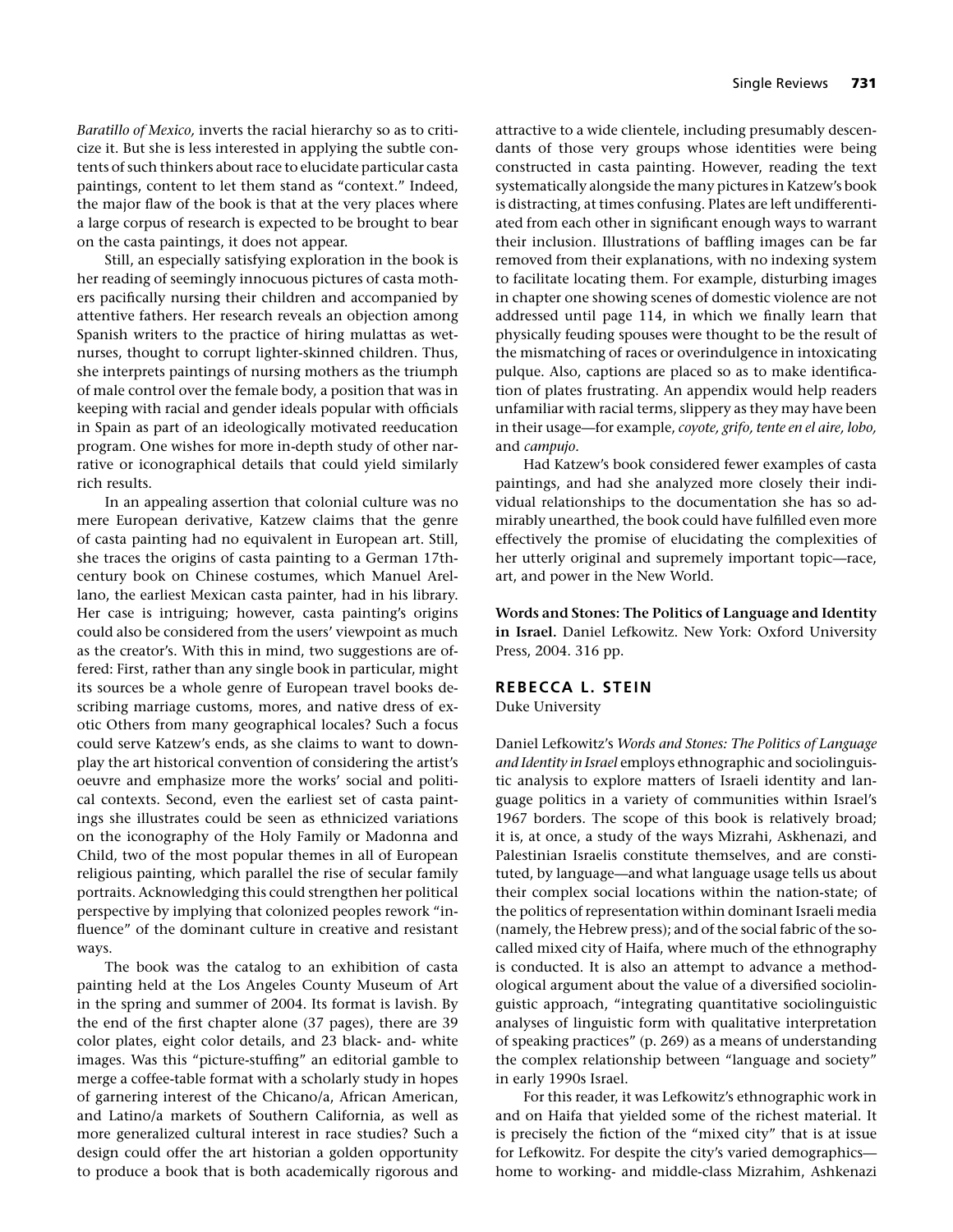Jews (typically of a higher-class position and symbolic location within the nation-state), and Palestinians with Israeli citizenship (the latter, what remains of the much larger Palestinian population that lived in Haifa prior to their flight during the course of the 1948–49 war)—neither spatial nor social integration is prevalent, certainly not within the city's residential districts. Interviews conducted within these various communities usefully refute the popular Israeli myth of urban coexistence, even as they illustrate the complexity of the city and its multiple histories, the ways spaces are used and delineated by ethnicity and race, and the rather limited forms that interaction takes between and within the city's sectors.

Although Lefkowitz's ethnographic insights on matters of race and ethnicity are not new, they are crucial: namely, that although Jewish Israelis (particularly, I would argue, elite Jews of European descent) are vividly attuned to the social fault lines separating Jews from Palestinians within the nation-state, they are remarkably resistant to acknowledging parallel divisions within Jewish society (in terms of class, ethnoracial history and culture, language usage, and space and spatial usage). As Lefkowitz argues, "dominant Israeli discourse simultaneously dichotomizes (exaggerates) Arab/Jewish difference while it erases (minimizes) Jewish/Jewish difference" (p. 98). Echoing U.S. mythologies about whites and whiteness, such discourse marks Jews of European descent as without ethnicity (cast, as they are, as "normative" Israeli subjects), whereas Mizrahi Jews are marked as "ethnic" and, in turn, lacking in normativity. As Lefkowitz usefully notes, "race" is infrequently remarked on within dominant Israeli discourses about the nation-state, this being yet another index of their highly selective attention to modalities of intranational difference. The book's other strengths include its discussion of Hebrew language instruction and acquisition within various communities, the social politics of intonation and pharyngeal variables in Hebrew usage, and ethnographic attention to the histories and memories of interviewees (including personal histories of the 1948–49 experience among Palestinian interviewees, and of Mizrahi immigration to Israel).

And yet, despite such strengths, this reader found the monograph problematic in crucial ways. The book's breadth is something of a liability. Sutured—sometimes loosely—by the rubric of sociolinguistic analysis, it attempts to tackle far too many themes and historical conjunctures; what results is a set of rapid, sweeping histories (e.g., the legacy of the Jewish victim complex or the history of Jewish–Palestinian violence and Israeli warfare) that, in their brevity and prevalence, cannot but fail to be partial. Given short shrift, in the process, are the historical particulars of language usage and identity politics at the time of the ethnographic project itself—namely, the early 1990s. Not all the phenomena that Lebowitz describes are particular to this period (for Mizrahi and Palestinian subalternity within the state, and their linguistic corollaries, both precede and exceed this historical moment), yet the political landscape of the 1990s would change dramatically by the decade's end. By the turn of the 21st century, language and identity politics in Israel had shifted considerably as a result of radical demographic and cultural changes within the borders of the nation-state, including the following: the massive influx of foreign workers from the "third world" (imported, by the state, to replace the blue-collar Palestinian workforce from the West Bank and Gaza Strip, deemed a political liability); the growing visibility of Mizrahi ethnoracial histories and political demands, evidenced by the rise in prominence of the Shas party; and the radicalization of the internal Palestinian population, as exemplified by their expressions of solidarity with the Al Aqsa Intifada. More attention to the ways that language and identity articulate through the particulars of their historical moments, and through those of the Haifa case, would have made for a richer investigation. Other shortcomings in the monograph include (1) the preponderance of self-reflexive ethnography (concerning the status of the Jewish American researcher) without adequate discussion of the utility of such a narrative practice within a study of Israeli identity; (2) the relative inattention to the politics of language usage within the ethnographic interviews (most, it seems, were conducted in Hebrew, typically by Jewish Israeli research assistants, even among Palestinian populations for whom Hebrew is a second language and a politically charged one, as the monograph suggests); (3) thin discussion of questions of gender as they articulate with ethnonational, religious, and racial identity; and (4) truncated discussion of the relationship between the highly divergent intellectual traditions of language and discourse analysis on which the monograph draws (e.g., those of qualitative linguistics and Foucaultian analysis, respectively).

For scholars interested in contemporary Israeli cultural and linguistic politics, and for those concerned with the relationship between language and identity more generally, this is a useful volume. Indeed, despite its shortcomings, it represents one of the few English-language studies on the social politics of language in the contemporary Israeli context. Lebowitz's insights on matters of ethnoracial identity in Israel are sharp and important, powerfully exposing the sociolinguistic terms of power and powerlessness within Israel and unseating the dominant Israeli fiction of "the [singular] Jewish people."

**Middle Eastern Lives in America.** Amir Marvasti and Karyn D. McKinney. Lanham, MD: Rowman and Littlefield. 171 pp.

#### **KHALED FURANI**

Visiting Scholar, Columbia University.

With a lucid yet at times awkward and imprecise vocabulary, sociologists Amir Marvasti and Karyn D. McKinney focus on discrimination against peoples from the Middle East in the United States. Straddling between analysis and prognosis of a social "ill," they argue that racial and ethnic discrimination against this population is real. In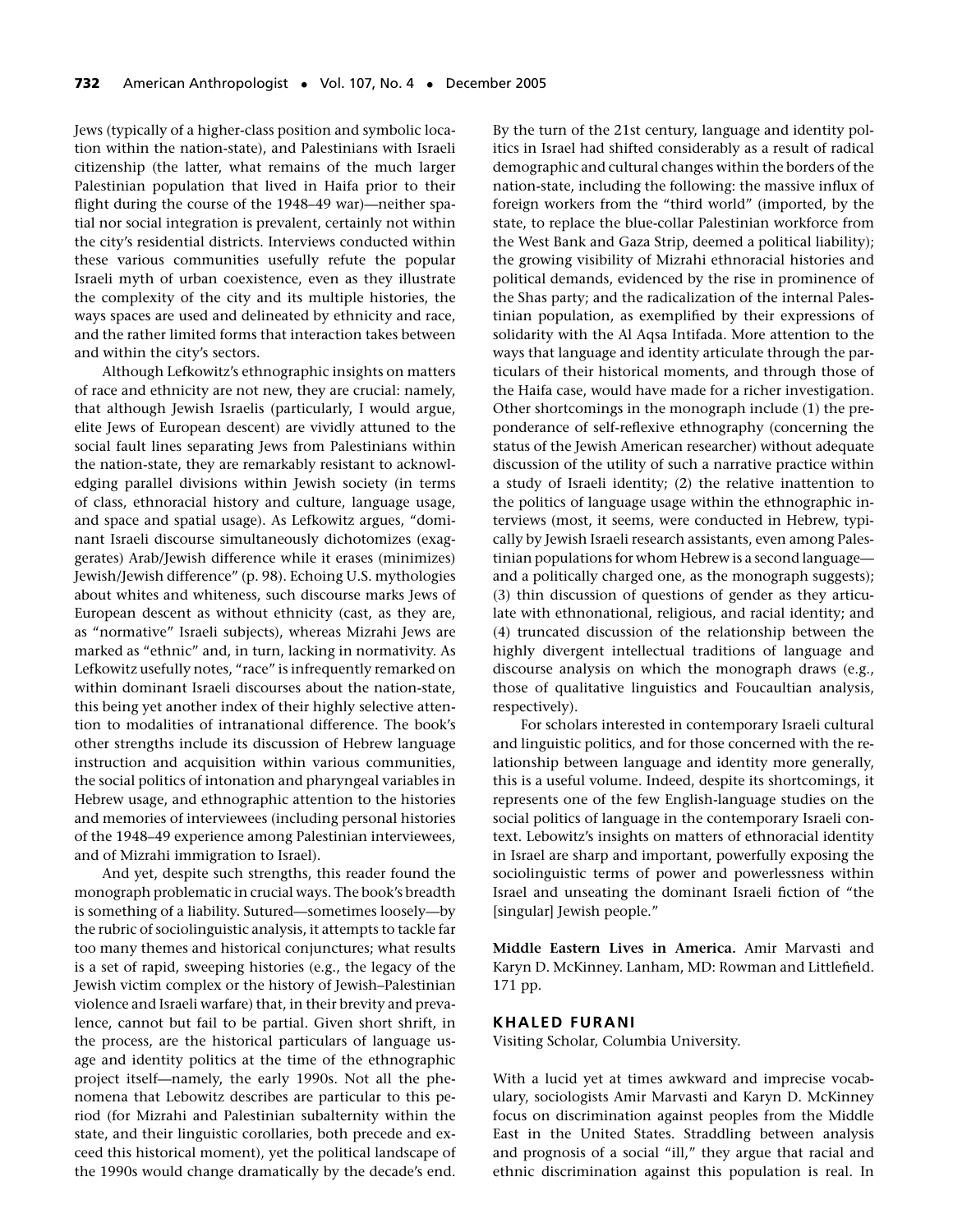normal circumstances, their argument would seem superfluous, but in a public domain that targets the faculty of discerning the real from the unreal, or liberation from occupation, their exercise is not so superfluous after all.

Nearly two decades after *Writing Culture* (1986), some anthropologists may find it irksome that the authors apologetically explicate their resort to "experiential" and "formalized" data, by which they mean biographical materials and recorded interviews, respectively. These are the sources that Marvasti and McKinney largely reserve for the second part of the book (five chapters) devoted to "daily lives." The quantitative data can be found in the first part of the book (three chapters) on "social forces."

As if "social forces" and "daily lives" exclude each other, in the first section of the book Marvasti and McKinney present historical and sociological information about Middle Eastern Americans—mainly in the form of statistics, which gives their presentation a quality of profiling, rather than narrating the lives of Middle Eastern North Americans. This sense of profiling is intensified when one reads the authors' presentation of categories of Middle Eastern lives, including education, income, and political involvement, the quantitative content of which they extend to non-Arab groups composing "the Middle Eastern community." Here, another tension inhabits their book: Who is "Middle Eastern?"

The authors invoke "Middle Easterners" when, in fact, they generally mean Arabs and Muslims. Otherwise Israelis, for example, should have been included in their sample. Oddly enough, their sample includes six Pakistanis, but no Indians. The mere three paragraphs they dedicate to answer the question "who is Middle Eastern American?" stands as a regrettable lack of a detailed inquiry into this intractable colonial carving called "the Middle East." It is not clear how making sense of racial inequality helps with fighting it (p. 163), yet what is clear is that it makes no sense to talk about empowerment when the very name one employs to identify one's subjects remains unexamined.

The second and third chapters focus on the question of Islam's link to terrorism (terrorism itself is not the subject of equal elaboration in this book). The authors insightfully remark that Islam is invoked when the perpetrators of violence are Muslims in ways that Christianity is not when the perpetrators are whites or Christians. They demonstrate how the violence of white North Americans is presented in the media as an isolated aberration of "psychologically imbalanced individuals" (pp. 73–74). The authors unconvincingly attribute the endemic misunderstanding of Islam to the absence of "contextual" details and a "complex" debate about it. Seeing the misunderstanding of Islam as essentially a cognitive or analytical failure, they assert that Islam is too diverse. That it surely is, but more than two decades after Said's *Orientalism,* I suspect, it is more useful to inquire not into how Islam's diversity defies essentialism but, rather, how, in spite of its diversity, demonizing Muslims and Arabs is so prevalent.

In the second part of the book containing the bulk of the study's interviews, the authors convey highly engaging reflections and testimonies by Muslim–Arab Americans on how they live in and respond to a society that misunderstands and mistrusts them. More specifically, the authors examine what they call *ethnogenesis.* Through this concept, they refer to a gemeinschaft of sorts whereby peoples from the Middle East presumably forge a common panethnic identity that transcends their differences. Yet out of the eight respondents in that chapter, only two invoke the Middle East as an index of a collective identity and none identify as such. In fact, the only two instances of coalition formation the authors cite were on religious, not ethnic, grounds. In the first instance, they refer to a woman who is active in the Council on American Islamic Relations, which by definition works on cultivating a religious not national identity (p. 146). And the second instance has to do with a man joining the ACLU for its defense of Muslim, not Middle Eastern, causes (p. 159). Therefore, the existence of ethnogensis, appears more as a prescription of something yet to exist and hardly as probing of people's realities as the authors would have us believe (p. 150).

Because of the authors' concern with the advancement of a more inclusive U.S. democratic system, their book could benefit anyone interested in a liberal Durkheimian critique of domestic imperial excesses. Finally, a work that explicitly states that Arabs speak Arabic and Iranians speak Farsi obviously aims to reach readers who know little to nothing about the Middle East.

**Cattle Bring Us to Our Enemies: Turkana Ecology, Politics, and Raiding in a Disequilibrium System.** J. Terrence McCabe. Ann Arbor: University of Michigan Press, 2004. 299 pp.

# **CAROLYN K. LESOROGOL**

Washington University

In *Cattle Bring Us to Our Enemies,* Terrence McCabe provides a convincing empirical demonstration of the "new thinking" in ecology, which posits that some ecosystems are in disequilibrium. Through his detailed analysis of Turkana herding strategies, McCabe shows how these Kenyan pastoralists respond to their arid environment in ways predicted by disequilibrium theory: frequent and highly variable migrations, opportunistic herding strategies, occasional dependence on external resources, dramatic fluctuations of livestock numbers, and loose coupling of livestock with forage resources. In his recognition of the multiple forces and factors implicated in Turkana survival strategies, McCabe calls for a political ecology that considers both politics and ecology, challenging both narrowly ecological and wholly political approaches.

The book is based on McCabe's long-term research (1980–96) among a section of Turkana pastoralists, much of which was conducted under the auspices of the South Turkana Ecosystem Project (STEP). Throughout the book,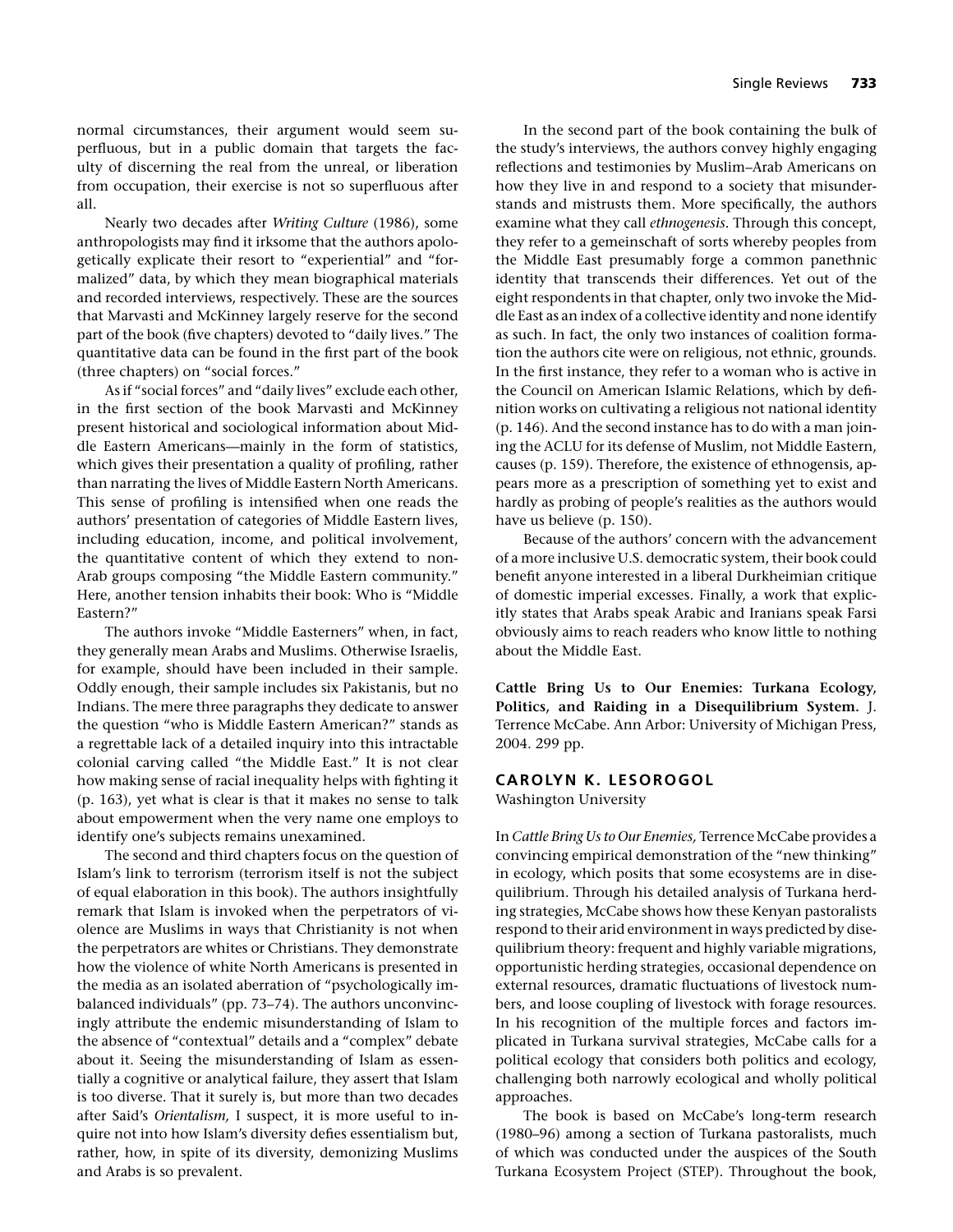he highlights key research findings of the STEP, especially regarding the development of disequilibrium theory, which constitutes a serious challenge to conventional understandings of ecosystems as self-regulating equilibrium systems. The literature review (Chapter 2) delineates the links between equilibrium thinking in ecology and ecological thinking in cultural anthropology, especially the rise of cultural ecology in the mid-1900s. He documents the challenges to these approaches manifested in disequilibrium theory in ecology and behavioral and political ecology in anthropology, including the role of methodological individualism and rational choice theory in behavioral ecology. McCabe takes an intermediate stance, claiming that "the theoretical focus of this book can be seen as . . . the integration of individual-and systems-level analysis" (p. 31). He does provide multiple levels of analysis including individual decision making, group-level herding patterns, and national and international policies that affect Turkana pastoralists. The analyses of decision-making patterns among four herding families (particularly the male heads of these families), however, are the core of the book and, in my view, the most effective in making his case. His analysis of decision making seems closer to rational choice (which can also accommodate exogenous factors) than he claims.

Following the literature review (which includes a nice discussion of theories of violence in anthropology) and background material on the Turkana and their environment in Part 1, Parts 2 and 3 present a detailed analysis of herding decision making among four families that McCabe followed from 1980–96. Narrative accounts of movements and their rationales are followed by a quantitative analysis of reasons for movement, frequencies, and durations. The season by season accounting of movements, although at times tedious, clearly shows the influence of environmental factors and (in)security in the patterns of movement of the herders. Herding strategies are also determined by individual personalities (more aggressive or more conservative) and by individual circumstances (size of the herd, availability of labor, and trustworthiness of herding labor). Thus, although the environment (both natural and political) clearly puts constraints on individuals and broadly patterns their movements (as further demonstrated in the group-level analysis of Part 4), there is still scope for individual choice and variation—something not well captured in disequilibrium theory. McCabe also discusses the effects of marriage decisions and social reciprocity, again using the four families as examples, and how these social goals intertwine with that of increasing livestock numbers for survival. It is difficult to evaluate how generalizable the family growth patterns observed here are, and the discussion would have been strengthened by some theorizing of the operation of the social institutions (e.g., marriage, reciprocity, and management of common property) in general.

The book is weaker in its conclusions about the implications of disequilibrium thinking for policies toward pastoralists. McCabe rightly calls for East African governments to provide security for pastoralists, but he does not analyze why such calls have not been effective to date. He does not comment on recent studies of pastoral land tenure or conflict mitigation programs conducted in Kenya, nor on the ongoing constitutional drafting process in which land rights are likely to be institutionalized. The impact of the market economy is downplayed. Although it may not have been critical to the four families studied, markets are certainly an important force for the Turkana, many of whom have left the district to seek employment elsewhere. That said, this book is an important contribution to the literature on East African pastoralism and an effective demonstration of disequilibrium ecology in action.

**Migration, Modernity and Social Transformation in South Asia.** Filippo Osella and Katy Gardner, eds. Thousand Oaks, CA: Sage Publications, 2004. 380 pp.

#### **KAREN LEONARD**

University of California, Irvine

These 13 ethnographic studies of international and intranational migration in South Asia look at both the receiving and sending communities and are framed by a useful introduction by Katy Gardner and Filipppo Osella that reviews the theoretical literature and compares the chapters along several dimensions. The book calls attention to intranational migration and the consequences of migration for the migrants' home communities, redressing the greater attention often given to international migration and questioning simplistic notions of cultural hybridity versus essentialism, cosmopolitanism, postnationality, and the like. The chapters address these theoretical issues vigorously. Another strength is the historical depth and cross-referencing characteristic of the studies (some chapters were given in 2001 at a University of Sussex conference and those plus others were published in *Contributions to Indian Sociology* in 2003).

Because the outstanding feature of the volume is the thorough ethnographic and historical research conducted by the contributors, a necessarily brief summary follows. Jonathan Spencer reviews population movements in Sri Lanka to show management by colonial officials and an evolving postcolonial rhetoric of national purity for mass mobilization; here, the politics of movement and violence and the history of border transgressions and hybridity questions current notions of transnationalism, globalization, and a "post-national" order. Roger Ballard looks at Pakistani migrants from Mirpur in Britain, focusing on this district to show that substantial remittances over several decades have not produced sustainable economic development there. Ballard argues that both economic and social transformations have been seriously constrained, not through the failure of Mirpuri entrepreneurship but because the Pakistani state has failed to provide infrastructural transformations. Francis Watkins's study of poor Pakhtuns from Kohery village in northern Pakistan migrating to the Gulf states finds that money earned abroad is well spent to build stronger families and kin ties at home and that a "more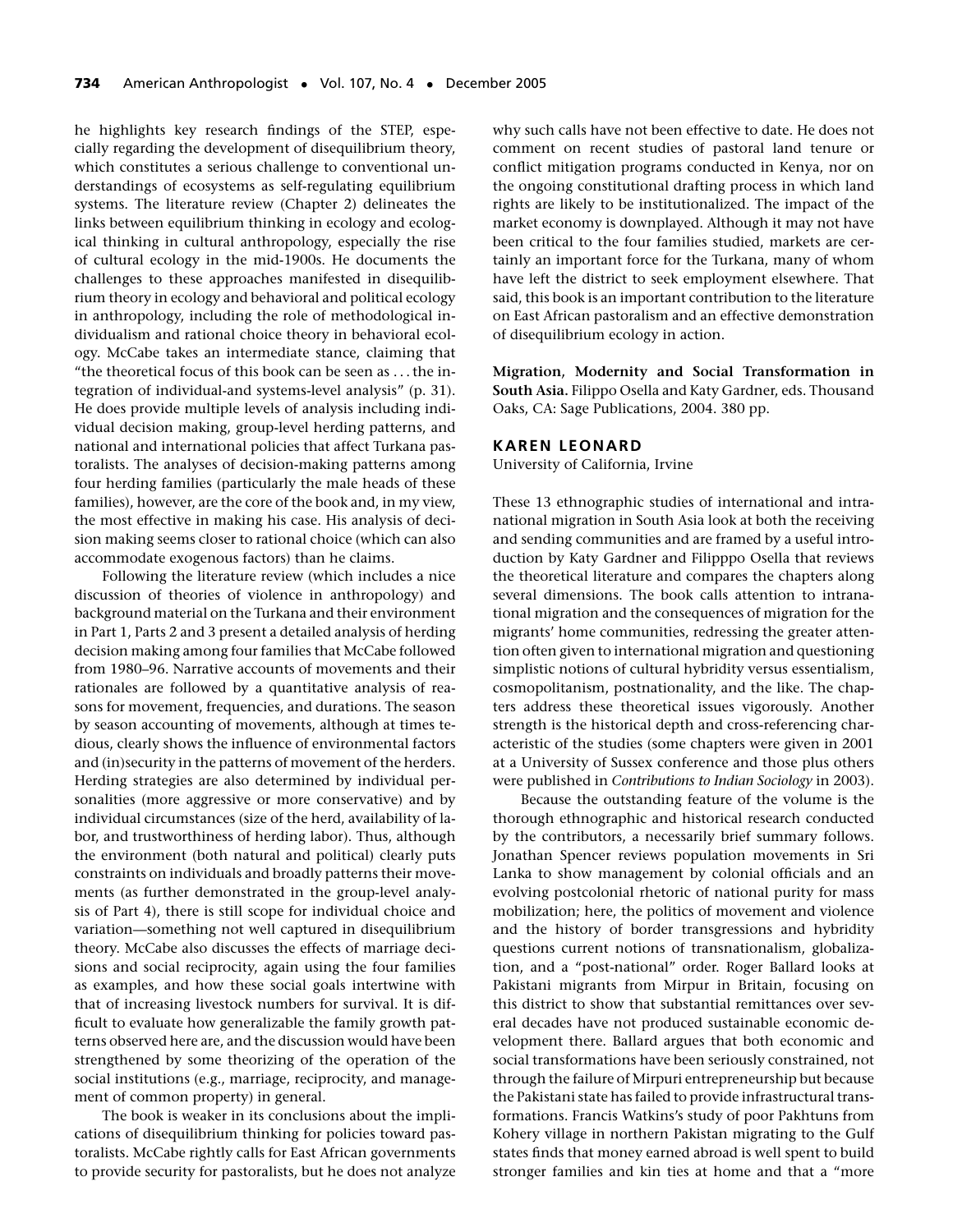international understanding of Islam" (p. 61) has added a spiritual dimension to traditional Pakhtun notions of honor and influence. Edward Simpson also takes up Islamic reform, adding social and religious practices (rival versions of Islamic orthodoxy) to gifts and ideas when considering the fruits of migrations. Simpson attributes social differentiation among Sunni Muslim ship owners, sailors, and their kin in the town of Mandvi and the village of Salaya in Kachchh, Gujarat, to earlier migrations and relates the exchange of gifts and commodities to Islamic reform and the relative moral qualities attributed to different kinds of exchanges. Filippo and Caroline Osella show how migration from Kerala to the Gulf has produced changes in the Hindu *kuthiyottam* ritual (human blood sacrifice), reflecting upwardly mobile people and innovative forms and senses of religiosity. C. Y. Thangarajah focuses on female Muslim migrants from eastern Sri Lanka to the Middle East and their reconfiguration of everyday practices within a more pan-Islamic framework, seeing this as enabling the women to expand their rights and opportunities. Maya Unnithan-Kumar connects poor Rajasthani women's migrations to a slum in Jaipur, India, to reproductive anxieties and outcomes, discussing both positive and negative outcomes for them. Arjan de Haan describes labor migrants in Calcutta and their encounters with modernity as structured by gender, generation, region, religion, and caste. Jonathan Parry also focuses on intranational migration to Bengal, long-distance migration to the steel town of Bhilai from other states; he found strong disinclinations to return, particularly among those best placed in the labor market, in public not private sector jobs. Geert De Neve shows that rural migrants working in the garment industry in Tirupur, Tamil Nadu, are not stereotyped as less committed or hardworking than local workers, and that, for the workers, local networks and the ambivalent nature of raised expectations shape their decisions to stay or return home. Ben Rogaly, with Daniel Coppard, Kumar Rana, Abdur Rafique, Amrita Sengupta, and Jhuma Biswas, studied interactions between those seeking seasonal agricultural work and their recruiters in West Bengal, investigating how self-identification was shifted or consolidated by migration and association with other people and places. Randall Kuhn studied rural–urban migration in Bangladesh, finding that traditional networks were enhanced to consolidate positions in cities. Finally, Vinay Gidwani and K. Sivaramakrishnan present a sophisticated case for "rural cosmopolitanism" in India, carefully disentangling cosmopolitanism from transnationalism, necessarily progressive political or cultural agendas, and modernization theory that places people, places, and cultures at different stages of development.

Several authors use the phrase *culture of migration,* but the book's achievement is to demonstrate the variety, complexity, and highly contextualized nature of cultures of migration. Marital, patronage, and recruitment networks at home and away are more significant than the distance traveled by migrants, it would seem, although most chapters also testify to the crucial roles played by the state or states

in shaping the "modernities" differently understood and practiced in these fine case studies.

**Global Prescriptions: Gendering Health and Human Rights.** Rosalind Pollack Petchesky. London: Zed Books, 2003. 306 pp.

#### **KAJA FINKLER**

University of North Carolina

In her book, Rosalind Petchesky envisions, with passion, a new world order that would eliminate all injustices and inequalities and that would establish health as a human right. It would entail global governance based on having a civil society empowering women through local participatory democracy. She aspires to a globalized world that reflects popular mandates and aspirations—one in which priority will be given to health over property, and health care delivery will be equally distributed among the entire world's people.

The book describes, in rich detail, transnational women's health movements working toward advancing this agenda—the small accomplishments and the various failures of women's conferences, including those in Beijing and Cairo. Women may have become, in some measure, empowered by these efforts, however, within increasingly powerless national institutions. Globalization and privatization promoted by the World Bank, IMF, and the current U.S. administration contribute to reducing services for women and impede any success of the agenda Petchesky proposes. She describes the conferences and the attempts at implementation of women's health rights programs by women's nongovernmental organizations (NGOs) in several parts of the world—including India, South Africa, Brazil, Nigeria, and Peru, where such organizations ranged from being tolerated to neglected—providing the reader with interesting particulars. But much of the book's central thesis, frequently repeated, concerns the adverse role of global capitalism in modern society and will be familiar to readers of *The Nation* or *The New York Review of Books.*

Various significant points are raised that sometimes get lost in the minute facts presented. For example, Petchesky correctly criticizes major world institutions for their use of cost-benefit analysis to evaluate health and access to affordable health care worldwide, instead of regarding health as a universal human right. She calls attention to the vocabulary in such analyses that refers to "consumers" and "users," which becomes conflated with human rights and citizens.

Petchesky makes excellent arguments against family planning movements that stress population control, which may lead to a form of eugenics, and for programs that promote broader economic and social changes that emerge out of local initiatives and lead to declines in fertility.

After reading the book, one is left with admiration for Petchesky's exhaustive study of women's efforts the world over to achieve reproductive health rights, pursue sexual pleasure, and protect their bodily integrity. But one is also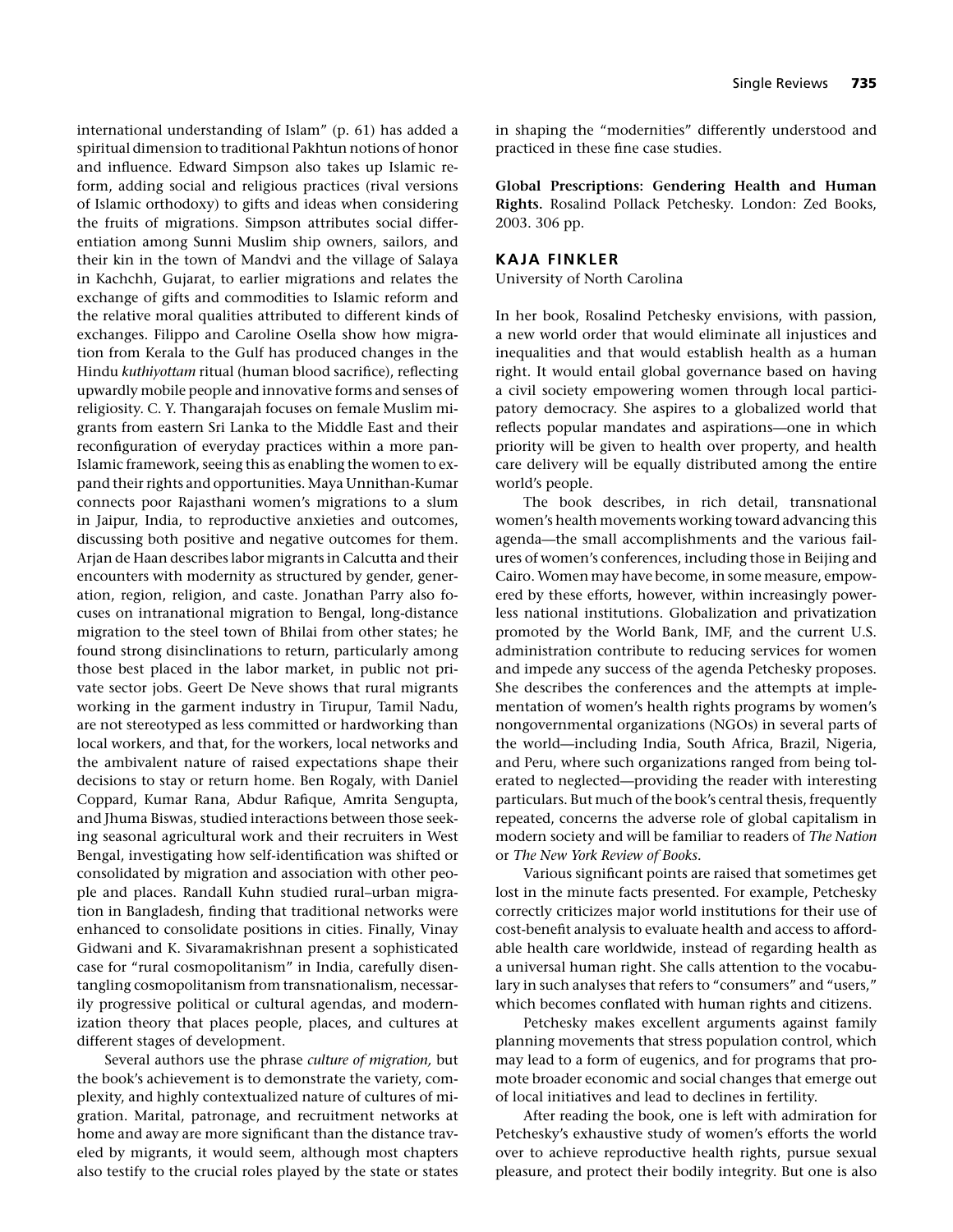left with a sense of irony because the perspective presented is unrelentingly absolutist—the very approach that the author wishes to combat. For example, she argues for women's self-determination and sexual pleasure within the framework of human rights, and against rape, sterilization, and female genital surgery, or what is identified as "mutilation" (FGM). Should female genital surgery be placed in the same category as rape and sterilization? Petchesky mentions the arguments made by others that female genital alteration is accepted by a majority of women in the societies in which it is practiced. However, it is important to note that rape and sterilization are not. Should the customary practices within a culture not be treated differently from those practices that the people themselves believe are heinous? In fact, there are various studies showing that female surgeries may not be as dangerous to women's health as the Western community claims, and even anthropologists who originate from societies such as Egypt, where this procedure is practiced, take exception to Western meddling (e.g., Morsy 1990). Moreover, some have rightly suggested that there is no universal experience of sexual pleasure on which Petchesky seems to insist. Women's eroticism may not rest universally in the clitoris.

Another example of this sort of absolutism can be seen in the author's reference to motherhood. It is true that motherhood ought not be the source of identity for women. Yet the author fails to recognize that although this may be a commendable aim for women in the United States, who may have various other options, motherhood is often the sole source of identity and social status for women in developing nations. By focusing chiefly on women's reproductive health and sexual rights, paradoxically, Petchesky reinforces the view that women's identity is rooted in reproduction and motherhood. Without denying the importance of reproductive health rights for women, and the devastating effects of HIV/AIDS on women discussed in the book, much more attention must be given to the poor health of women in developing nations, which is linked to abysmal public health conditions, poor diet, ethnic wars, conflicts, and anguished social relations, all of which have deep historical roots. Although I am an admirer of some of Petchesky's previous work, her arguments in this book in support of women's reproductive health rights and sexual pleasure lack sufficient contextual analysis and seem reductive rather than finely tuned.

Because the book details the activities of women's organizations and responses by world bodies in the latter part of the 20th century, it is an important document for historians of feminism. It is also recommended to all scholars and readers concerned with women's reproductive health and how it is impeded by current globalization and privatization processes. The book will also be of interest to those concerned with bioethical issues, not only from the standpoint of the four principles promulgated in bioethics but also from a broader perspective that seeks universal justice and regards health as a right for all women and men.

#### **REFERENCE CITED**

Morsy, Soheir

1990 Safeguarding Women's Bodies: The White Man's Burden Medicalized. Medical Anthropology Quarterly 5(1):19–23.

**Working Images: Visual Research and Representation** in Ethnography. Sarah Pink, László Kürti, and Ana Isabel Afonso. New York: Routledge, 2004. 224 pp.

#### **S. ELIZABETH BIRD**

University of South Florida

If anyone still equates visual anthropology only with ethnographic filmmaking, this volume should finally put that notion to rest. Building on the groundwork of scholars such as Marcus Banks, Jay Ruby, Anna Grimshaw, and David MacDougall, Sarah Pink lays out the argument for visually based methods: "Our focus is on ethnography as practice," a practice that can be enriched through "visual ethnography... informed by anthropological theory and embedded in anthropological research questions" (p. 2).

The contributors all stress that visual methods cannot replace written ethnography but may enhance it, often in surprising ways. One interesting case study is Cristina Grassemi's account of using video to acquire the "skilled vision" of dairy cattle breeders in northern Italy. Initially using the camera merely to record, she gradually realized she had to learn to achieve the breeders' "eye" for cattle, which "is appropriated and asserted through the scrutiny, exchange and evaluation of images of cattle" (p. 22). She developed her eye through filming, watching how breeders watched cows to determine their aesthetic dimensions and achieve the visual expertise that marked the masters. "I only began to 'see' when my attention was directed in a disciplined way" (p. 28).

Other studies are less innovative, but informative. Gemma Orobitg Canal originally had no intention of using visuals when working with the Pumé Indians of Venezuela. Serendipitously, she found that photo elicitation with both old and new photos produced rich narratives; later, unable to photograph nighttime ceremonies, she had informants draw both the events and, most interestingly, the spirit world into which they entered. This added a new dimension to her studies of mythical narratives; "the drawings corroborate visually the narrative structure of Pumé oral stories" (p. 44).

Another fascinating use of the visual is by coeditor Ana Isabel Afonso. She found verbal descriptions inadequate to recreate past lifeways in a rapidly changing Portuguese community, and so she enlisted an artist, who drew the scenarios described. Like an elaborate police sketch artist, he constantly adjusted his drawings of activities like smuggling, thus "recreating social memories" with the participation of community members.

Coeditor László Kürti contributes a lively study of commemorative postcards and community identity in Hungary, whereas Iain Edgar argues for "imagework," a visualization process that builds on the active imagination techniques of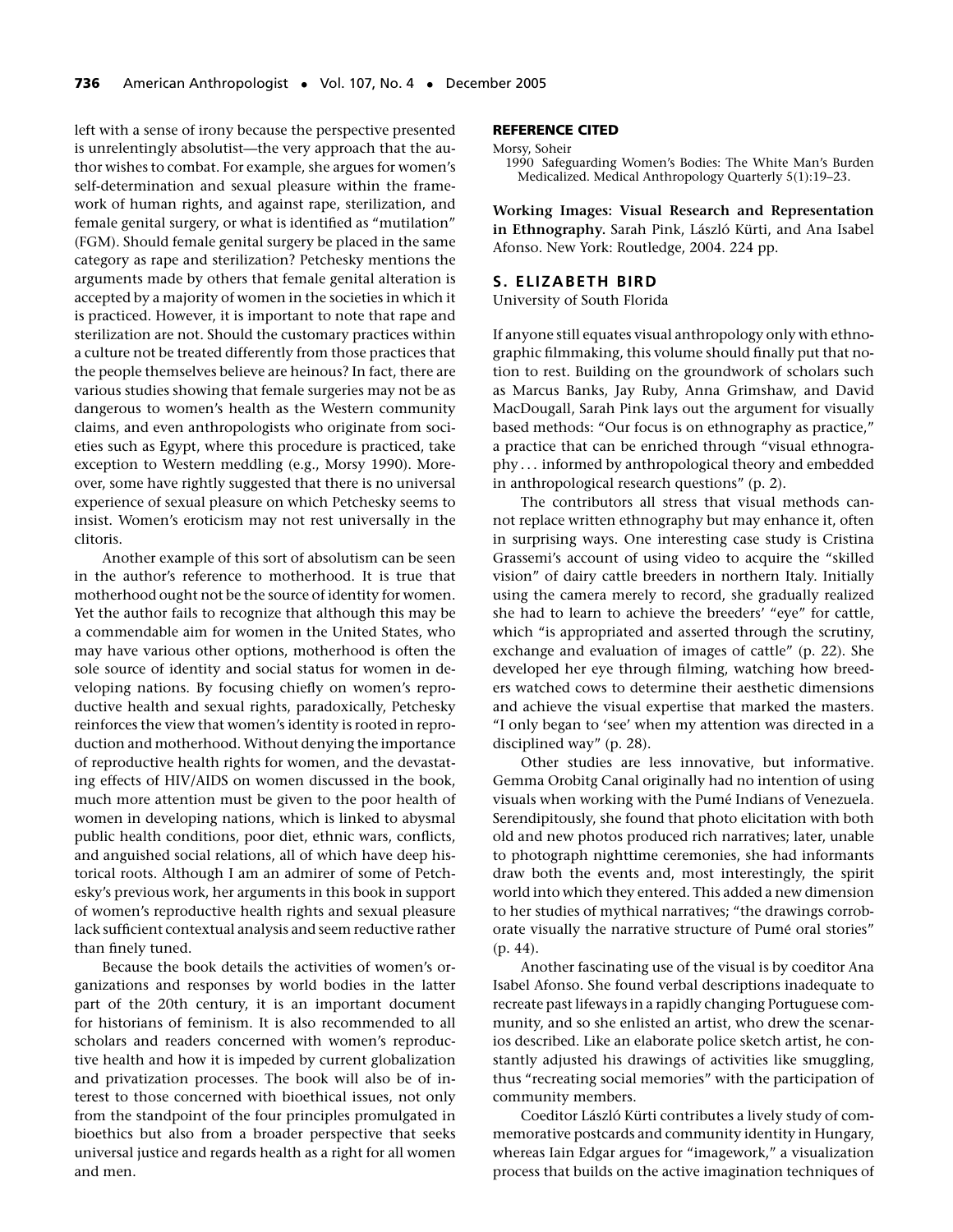Jungian psychology. Even within an expanded definition of visual anthropology, I remain unconvinced that the technique was ethnography and not therapy.

Two chapters address ethnographic filmmaking. Paul Henley's is the only chapter that, although informed by the author's work, is not a case study but more of a discussion intended to "demonstrate what film can do for text-making anthropologists, not just as a second-order visual aid . . . but as a primary medium of research" (p. 110). The other, by Victoriano Camas Baena, Ana Martinez Pérez, Rafael Munoz Sotelo, and Manuel Ortiz Mateos, describes the making of two films that sought to uncover hidden aspects of culture to make both anthropology and film "instruments of social transformation" (p. 131). They argue convincingly that there is still a role for the ethnographic filmmaker in representing marginalized cultures with the active participation of the community members—indigenous filmmaking as such is not always possible or appropriate.

Three of the final chapters, by Olivia da Silva and Pink, Pink alone, and Roderick Coover, reflect on the exciting possibilities of ethnographic visuals incorporated into new formats—interactive CDs, websites, and all forms of digital interfaces. Their case studies show the deft interweaving of visuals and words, as in Coover's account of his web-based project exploring the lives of French wine growers. Finally, Felicia Hughes-Freeland offers a thoughtful epilogue on visual anthropology and the many issues raised by innovations, from the ethics of image use to the lack of technological capabilities in many academic settings.

This book has a coherence not always apparent in edited collections, no doubt deriving from these chapters' first lives at the Working Images conference. Important themes weave through the volume. First, the value of different approaches hinges on their appropriateness for any particular project. Second, the new digital environment offers great possibilities, yet low-tech visual approaches can be just as valuable. Third, words and images must work together. This point is stressed in the most practical way; the editors produced an accompanying website that offers additional images, video clips, web links, and other resources. And finally, contemporary ethnography must be reflexive, participatory, action oriented, and driven by theory. These authors offer models of such work in a thought-provoking collection that will inspire many ethnographers to explore new methodological options.

**Colormute: Race Talk Dilemmas in an American School.** Mica Pollock. Princeton, NJ: Princeton University Press, 2004. 268 pp.

# **ENOCH H. PAGE**

University of Massachusetts, Amherst

*Empire* by Michael Hardt and Antonio Negri describes how racism mutates. Citing Gilles Deleuze and Félix Guattari, they emphasize that "racism operates by the determination of degrees of deviance in relation to the White-man face, which endeavors to integrate nonconforming traits into increasingly eccentric and backward waves" (Hardt and Negri 2000:193).

If colormute race talk permits us to integrate nonconforming traits into retrograde patterns of dominant race thought and action, then managing race talk can circumvent an analysis of the race privilege that is the central problem.

"Colormute" policies in the bay area of California recently "ordered the district and university people to actively refuse to talk in racial terms" (2004:3) as an effort to defuse liberating race talk of the 1960s, when people insisted on racial justice. Mica Pollock theorizes how the policy creates silences and projections. The race talkers that she studied avoid public race language and privately project blame for racial patterns of school failure. They describe students whose nonconforming race traits clash with the whiteness standards governing society and the pedagogy of schooling. Students exhibiting such traits are integrated racially into schooling by means of colormute race talk in which Pollock initially shared.

Exposing her colleagues' enforced denial that race matters, Pollock opposes how denial is spoken at work. Each chapter differentiates a race-talk dilemma, indicating how faculty, staff, and district administrators negotiate colormute discussions of schooling problems. Recommendations about how to discuss each race talk dilemma are summarized. An appendix for educators is included. Her ethnographic writing, beyond reproach, shows how national racial disparities are reproduced in school. *Colormute* powerfully demonstrates that de-raced talk produces the race talk that obscures racial inequalities.

If *Colormute* aims to liberate race talk from policy control, then Pollock presumes that merely by writing this ethnography, she becomes an expert on how to manage race talk. Intended to eradicate educational inequality, her study actually may enhance inequality by skilling whites to outtalk people of color who try to address their concerns within the rules Pollock recommends. It notes but fails to analyze how colormute policies defend white privilege while demographic shifts are making people of color the national majority. For instance, her approach protects white privilege by personalizing a superintendent's angst with teachers when he expresses frustration about not seeing black and Latino students at a science fair. Rather than interrogating the structural risk that contradictorily threatens his professional and racial status when such students visibly do not appear to succeed, she theorizes merely that unskillful race talk obscures the superintendent's "racialized expectations regarding 'success' patterns" (2004:169). She fails to see the connections between his performance expectations and his own need to achieve professional success and, at the same time, sustain his own racial affiliation.

Pollock indicates that in education, adults protect their positions and racial status at certain school meetings where they all, like the ethnographer, "said nothing publicly about the racial achievement patterns I actually saw"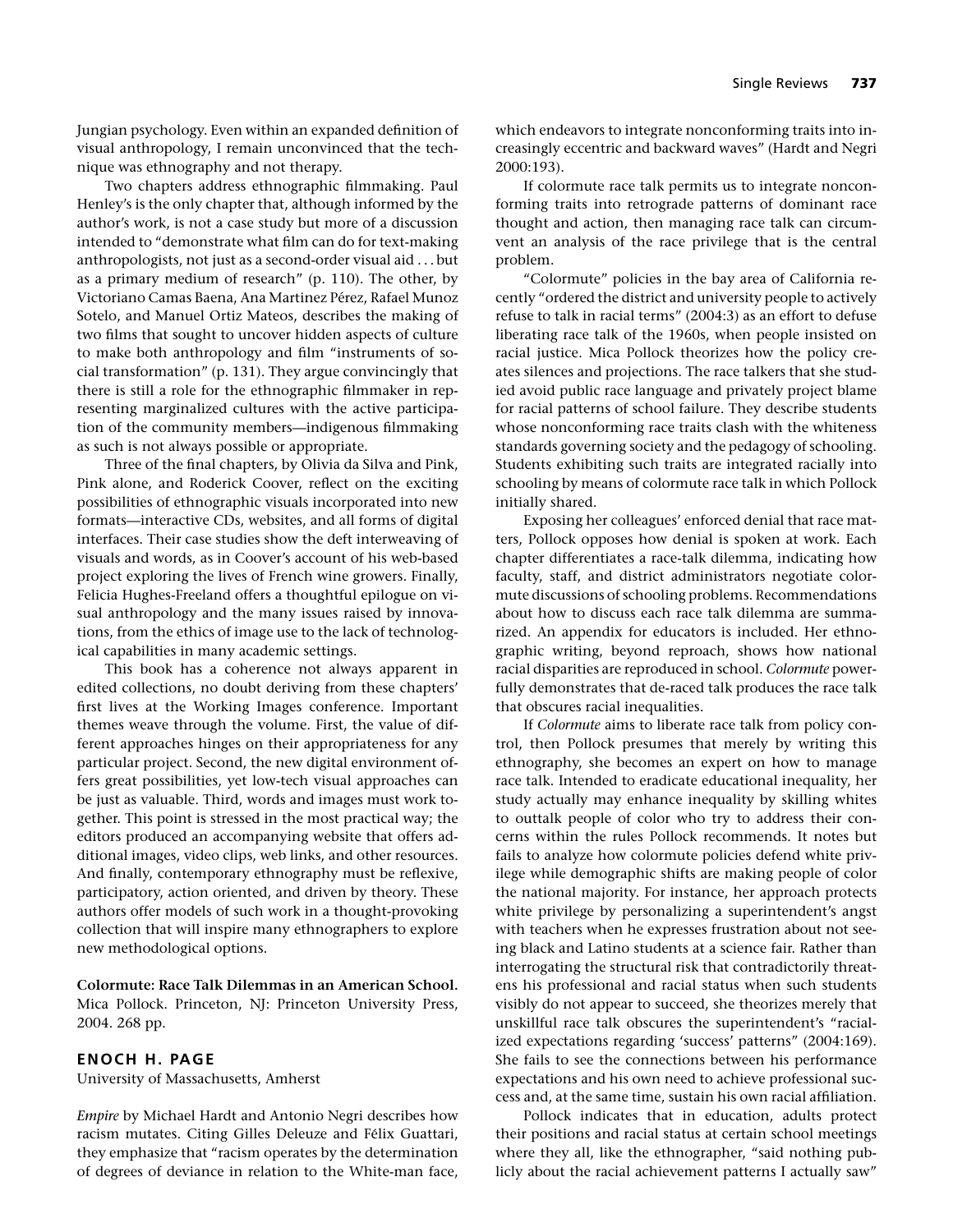(pp. 169–170). Rather than analyze educational achievement in terms of the racial inequities she observes, Pollock found district people using de-raced speech so that "even *acknowledged* racial inequalities would often be purposefully submerged within colormute talk" (p. 108).

Well intentioned, Pollock describes how racial privilege is reconfigured in school via private race talk but fails to analyze this discursive defense of white privilege, found even among nonwhite faculty and staff. Rather than interrogating the superintendent's unwillingness to discover how racism organizes the exclusion of students from science, Pollock proposes colormute race talk as an analytical key and presumes that speaking more skillfully will dismantle the racial dominance that sanctions colormute talk.

She watches state authorities reconstitute schools having problems in racial discipline or achievement and recognizes that racial order is reproduced, not just by talk but by tracking racialized bodies, by expecting differential abilities to reside in racialized minds, and by racially distributing dollars. Nevertheless, she relies on discourse analysis ungrounded in political economy. Her evidence shows that power is masked but does not demonstrate how those who are racially privileged benefit from its masking. Pollock suggests that we must talk race while engaging in race bending to weaken and not mute the racial categories. She observed this practice among students who, distressed by adult race politics, playfully challenge boundaries between racial categories.

*Colormute* exemplifies the limits of discourse analysis and shows how theoretical opportunities that otherwise might be elaborated get buried behind the postmodern facade of reformed modernity. Her book would serve best had it shown how dominant racial subjects, and their functionaries, act with interests at stake in a racial minefield that motivates them to silence the race talk of others and censure their own race talk. What Pollock implies but fails to theorize are the repercussions that the dominated fear may come from racial dominants. An excellent alternative is *Breaking the Code of Good Intentions* by Melanie Bush (2004), who corroborates and improves on Pollock by showing how intentions to be racially dominant are routinely masked in public by a discourse of good intentions articulated in education as "politically correct" race talk.

# **REFERENCE CITED**

Bush, Melanie

2004 Breaking the Code of Good Intentions: Forms of Everyday Whiteness. Lanham, MD: Rowman and Littlefield. Hardt, Michael, and Antonio Negri

2000 Empire. Cambridge, MA: Harvard University Press.

**Household Decisions, Gender and Development: A Synthesis of Recent Research.** Agnes R. Quisumbing, ed. Washington, DC: International Food Policy Research Institute, 2003. 274 pp.

#### **SYLVIA CHANT**

London School of Economics and Political Science

In an era in which gender and development (GAD) literature has become increasingly obfuscatory, it is refreshing to come across a volume that is empirically as well as theoretically informed, and that is distinguished by a straight, no-nonsense presentation of ideas and data.

The subject matter of the volume, namely "what goes on" within domestic units that affects women's well-being, status, and empowerment, is core to long-standing inquiry into gender in developing regions. However, although intrahousehold power relations and gender dynamics are frequently cited as major contributory factors to women's subordination, this volume takes their analysis and quantification considerably further than many other studies to date.

The book consists of a collection of analyses supported by the International Food Policy Research Institute (IFPRI), which from the mid-1990s has been running a major program on gender and household decision making. Following from a first, and more general theoretical volume to emerge from this initiative, notably *Intrahousehold Resource Allocation in Developing Countries,* edited by Lawrence Haddad, John Hoddinott, and Harold Alderman (1997), the present one is fundamentally case study based. Making recourse mainly to primary data generated in different localities across Africa, Asia, and Latin America, a total of 33 chapters cover indicators of gendered bargaining power within households, their impacts on gendered access to resources (including nutrition, property, social capital, legal institutions, etc.), and possible policy options to enhance women's and children's well-being—some of which have already been road tested in the field.

Although none of the country-specific chapters is more than 15 pages long, the vast majority of their authors manage to convey a creditably concise contextual introduction such that the particular thematic issues they deal with are appropriately grounded. One of my strongest feelings on reading the collection was that students would find this an excellent source of illustrative material for essays and dissertations.

Despite the comparative brevity of the case study chapters, editor Agnes Quisumbing's introductory overviews to the book as a whole, and to each section—on (1) power and resources within households; (2) agriculture and natural resources; (3) health and nutrition; (4) social capital, legal institutions, and property rights; and (5) policies and interventions—do a fantastic job of summarizing key debates and evaluating how far research to date has addressed core issues. Quisumbing's general overview, for example, entitled "What have we learned from research on intrahousehold allocation," provides a useful, readable review of models of household behavior. This covers (in brief) the unitary model associated with Gary Becker, before detailing various forms of collective model including cooperative and noncooperative variants. Despite a rather surprising omission of the work of Amartya Sen, which is often cited in the feminist literature as representing one of the first major breaks with Beckerian notions of joint utility, the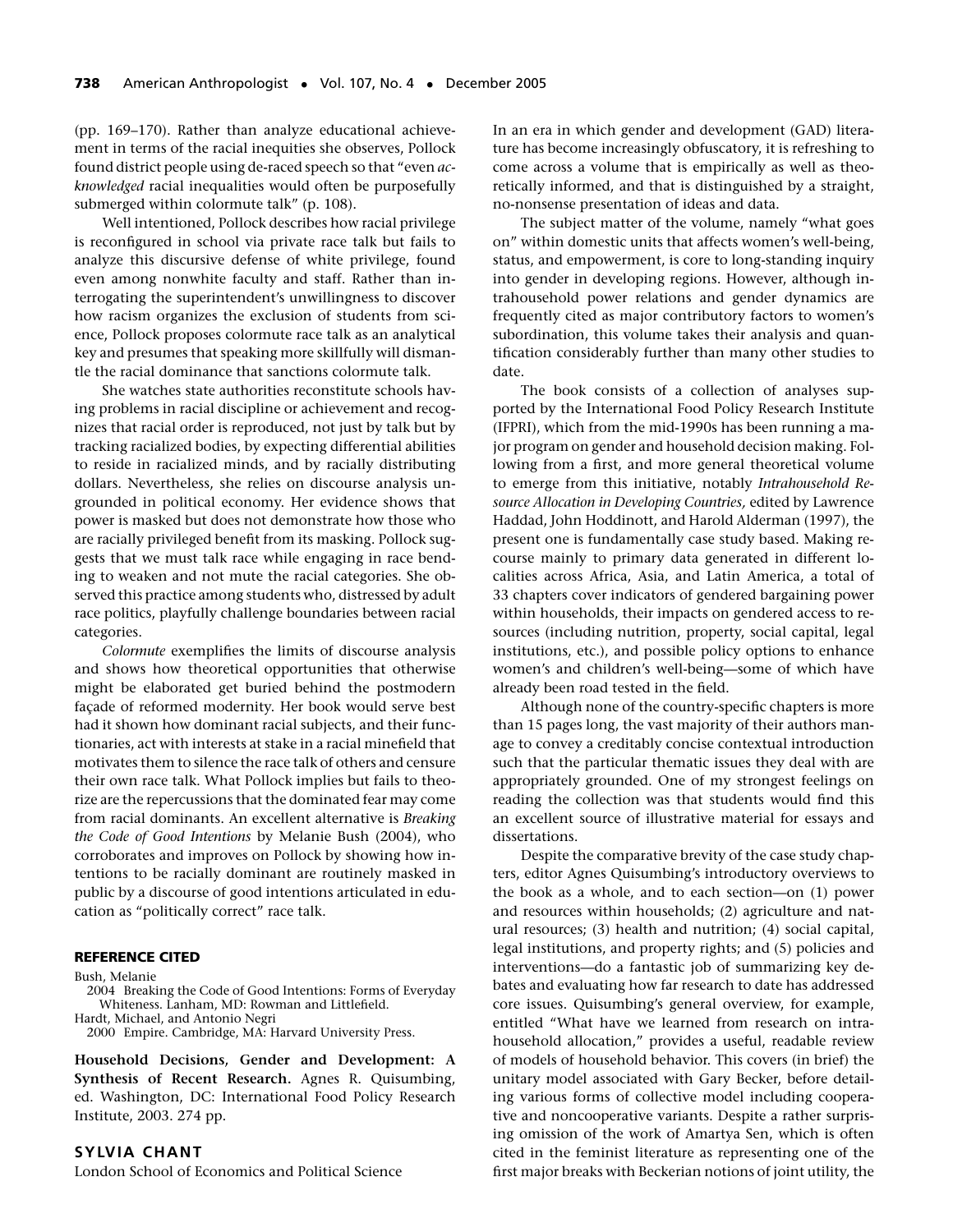conclusion that unitary assumptions about the household have little value in development interventions is one that will resonate with the gender and development community at large.

More interesting and informative still, however, is Quisumbing's synthesis of the main findings of the IFPRI case studies. Aside from the empirical weight they bring to the rejection of the unitary model, they also endorse a commonly found fact that despite variations in degree and kind, the distribution of power and resources within households continues to favor men everywhere in the South. The findings also emphasize the importance of directing resources to women if the members of poor households as a whole are to benefit from development interventions while also highlighting the importance of enforcing women's legal rights, not only through legislative reform but through measures to enhance their access to capability-building resources such as education and credit. With regard to policies and programs, particular attention is drawn to the need for proper grassroots evaluations of project outcomes and the importance of longer and better quality panel data to assess the impact of different types of intervention.

*Household Decisions, Gender and Development* will be widely appreciated among academics and policymakers alike, especially those embarking on the study of gender and household dynamics for the first time or who need a reliable and authoritative injection of information for teaching or practical purposes. Although the bibliography is by no means extensive—undoubtedly because, in part, of the minimalist nature of the contributions—most of the critical classics are included. The index is also extremely user friendly and comprehensive. The fact that the book comes with a CD-ROM should enhance its appeal even further to those new to the field.

**Culture and Public Action.** Vijayendra Rao and Michael Walton, eds. Stanford: Stanford University Press, 2004. 442 pp.

# **ELIZABETH HARRISON**

University of Sussex

*Culture and Public Action* is an important statement of the World Bank's concern to come to grips with "culture" and to bridge an apparent gap between anthropologists and economists in efforts to alleviate poverty. It is edited by two economists, but contributors come from diverse disciplines and include a number of eminent and respected thinkers, including Amartya Sen, Arjun Appadurai, and Mary Douglas. The book is wide ranging, from largely theoretical chapters (Mary Douglas, Amartya Sen, and Lourdes Arizpe) to those that are more obviously strongly rooted in empirical examples (Carol Jenkins, Simon Harrigan, and Shelton Davis).

The introductory and concluding chapters, by the two editors, argue that a better understanding of culture can result in more effective public action—and that greater collaboration between economists and anthropologists is part of the key to this. The point is made that, although it is accepted (presumably principally by those in the World Bank) that culture matters, there is confusion about how it matters. In setting out to correct this, the aim is to establish the positive implications of taking culture "on board in improving how culture alleviates poverty and reduces inequality in the world's less affluent countries" (p. 1). The "practical advice" that is the focus of the concluding chapter is focused on the improvement of interdisciplinary collaboration and conversation between economists and anthropologists, including the relationship between qualitative and quantitative research.

There are some very strongly argued and nuanced chapters within the collection. Those by Sen and Douglas, for example, contain important insights into definitional problems and the politics of establishing what culture means in different contexts. Equally, there are chapters that appear rooted in a view of "culture" that resonates strongly with colonial conceptions of the "customs of the locals." That by Anita Abraham and Jean Philiippe Platteau is a case in point, suggesting that current aspirations toward participation will be impeded by the cultural traits of "traditional village societies" (p. 211).

So what is "culture" for the authors of this collection? Not surprisingly, different contributors use the notion in different ways. It ranges from a narrow focus on culture as expression (cultural sites or cultural practice) to culture as identity. In the Introduction, culture is portrayed as being broadly about "relationality"—the relations between individuals and groups. However, the book's overarching conception of culture is that it is something principally held by others. In the Introduction, and indeed the book as a whole, there is very little attention to the "culture" of the institutions, which are seen as undertaking public action; culture is apparently something possessed solely by the poor in the poorest countries. The exception to this is the chapter by Alkire Sabina, which sets out to answer the question of how agencies such as the World Bank should "address" culture, and notes that most analyses in the book fail to consider the culture of the World Bank itself. However, like the other chapters, this one does not go so far as to engage with the question of the international relations of inequality within which the World Bank is situated.

In the Introduction, the account of the literature on "culture in development thought" (pp. 9–18) presents two extremes. At one extreme are authors such as Lawrence Harrison and Samuel Huntington (2000), who are seen as hypermodernist and anticulture, and at the other extreme are those who can be said to be cultural critics of development (Escobar 1995 and Ferguson 1990). The editors of this collection claim to take a "moderate middle ground" (p. 11) between these two extremes. In so doing, however, they fail to consider contributions to the anthropology of development that have constructively engaged with the work of Escobar and others. Importantly, there is a sizeable literature that sees ethnographic accounts of the institutions of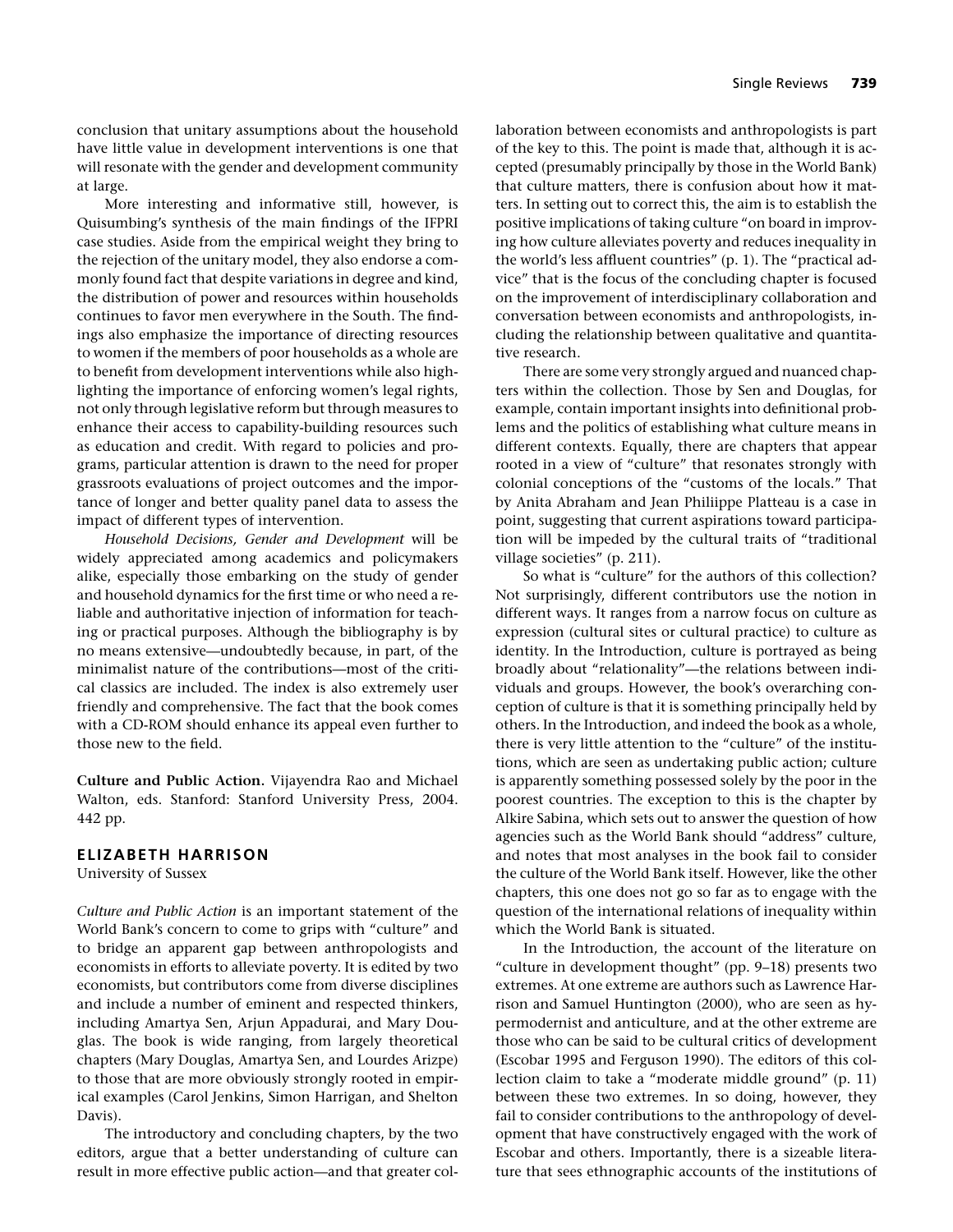development and their location within broader global processes as key analytical areas (e.g., Grillo and Stirrat 1997; Mosse 2003).

The editors acknowledge that "some important topics at the intersection of culture and development" (p. 4) are not addressed in the book. These include globalization and the relationship between culture and economic growth, which "have been adequately treated elsewhere" (p. 4). But I would argue that this omission is an important failing of the book. Culture is seen as analytically problematic but "public action" is not.

#### **REFERENCE CITED**

#### Escobar, Arturo

1995 Encountering Development: The Making and Unmaking of the Third World. Princeton, NJ: Princeton University Press. Ferguson, J. James

- 1990 The Anti-Politics Machine: Development, Depoliticisation and Bureaucratic Power in Lesotho. Cambridge: Cambridge University Press.
- Grillo, Ralph, and Roderick Stirrat
- 1997 Discourses of Development: Anthropological Perspectives. London: Berg.
- Harrison, Lawrence, and Samuel P. Huntington, eds.
- 2000 Culture Matters: How Values Shape Human Progress. New York: Basic Books.

Mosse, David

2003 The Making and Marketing of Participatory Development. *In* A Moral Critique of Development. Philip Quarles van Ufford and Ananta Kumar Giri, eds. Pp. 43–75. London: Routledge.

**Kahnawa:ke: Factionalism, Traditionalism, and Nationalism in a Mohawk Community.** Gerald F. Reid. Lincoln: University of Nebraska Press, 2004. 235 pp.

# **NANCY BONVILLAIN**

Simon's Rock College of Bard

Gerald Reid's study of Kahnawa:ke, a Mohawk reserve located just south of Montreal, presents a persuasive analysis of social and political change during several important periods of the community's history. Although its goal is to focus on events occurring from 1870 to the 1940s, its lessons are applicable to contemporary processes as well.

Reid situates his argument in the context of anthropological analyses of Native American politics and the discourse of factionalism. His definition of *factionalism*—"a political process within a community that involves the interaction between informal political groups based on differential political interests" (p. xix)—is a critique of many previous interpretations of Native American community dynamics that view factionalism as a dysfunctional hindrance to social unity. In Reid's book, in contrast, factionalism is seen as an adaptive response to internal and external pressures, as groups of people with differing attitudes and interests compete with each other to promote their visions for the future of their communities. Factionalism, then, is an inherent part of processes of social and cultural change. Through the study of factionalism, Reid asserts the human agency in transformative events and directions for change.

Reid also stresses the role of factional disputes and interests in the development of traditionalism and nationalism in Iroquoian communities. *Traditionalism* is defined as processes that "revive and refashion indigenous political and cultural institutions and practices," whereas *nationalism* is a "movement involving organized efforts to identify with and develop ties to the Iroquois Confederacy" (p. xviii), especially as it struggles for political and cultural autonomy. Both traditionalism and nationalism were responses to Canadian colonial policies toward indigenous peoples. Reid traces the reactions of different groups to these policies, some worked within assimilationist models of adjustment while others opposed colonial control and developed indigenous systems of leadership and decision making.

One of the strengths of Reid's analysis is his reliance on multiple sources of information. He uses the extensive files of the Canadian Department of Indian Affairs containing reports of agents who molded and implemented policies and interacted with the Kahnawa:ke community. In addition to the official version of events, the files contain the voices of people from Kahnawa:ke in the form of letters and petitions as they reacted to government policies. Finally, Reid uses oral histories, collected from 1997 to 2002, from people who had personal or family knowledge of some of the pivotal events in the establishment of the longhouse on the reserve.

Reid focuses on three central periods relevant for contemporary politics and cultural movements at Kahnawa:ke. The first was the passage of the Indian Act in 1876 and its repercussions on the reserve. Factions immediately arose in response to the act, particularly its provisions mandating an elective system of government, overriding the traditional leadership by clan chiefs within the framework of the Iroquois Confederacy. Some groups opted to work within assimilationist models, although opposing the most overt forms of colonial control. Others adhered to traditional models of kin and community leadership. These issues continue to be relevant in controversies over representation, leadership, and decision making at Kahnawa:ke.

The second controversy revolved around the replacement of Native and lay teachers with nuns from the Sisters of St. Anne. Reid shows how the government transferred jurisdiction to the Sisters of St. Anne as one attempt to squelch Native identity and language on a reserve that actively opposed the Indian Act and its political and cultural ramifications. These issues find their contemporary reflection in community schools that emphasize teaching the Mohawk language and indigenous culture and history. Parenthetically, Reid's experience on the reserve began in 1980, when he was hired by the Kahnawa:ke Survival School to write social studies materials.

The third pivotal episode was the establishment of the traditionalist Longhouse in the 1920s, the local embodiment of the religious and revitalization teachings of the Seneca prophet, Handsome Lake. Reid shows that much of the membership in the Longhouse results from its cultural and political stance championing indigenous identity and autonomy, rather than just narrowly from its religious content. Longhouse members continue to be in the forefront of nationalist and traditionalist endeavors to strengthen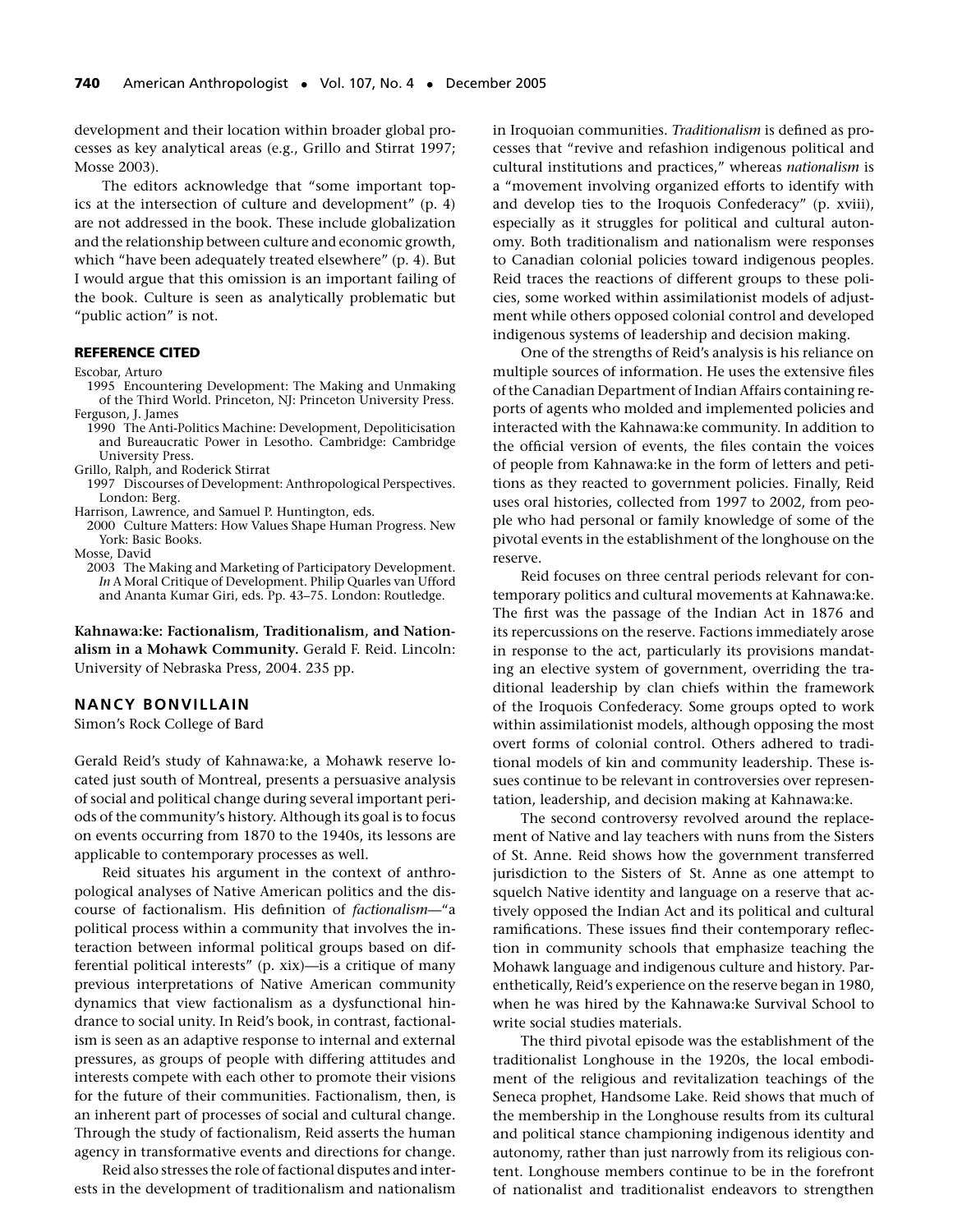alliances among the disparate Iroquoian communities in Canada and the United States as they struggle for political and cultural sovereignty.

Reid's study enlightens the discussion of current issues in Native communities through its meticulous use of historical data and contemporary testimony. And it successfully argues for the vitality of political discussion within these communities, not as a disruptive element but as part of the process of building consensus and achieving group goals.

**Confronting the Occupation: Work, Education, and Political Activism of Palestinian Families in a Refugee Camp.** Maya Rosenfeld. Stanford: Stanford University Press, 2004. 376 pp.

# **AVRAM BORNSTEIN**

John Jay College, City University of New York

In what circumstances and to what degree can family organizations confront the inequalities in work, education, and political access suffered by Palestinians under the Israeli occupation? Furthermore, do the successes of Palestinian women in these struggles transform the power of patriarchy in their own lives? These are the main questions behind Maya Rosenfeld's study of Dheisheh Refugee Camp, south of Bethlehem in the West Bank and home to about eleven thousand people. Her general conclusions are that by working together, with some members sacrificing themselves so others can achieve, a cumulative process, usually occurring over generations, can improve a family's standard of living. Also, although some professional women enjoy relative autonomy on marriage, women's contributions to family struggle do not necessarily increase their independence from patriarchy.

Rosenfeld's book is divided into three sections, each focusing on an important aspect of life in the camp: wage labor, education, and political organization. In Part 1, she documents the work histories of numerous men and women, many of whom built and cleaned Israeli buildings for decades, the cramped housing in the camp, and the increased hardships caused by the closures of the 1990s. In Part 2, she documents the importance of UN schools in the camp and higher education outside the camp to achieve upward family mobility. She demonstrates a "chain-style process" in which a family sends one sibling to work so the next can study. The long-term cumulative consequences of employment and education benefit some families, but have had "uneven development" (p. 185) for women's independence from patriarchal control. In Part 3, she describes her hosts' experiences of lengthy imprisonment in Israeli jails and how this imprisonment heightened the politicization of individuals, families, and the community. She examines how the resources acquired over time by political labor are, and are not, commensurable with resources attained in employment and education.

Although Palestinian work, education, and political prisoners have been explored elsewhere, this is the most extensive recent ethnography in English on these topics, and it stands above others for its remarkable wealth of documentation. After occasional research visits to the camp during the first Intifada (1987–93), in 1993 Rosenfeld directed four assistants in an in-depth survey of 129 married couples. This was followed by a second study of every adult female in a single neighborhood of the camp, 446 women over 16 years of age. However, as she points out, the "sources that yielded information of utmost importance, in terms of both richness and depth, were the long-term, at times highly intense, relationships that [she] established with many dozens of individuals and with more than twenty families" (p. 20). Although she makes very insightful generalizations, the volume and quality of her material preserve the diversity of experience and emphasize the uniqueness of individual lives.

Rosenfeld's book is also noteworthy for something of which she writes little. She situates herself as an Israeli woman living in Jewish Jerusalem commuting to her Israelioccupied field site, and she discusses the politics of her identity in fieldwork. But given the importance of transgenerational processes in her analysis on Dheishians, it was a surprise to have relative silence on the importance of her own inheritance from parents. From the 1950s, her father Henry Rosenfeld, joined later by her mother Shulamit Carmi, wrote groundbreaking anthropological studies of Palestinian workers, class formation, and family organization. However, like younger Dheishians who "rarely acknowledged the influence of the generation that preceded their own (that of activists over age forty-five)" (p. 211), she names her parents in the dedication but buries reference to their work in the notes. To be fair, she might have avoided such references lest it appear immodest. But clearly, this book's sophistication shows an intellectual accumulation, allowing her to take activist and engaged social science to new heights.

This is an outstanding piece of research. Each section of the book—work, education, and political prisons—is substantial enough to be useful to the study of any one of these topics. Although it may be used as an introductory text, it is written for social scientists. It is strongly recommended for those studying Israel–Palestine, gender and patriarchy, or the struggle of dispossessed people, but it may also find a wide audience for those teaching ethnographic methods.

**Governing China's Multiethnic Frontiers.** Morris Rossabi, ed. Seattle: University of Washington Press, 2004. 296 pp.

#### **CHRISTIAN CULAS**

Institute of Research on South-East Asia (IRSEA-CNRS)

This book evolved from a three-day conference called "China's Management of its National Minorities," which convened in Washington, D.C., in February 2001. Several rounds of criticism and refinement went into creating the real intellectual homogeneity of this volume. In the Introduction, Morris Rossabi gives a luminous panorama of the main historical events in the relationships between Han and non-Han groups in China since the Han dynasty (206 B.C.E.–C.E. 220). Out of the seven chapters, two deal with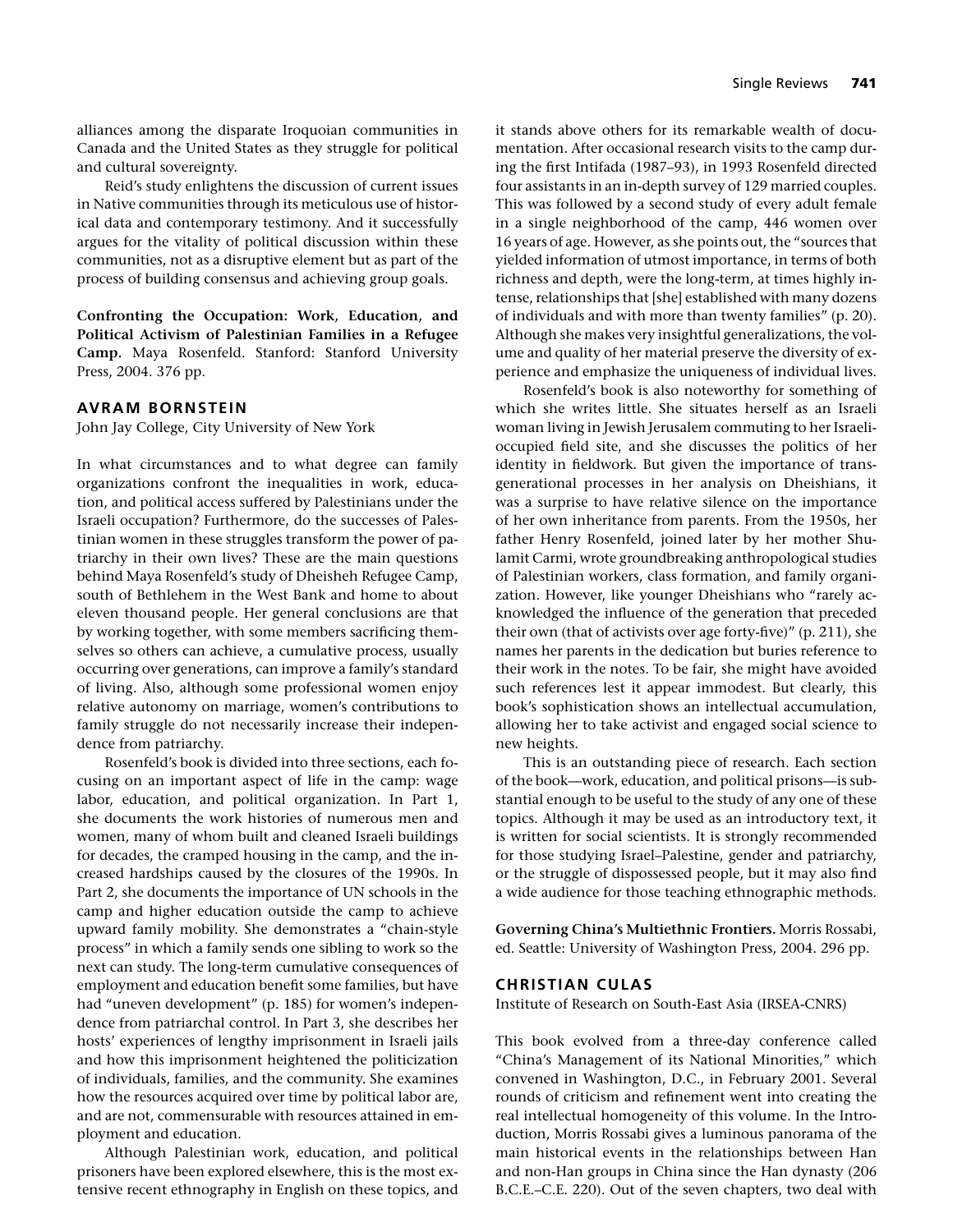*minzu* (ethnic group or nationality) in Xingjiang, two focus on Tibet, one concerns Inner Mongolia, another talks of the Yunnan province, and the last chapter discusses the *Hui minzu,* a Muslim group located in several areas of the People's Republic of China (PRC).

A number of important questions concerning interethnic relationships are at the heart of all the chapters; notably an analysis of how the Chinese Communist Party system uses the traditional hierarchical representation of the Han within the minzu to represent the ethnic minorities as "younger brothers in the great *minzu* family" (p. 27) or as "inseparable twins" (p. 146). More generally speaking, the book details a number of questions, such as the following: how do the Han propagandists use family ties (always clearly thought out in hierarchical terms) to express relations between two groups; how do ethnic populations deal with the authoritarian political system in PRC; how do they find a way for public expression of dissatisfaction while all media and meeting activities are strictly controlled; and how do some "Ethnic Autonomous Regions," such as Xingjiang, Inner Mongolia, and Tibet, continue to have full meaning when a large part of the population comprises recent Han migrants and most political officials at all levels are also Han? All of these questions are usually approached as local inquiries in a specific context. This method, however, ignores the fact that these issues stem from a top-down political system with a general view "to preserve the territorial integrity [and security] of the Chinese state" (p. 148). On another level, these questions have direct and deep political and anthropological implications not only in China but also in many countries dealing with ethnic groups (such as Burma, Laos, and Vietnam). This is especially the case when the local political culture does not accept negotiations and reciprocal compromises as a means of management between the people (ethnic or social groups) and the official organization. It would be very interesting to articulate studies on a local scale with a national focus in China, to establish links between these chapters, unveil a national logic, and illuminate the diversity of answers in the face of continual oppression of public means of expression. This kind of analytical scale variation, however, is not yet usual in collective publications.

The authors of this book are specialists in history, political science, anthropology, and religious studies. These multidisciplinary approaches, underlining the historical and political dimensions of interethnic relationships, bring a particular density and new articulations to the events described in this volume. The unity is best illustrated by the historical and political presentation in each chapter, giving a rich, diachronic, and articulate picture of the current situation in each region studied. The historical background of the editor Morris Rossabi also aids in this unity.

Rossabi suggests the studies of the relationships between southwestern Chinese minorities and foreign countries in Southeast Asia are "a potentially significant development that could serve as the subject for a separate book based on recent anthropological studies" (p. 11). There are indeed recent publications dealing with this subject, such as the following: Grant Evans, Christopher Hutton, and Khun Eng Kuah's *Where China Meets Southeast Asia: Social and Cultural Change in the Border Regions* (2000), and Jean Michaud's *Turbulent Times and Enduring Peoples: Mountain Minorities in the South-East Asian Massif* (2000). As many ethnic groups have settled in the mountainous regions of all the surrounding countries—China, Vietnam, Laos, Thailand, and Burma—it is easy to understand the interest in conducting comparative studies in border countries to highlight the historical, political, local, and cultural conditions producing current situations. Continuing further with Rossabi's idea, we hope that comparative studies of, among others, the Dai-Tai, Miao-Hmong, Hani-Akha, and the Yao-Mien in different countries can provide new and constructive orientations to the anthropology of change and to the dynamic of diversity inside the same cultural group.

#### **REFERENCE CITED**

Evans, Grant, Christopher Hutton, and Khun Eng Kuah

- 2000 Where China Meets Southeast Asia. Social and Cultural Change in the Border Regions. Singapore: Institute of Southeast Asian Studies.
- Jean Michaud, Jean

2000 Turbulent Times and Enduring Peoples: Mountain Minorities in the South-East Asian Massif. Richmond, Surrey: Curzon Press.

**Threatening Others: Nicaraguans and the Formation of** National Identities in Costa Rica. Carlos Sandoval-García. Athens: Ohio University Press, 2004. 263 pp.

# **TANYA BASOK**

University of Windsor

Theoretically sophisticated and analytically rigorous, *Threatening Others* provides a well-documented exploration of the processes that underlie the (re)production of national identities and their articulation with the "othering" of some groups of people. Focusing on the role of literary work, historical texts, and communications media (both printed and electronic) in shaping everyday lives, Carlos Sandoval-García combines textual and ethnographic analyses. The book traces the link between the formation of Costa Rican national identities and the racialization of the "other," such as indigenous peoples, peasants, blacks, and various working-class "foreigners." It focuses on the exclusion of Nicaraguan migrants in Costa Rica and how this relates to the representations of national identities. Having examined narratives on national identities expressed through newspaper articles, literature, and historical accounts, Sandoval-García contends that, both historically and today, Nicaraguan migrants or "Nicas," as they are called in Costa Rica, have been portrayed as uncivilized, uneducated, and unhealthy people who "invade" Costa Rica, drain the country's social security system, and engage in criminal activities or social protest on its territory. By contrast, Costa Ricans are represented as people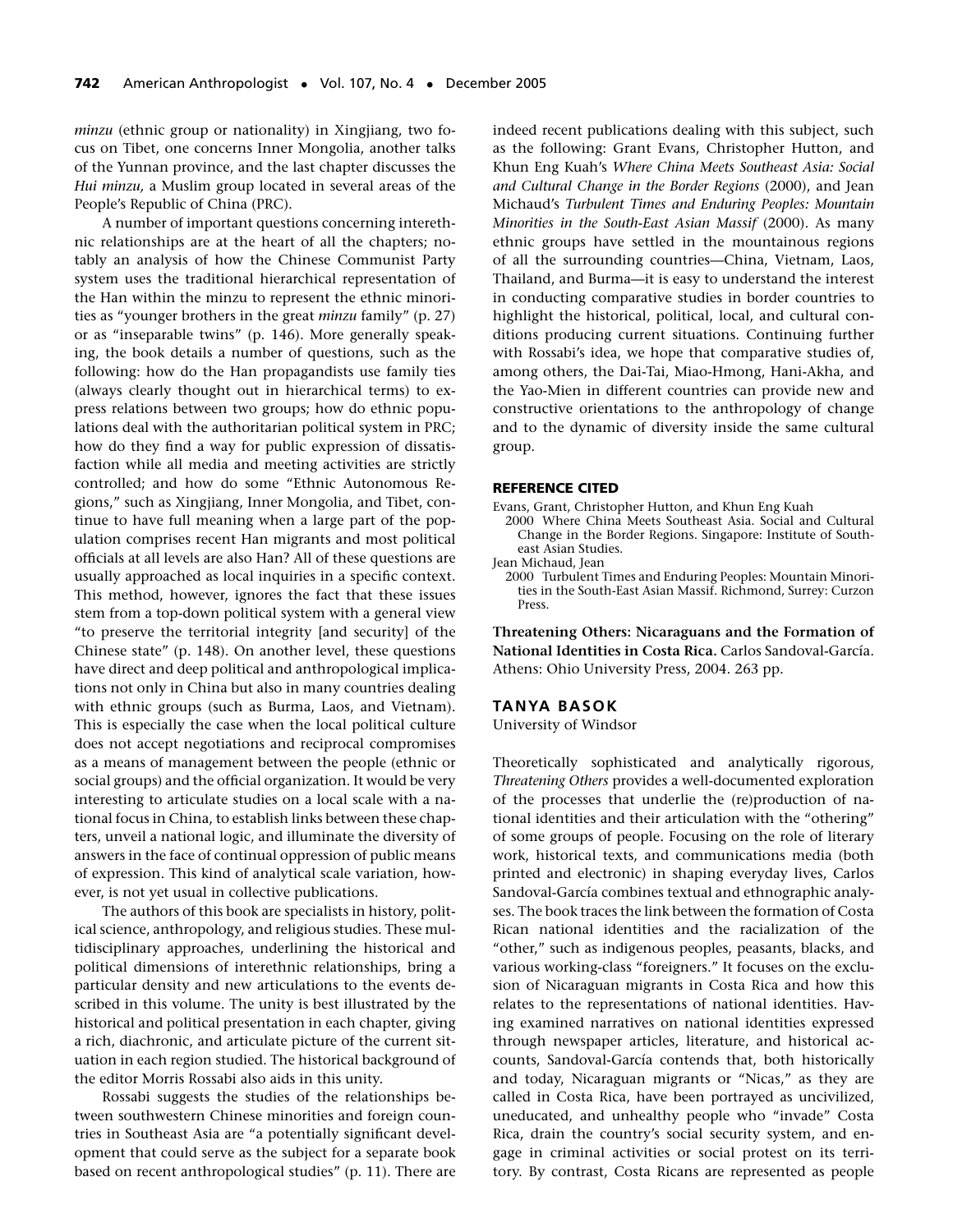deeply committed to democracy, peace, law and order, and public consensus. The differences between the Costa Ricans and Nicaraguans are related to the racial uniqueness of Costa Rica as a "white" nation within Central America.

Sandoval-García pursues three goals in this book. First, he documents how Costa Rican national identity is constructed by means of exclusion and the projection of undesired images onto the Nicaraguan (and other) "outsiders." Second, he examines how the hegemonic representations of the Costa Rican nation and the undesirable other are decoded and contested in everyday life. And third, he relates specific configurations of national identities to their spatial and temporal locations, and explores the multiple and diverse links within and between representations situated in different temporal and spatial locations.

Sandoval-García discusses how hegemonic historical texts portray Costa Rica in the 18th century as a "rural democracy" with the peasant being the crucial figure in the country's political, social, and cultural life. He also explores how this representation has become a symbol of Costa Rican nationhood. In the 19th century, the idyllic depiction of Costa Rica as akin to Europe in its pursuit of progress and modernity is contrasted with the rest of Central America and particularly with Nicaragua.

At the same time, Sandoval-García illustrates how this idyllic image of Costa Rica as a rural democracy is questioned in several novels and through historical research, which has revealed social differentiation and inequalities in the early history of this country. In addition, this image is undermined by an emergent middle-class imagery, accompanied by the stigmatization of peasants as simpleminded and uncivilized folks in literary works and through other discourses. Although the representation of Costa Rica as a rural democracy may have been transformed, the image of Costa Rica as a predominantly white nation strongly committed to modernization, peace, and order has endured over time. Just as durable have been the portrayals of darkerskinned, working-class "Nicas" as trouble makers, criminals, bearers of epidemic diseases, and burdens on the Costa Rican social welfare system.

Sandoval-García does not wish to limit his research to an analysis of printed narratives. He is similarly interested in the readership of official discourses. To explore how hegemonic representations of Costa Rica and Nicaraguan migrants are appropriated or contested in everyday life, Sandoval-García conducts fieldwork research among Costa Rican primary and secondary school students, Nicaraguan immigrants, and nongovernmental organizations (NGOs). Not surprisingly, he finds that images of Costa Rica and the representation of Nicaraguan migrants by students are mediated by the students' age, school location, and income class. Although many students idealize Costa Rica as an "ecodemocracy" and express pejorative views of Nicaraguans, some students believe that human rights principles apply similarly to Nicaraguans living in Costa Rica and nationals. At the same time, Sandoval-García reports

that several NGOs have voiced their concerns about the exploitation and abuse of Nicaraguan migrants and have organized to defend their rights. And finally, Sandoval-García discusses Nicaraguan networks of solidarity as a form of contestation to the stigmatization.

Sandoval-García deconstructs hegemonic discourses on Nicaraguans as a threat to Costa Rican racial purity or its welfare state, and redirects the explanations of deteriorating standards of living in Costa Rica to an analysis of the threats posed by neoliberal policies to Costa Rican social safety and public security. He also calls for the decentering of national identities in public discourses in order to promote more tolerance and respect for cultural diversity.

In sum, *Threatening Others* is a commendable book of great interest to students of ethnic and national identities, cultural theory, and Latin American studies.

**Violence in War and Peace: An Anthology.** Nancy Scheper-Hughes and Philippe Bourgois, eds. Malden, MA: Blackwell Publishers. 2004. 496 pp.

#### **ANDREW STRATHERN**

University of Pittsburgh

#### **PAMELA J. STEWART**

University of Pittsburgh

The editors of this volume aptly call it "this expansive, eclectic, anthropologically informed anthology" (p. 2). They also note the protean character of its topic, recognizing that "violence ... defies easy categorization" (p. 2.). They reject any idea that, for example, "killing can be explained by or linked to a specific set of biopsychological universals," arguing that human action is always culturally mediated (pp. 14–15). They employ instead their concept of "the continuum of violence," which implies continuities between small-scale or everyday actions and large-scale or dramatic ones such as genocide. Their volume, therefore, "strives, above all, to 'trouble' the distinctions between public and private, visible and invisible, legitimate and illegitimate forms of violence in times that can best be described as neither war nor peacetime in so many parts of the world" (p. 4). The readings here deliberately juxtapose different contexts of violent actions so as to represent this approach (p. 5). The result is a rich, poignant, disturbing, and at times confusing set of observations on contexts of violence around the world today: easy to look into and follow certain themes, perhaps more difficult to use if one were an instructor who tried to go through and refer to all or most of the collection in a specific class.

The different parts of the volume are (1) Conquest and Colonialism; (2) The Holocaust; (3) The Politics of Communal Violence; (4) Why Do People Kill?; (5) The State Amok: State Violence and Dirty Wars; (6) Violence and Political Resistance; (7) Peacetime Crimes: Everyday Violence; (8) Gendered Violence; (9) Torture; (10) Witnessing/Writing Violence; and (11) Aftermaths.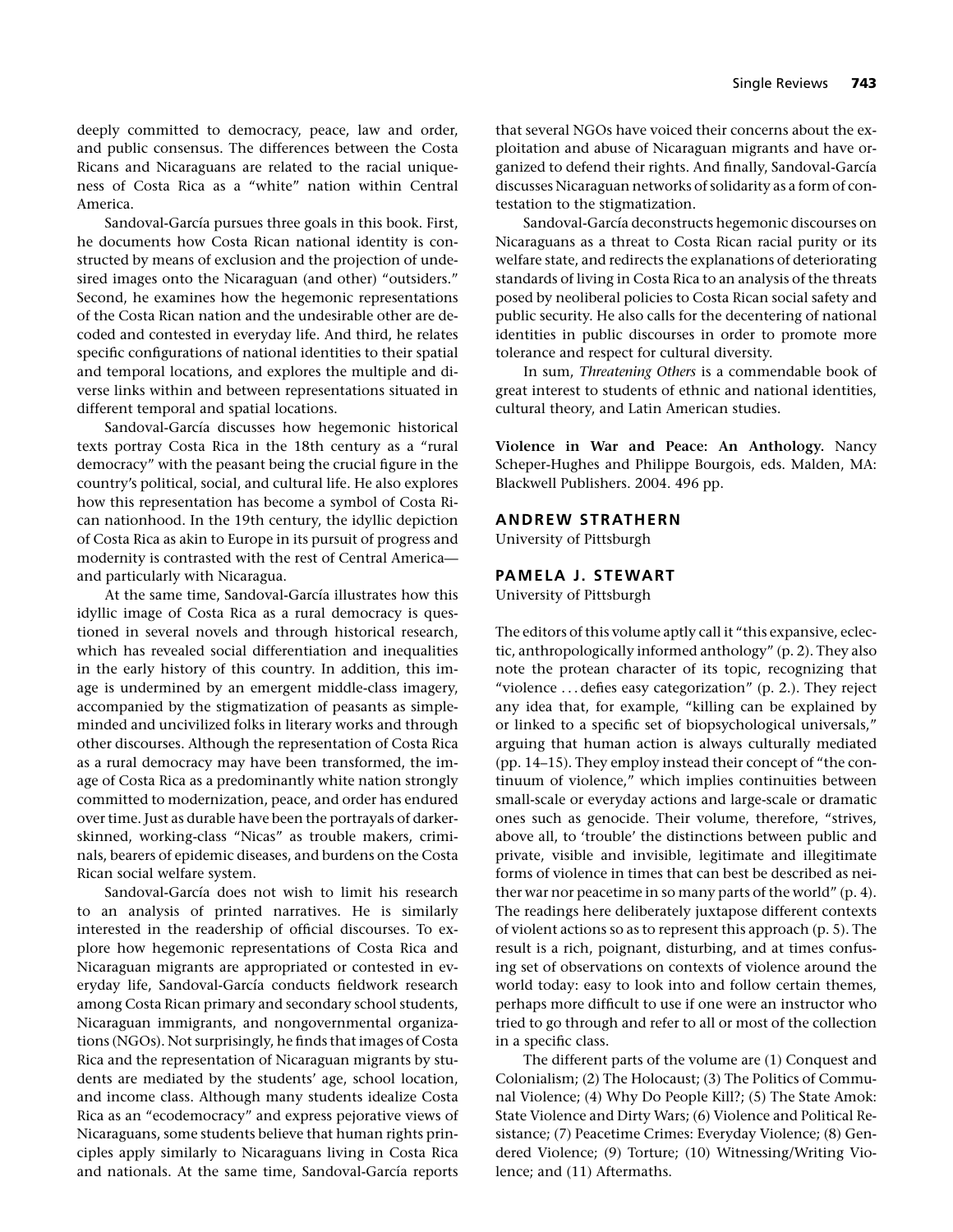Scheper-Hughes contributes six chapters, and Bourgois three. There are 62 chapters in all, with a panoply of reprinted contributions by, for example, anthropologists– sociologists: Michael Taussig, R. Brian Ferguson, Robert Gordon, Liisa Malkki, Renato Rosaldo, Allen Feldman, Begoña Aretxaga, Veena Das, Pierre Bourdieu, and Paul Farmer. There are pieces from Joseph Conrad, Michel Foucault, Primo Levi, Hannah Arendt, Stanley Milgram, Elaine Scarry, Noam Chomsky, Jean-Paul Sartre, George Orwell, Frantz Fanon, Giorgio Agamben, and Wole Soyinka among many others.

Inevitably, with such a large selection, we receive as readers only a brief and truncated version of the thinking of a particular author. Michael Taussig's well-known piece from his 1987 book, *Shamanism, Colonialism, and the Wild Man* (Ch. 2) comes through effectively; the excerpt from his 1992 book, *The Nervous System,* on "terror as usual" (Ch. 31) seems too short and elliptical. The abridged summary of Brian Ferguson's exposition in the journal "Scientific American" on "tribal warfare" (Ch. 5) can in no way stand as a full accounting for that category of planned, hostile action or as a full representation of the argument developed in *War in the Tribal Zone* (Ferguson and Whitehead 1992). The abridgement of Joseba Zulaika's work (Ch. 54) plunges the reader into Basque politics and violence, but why is it titled "The Anthropologist as Terrorist"? The effect is more of a sound-bite than a chapter. Yet, even with brevity, many of these excerpts do come over powerfully and well, such as Begoña Aretxaga's (Ch. 29) on ethnic violence and gender in Northern Ireland or Veena Das's (Ch. 40) on language, body, and transactions in pain in India. Creative instructors must find their way through these thickets of analysis, description, and activist witnessing, following the particular theoretical leads that they choose to employ. There is no shortage of choice here: The book is like a large supermarket of representative case materials, or perhaps like a ride to Widdicombe Fair, with everyone seated on the horse of the continuum of violence.

We have two specific comments: We appreciated the editors' sensible remarks about Yanomami warfare and Patrick Tierney's allegations (p. 15, introduction by Scheper-Hughes and Bourgois), but it should be Timothy Asch here not "Ash." We also were glad to read Zulaika's observation that "the accusation of terrorism, like that of witchcraft and demonic possession in former times, allows us to deface the accused person and thereby deprive his or her most intimate humanity" (p. 419). This echoes the much earlier observations by Edmund Leach in his 1977 discussion of "Custom, Law, and Terrorist Violence" on this matter. It is also akin to an argument we have been developing for some time, for example in our *Witchcraft, Sorcery, Rumors, and Gossip* book (Stewart and Strathern 2004) and our volume coedited with Neil Whitehead on *Terror and Violence: The Imagination and the Unimaginable* (in press). We stress, further, as many others have done, that witchcraft and sorcery are contemporary phenomena in many parts of the world, not safely confined to "former times."

#### **REFERENCE CITED**

#### Ferguson, R. Brian

1992 Tribal Warfare. Scientific American 266(1):108–113.

- Ferguson, Brian, and Neil Whitehead, eds. 1992 War in the Tribal Zone. Santa Fe: School of American Research Press.
- Stewart, Pamela J., and Andrew Strathern
- 2004 Witchcraft, Sorcery, Rumors, and Gossip. Cambridge: Cambridge University Press.
- Strathern, Andrew, Pamela J. Stewart, and Neil L. Whitehead, eds. In press Terror and Violence: The Imagination and the Unimaginable. London: Pluto Press.
- Taussig, Michael
	- 1987 Shamanism, Colonialism, and the Wild Man. Chicago: University of Chicago Press.

1992 The Nervous System. New York: Routledge.

**Andean Archaeology.** Helaine Silverman, ed. Malden, MA: Blackwell Publishing, 2004. 342 pp.

# **RICHARD L. BURGER**

Yale University

It has been nearly two decades since the publication of the last reader in Andean archaeology, and those who teach this subject in universities will welcome the news that an up-to-date replacement for Richard Keatinge's *Peruvian Prehistory* (1988) has finally appeared. Containing 13 chapters commissioned especially for this volume, the book is explicitly designed as a companion volume for Michael Moseley's popular introductory textbook, *The Incas and Their Ancestors.* Edited by Helaine Silverman, one of the field's broadest and most prolific scholars, and containing contributions by many of the field's most active senior and junior investigators, there would seem to be little to do other than celebrate. Unfortunately, the creation of an outstanding undergraduate reader requires more than bringing the right authors together. It requires that the articles be visually attractive and intellectually engaging while also being accessible to undergraduates. Although some chapters in this volume rise to this level, many do not.

The volume's problems begin with the editor's introductory chapter, which focuses on problematizing the chronological framework and the exploration of theoretical notions of cultural landscape. The discussion on chronology will mystify most undergraduates, particularly given that the following chapters all use the conventional chronological scheme mechanically and without comment. Silverman's discussion of cultural landscape is an interesting but stylistically dense contemplation that does little to set the stage for the following chapters for the intended audience. Despite the editor's caveats, volumes of this kind are always faced with issues of coverage, because potential consumers of a reader expect it to cover roughly the same subject matter as the textbook, albeit with deepened insight and greater detail.

The editor attempted to deal with the challenge of parallel coverage by arranging for chapters to be cowritten by multiple authors with differing area specialties. This "shotgun wedding" approach produced uneven results. In some cases, such as the chapter on the Late Intermediate Period,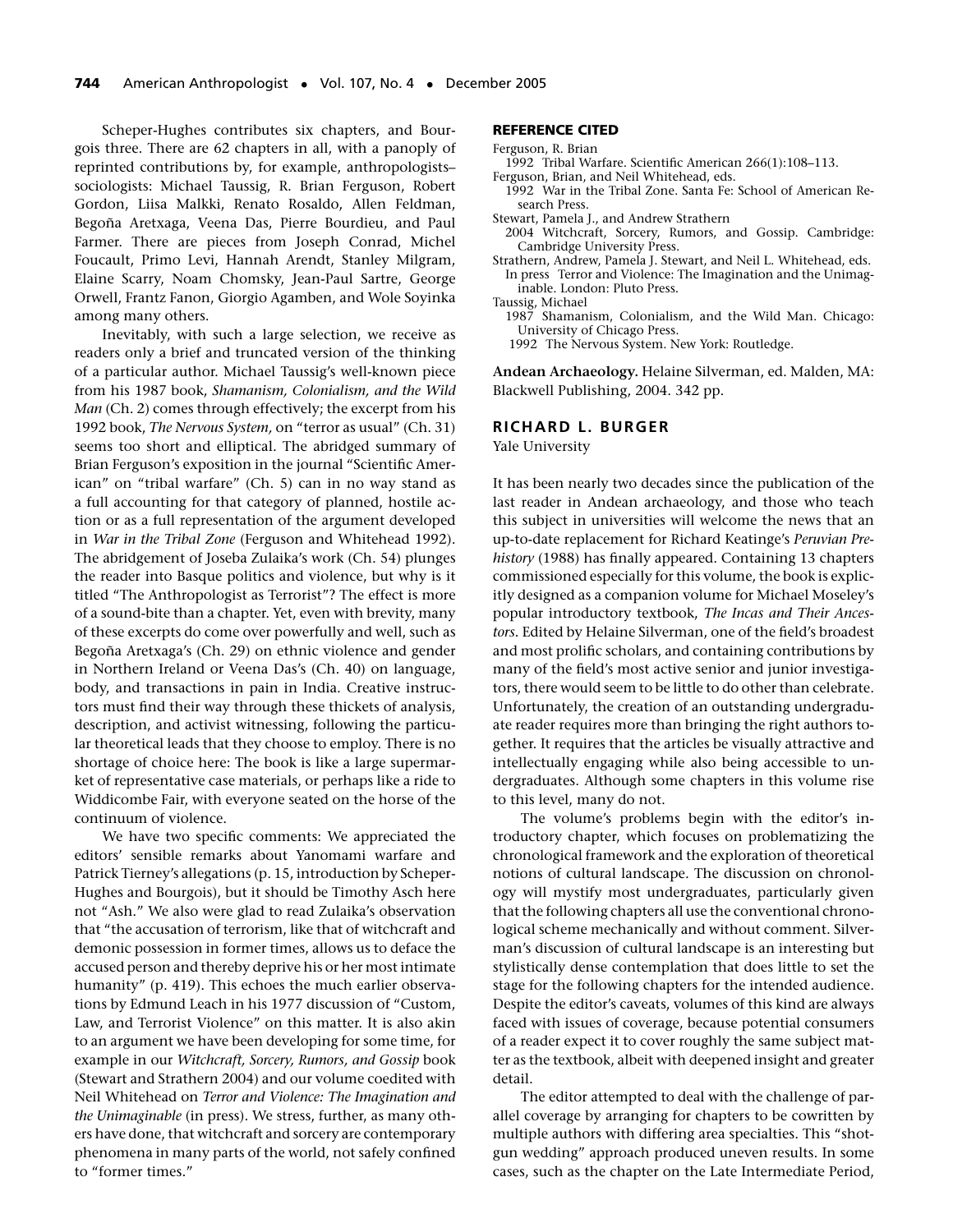it is a real success. In several other chapters, such as the one on the Preceramic, the results seem as if a committee had written them; what these chapters gain in expertise they lose in coherence and a distinctive voice or perspective. Despite the editor's best efforts, the coverage remains uneven, with the five-century Middle Horizon being the focus of three-and-a-half chapters while the 2,000-year "Formative" is discussed in little more than a single chapter. The limitations in content are reinforced by the paucity of illustrations, averaging less than two figures per chapter. Even in those cases in which line drawings or photographs are included, the quality of the printing (e.g., fig. 8.3) or the size of the reproduction (e.g., fig. 9.1 c and d) make them almost useless.

Despite the book's weaknesses, there are many strong chapters that may lead some to adopt it for teaching. The second half of the reader is particularly strong, and this is welcome for those using the Moseley (or Richardson) textbooks. The discussions of Huari and Tiahuanaco are particularly interesting, and Janusek's treatment of Tiahuanaco urbanism should not be missed. Ran Boynter's general synthesis on Andean textiles is refreshingly lucid and the chapter by Lisa DeLeonardis and George F. Lau on the Early Intermediate cultures of the South Coast and northern highlands offers a nice contrast to the textbook treatments. Two other chapters on Chavin de Huantar by Sylvia Rodriguez Kembel and John W. Rick and on the emergence of the Incas by Juha Hiltunen and Gordon F. McEwan are more radical and offer interpretations sharply different than those found in the Moseley volume. Some scholars, including this reviewer, may find these contributions to be deeply flawed. In any case, instructors will need to program extra class time to analyze the assumptions, methodology, and evidence underlying these chapters, if they are to use them in undergraduate teaching.

In the end, the editor must be congratulated for an ambitious effort. No specialist in Andean archaeology will want to miss this volume. But it is too soon to know whether, as was the case with the Keatinge volume, the book's strengths are ultimately judged to outweigh its weaknesses in a classroom setting.

#### **REFERENCE CITED**

Keatinge, Richard W., ed.

1988 Peruvian Prehistory: An Overview of Pre-Inca and Inca Society. Cambridge: Cambridge University Press.

**The Political Landscape: Constellations of Authority in Early Complex Polities.** Adam T. Smith. Berkeley: University of California Press, 2003. 346 pp.

# **JOHN M. STEINBERG**

University of California, Los Angeles

In his new book, *The Political Landscape,* Adam T. Smith describes how space and physical objects are used to create and enhance political authority. Smith specifically looks at the role that the imagined city or the imagined landscape plays in forging the experience of an actual city or an actual landscape. Smith asks where the elites were sited and how their use of physical form contributed to the creation and reproduction of constellations of political authority. The answer, according to Smith, is not at all universal because the use of the landscape and built environment varies from place to place. The one constant is that place is always important and always idiosyncratic. To demonstrate differences in the use of landscape and the built environment, Smith employs three case studies: Central America, Caucasia, and Mesopotamia.

Smith argues that the landscape, the city, or the temple plays a critical role in creating and maintaining political authority. Hence, the results of settlement pattern studies, and other tools of regional analysis (e.g., nearest neighbor, central place, and rank size), are misleading because they assume a universality of landscape that reflects social organization. Smith believes that much of past anthropological archaeology has been directed to find "temprocentric" regularities at the expense of the examination of specific landscapes and built environments and has therefore missed the built environment's active role in creating political authority.

Consequently, if one is dissatisfied with basic theories of human social evolution that operate through time and across space (e.g., those put forward by Marshal Sahlins, Marvin Harris, Michael Mann, Elman Service, Allen Johnson, and Timothy Earle), then Smith's approach is a welcome addition. Smith posits that archaeological investigations based on "mechanical evolutionism" have simply reified a set of types and models (e.g., tribes bands, chiefdoms, and states). He argues that theories of state-level social inequality that employ coercion, social contracts, costs, and benefits are simply inadequate. He charges that states are "illusionary," which is an apparent attack on the concept of the state that echoes Norman Yoffee's questioning of the concept of chiefdom. According to Smith, arguments that employ textbook social evolution are "undertheorized," "teleological," and "tautological."

The intended audience of this book is unclear, but it is probably not students of archaeology. A myriad of philosophical terms (well beyond *tautological* and *teleological*) are bandied about with hardly a definition. Conversely, basic archaeological features (e.g., the Middle Eastern tell) that would be covered in any introductory archaeological text are defined in great detail. Whoever the readers may be, they will need substantial dedication, for the writing is dense.

A few sections and chapters are outstanding. For example, in Chapter 2, the section on the intellectual history of the term *state* is thought provoking, as is the section on authority. In Chapter 4, Smith's discussion of his own work in Caucasia is excellent and relevant to his ideas on the importance of location. The change in voice, that he himself notes, is quite refreshing: Absent are the long, tangled sentences, the harsh criticisms of past research,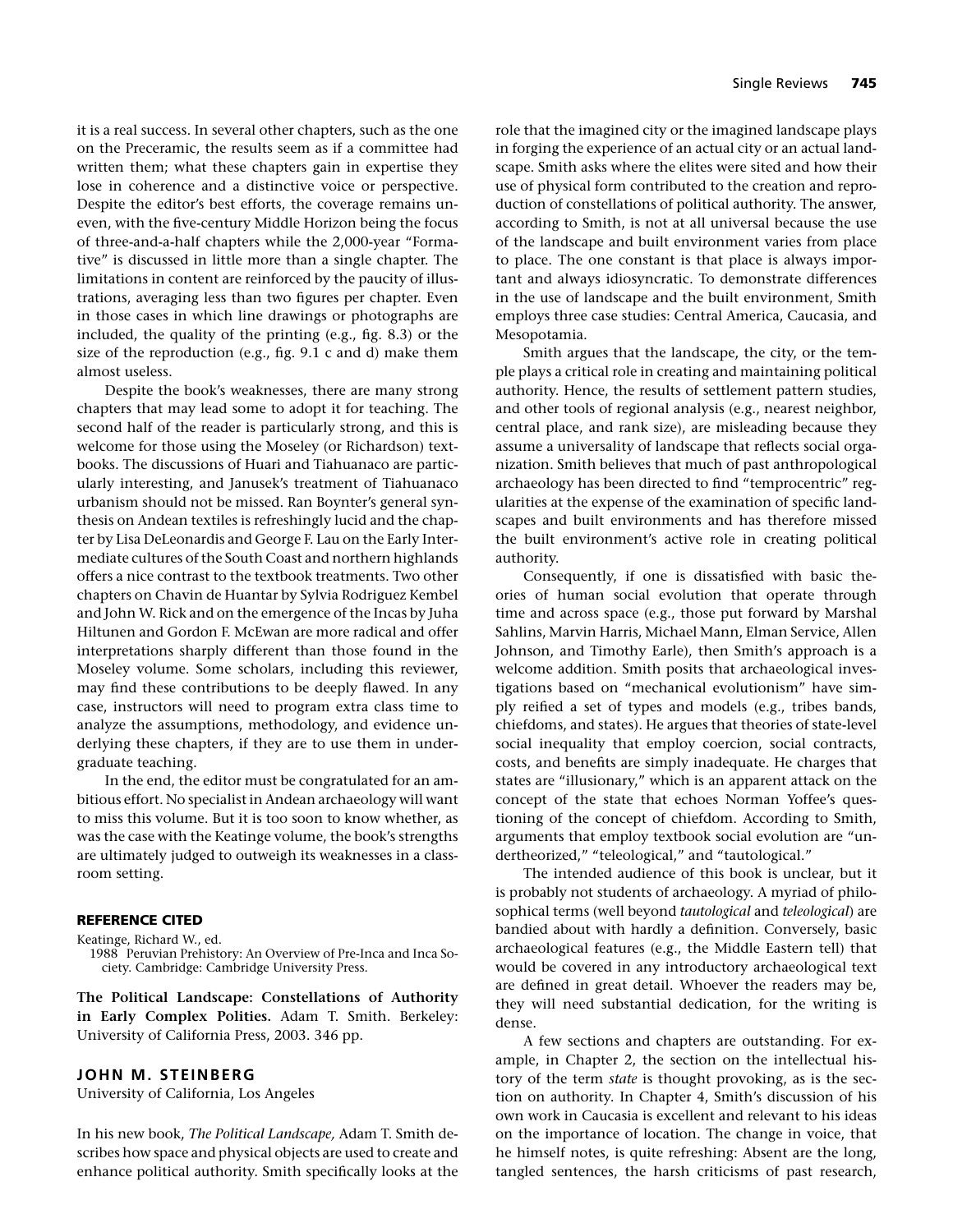and the philosophical jargon that fill the rest of the book. Smith effectively describes how elites in Caucasia took extraordinary measures to create space and environments that would both produce and legitimize their authority. He makes it clear that the elites' use of space was specific to that environment. As a result, his idea of the idiosyncratic role of the landscape in the creation of political authority flows easily and convincingly from his Caucasia data.

However, the extension of the specific role of the landscape to other areas and civilizations is not convincing. Chapter 3, a discussion of the Classic and Post-Classic Maya, is a strained attempt to refute the usefulness of regional analysis. Chapter 5, on Mesopotamia, centers on the differences between a textual impression of coherent city space and the archaeological reality of highly fragmented walkways, streets, and neighborhoods. This difference, according to Smith, reflects an elite strategy to create an "imagined" city that contributes to the creation and reproduction of political authority.

In Chapter 6, Smith redefines the term *institutions.* Institutions, as a socioeconomic focus of study, arise from Thorstein Veblen's work and have been productively used by the likes of Mary Douglas and Douglass North. The term traditionally refers to settled habits of thought common to groups of people (i.e., the rules of the game such as property rights). Smith's new definition attempts to tie institutions to the built environment. His analysis of Urartian temples and fortresses using his measure of real relative asymmetry is creative (although I am not sure how robust it is), but the measure does not seem to relate in any obvious way to the nature of institutions, either as commonly used in anthropology (e.g., James Acheson's work) or in Smith's redefined form.

In the end, Smith's postmodern approach to the landscape implies that basic tools of regional analysis—which rely on organic development of population clusters responding to economic or market forces—are unreliable tools for research. For Smith, the built environment is not a reflection of the socioeconomic structure but, rather, a cause of that structure. This approach is certainly well theorized and not at all teleological, but I am skeptical as to how helpful it will turn out to be.

**Musqueam Reference Grammar.** Wayne Suttles. Vancouver: University of British Columbia Press, 2004. 632 pp.

# **BRIAN THOM**

McGill University

*Musqueam Reference Grammar* is a monumental work by the celebrated scholar of Northwest Coast cultures, Wayne Suttles. It is based on over 50 years of research in Coast Salish communities in British Columbia, Canada. The book provides a detailed description of the grammar of the Musqueam dialect of Halkomelem, one of the major Salishan languages spoken on the Pacific Northwest Coast. Suttles's lifelong anthropological experience and close relationship with the Musqueam people are brought to bear on his work, providing significant depth of cultural context in describing this Salishan language and its use in local discursive contexts.

As a work of descriptive linguistics, Suttles's *Musqueam Reference Grammar* is a rich analysis of the structure and functioning of a language with numerous distinctive features. The structure of the book follows a typical grammar with sections on phonology, morphology, and syntax, with the addition of useful chapters on kinship, space and time, place names, and personal names. Importantly, Suttles has demonstrated methodological rigor by having generated the grammar largely from forms observed in recorded, spontaneous texts, clarifying mechanics of grammatical form and structure by elicited responses from elders who speak fluently. The examples that demonstrate the grammatical forms being discussed show a consistent attention to providing not only clear examples but also culturally and semantically rich selections of language usage. These examples are supplemented throughout with excellent footnotes that provide comparative contexts and analyses of issues from relevant linguistic, ethnographic, and historic literature. Taken as a whole, the reference grammar provides a consistently interesting sense of the cultural concerns expressed in Musqueam discourses.

A descriptive grammar such as this is useful not only as a linguistic reference work, but in developing anthropological perspectives that seriously consider how the interplay of language and culture become an important and dynamic factor in how local cultural lives are experienced and communicated. Suttles's *Musqueam Reference Grammar* gives numerous examples that illustrate, from different levels of the grammar, the fundamental links between language and culture, including a detailing of how kin terms reflect and reinforce social structures, and a chapter on the ways metaphors of embodiment and dwelling are eluded to in directional and spatial terms. These and other examples taken from the Musqueam dialect of Halkomelem provides an important source of information for comparative linguistic research and an invaluable reference for scholars working in Salishan-speaking or other Northwest Coast communities.

Suttles writes with an authoritative cautiousness, plainly stating what he is certain of and spelling out the limits of his data and his grammatical analysis and assumptions. The book is written with a refreshing humility and respect for the limitations of this kind of inquiry as well as the complexities of practiced language and culture. This work is not, nor does it claim to be, a study to address questions of theoretical linguistics. Suttles has instead turned his attention to providing a thorough discussion of a language with, at best, only a few hundred fluent speakers. Both the local and the scholarly communities are well served by this decision, as the *Musqueam Reference Grammar* will very likely remain the central descriptive work on a Salishan language for generations to come.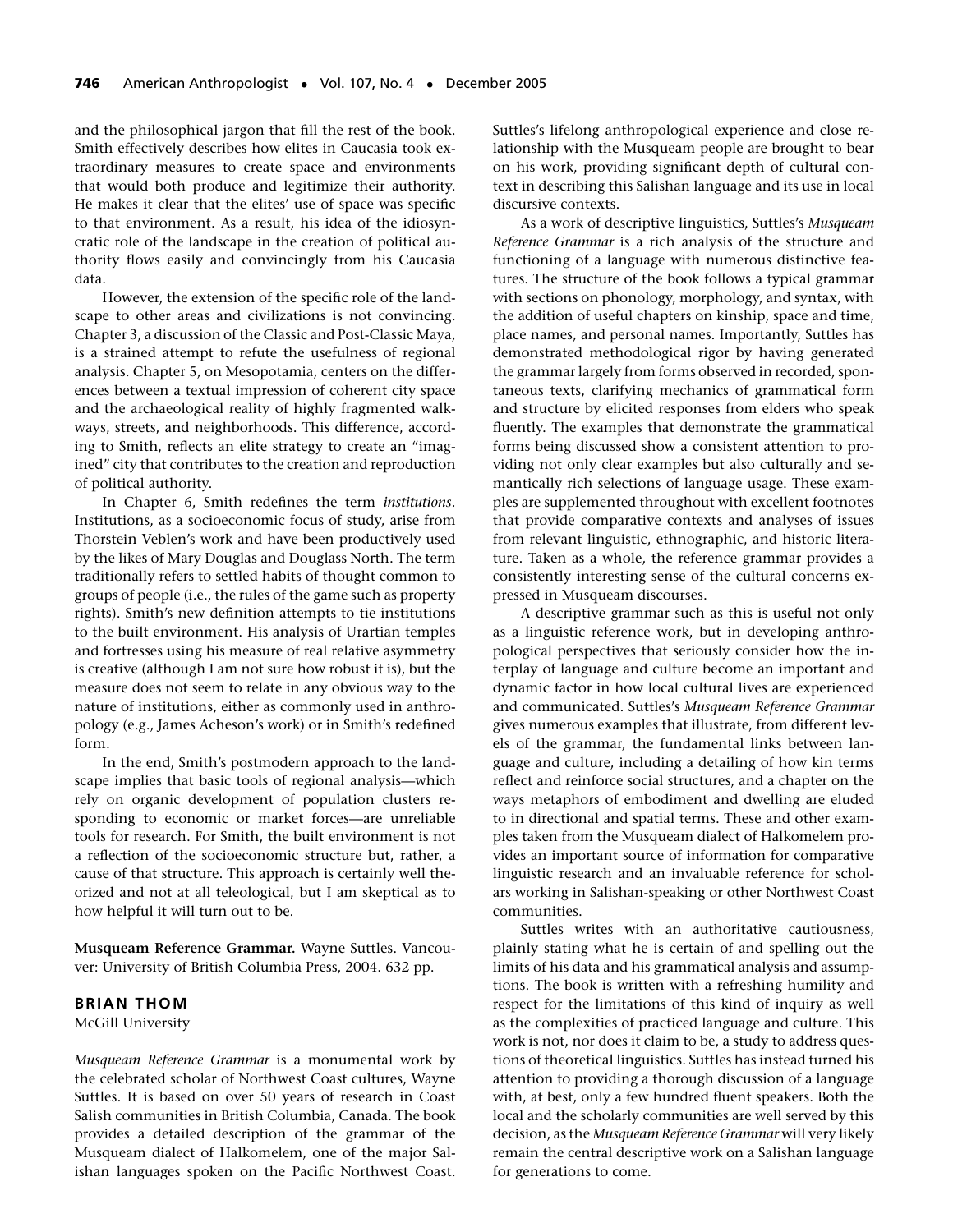**Consuming Motherhood.** Janelle S. Taylor, Linda L. Layne, and Danielle F. Wozniak, eds. East Brunswick, NJ: Rutgers University Press, 2004. 323 pp.

# **LYNN HORRIDGE**

The Graduate Center, City University of New York

Contributors to this provocative anthology view motherhood through the lens of consumption and show the utility of the approach ethnographically. Scholars of motherhood and reproduction have now moved beyond the usual anthropological treatment of kinship as social relations based on persons to explore kinship as social relations based on things. Of particular interest is a focus on European and North American mothers as consumers of and participants in services related to motherhood, such as adoption, foster care, obstetrics, and midwifery.

The anthology begins with two framing chapters, or "Con-Texts," by Barbara Katz Rothman and Daniel Miller (reprinted from 1989 and 1997, respectively). Rothman emphasizes motherhood and questions the moral implications of the language of property in the context of mother–child relations. She points to the disconnect between the right to own a child and the responsibilities of raising a child in patriarchal societies. In contrast, Miller emphasizes consumption. He experiments with psychoanalytic theory to propose that middle-class mothers have generated a new "cult of the infant." Miller suggests that mothers' practices in shopping for infants may replace religion as a form of individual transcendence for women struggling to manage identities at the crossroads of younger feminist ideals and aging desires to mother. Miller's chapter serves as the reference point of the volume to which the remaining authors respond—often in antagonistic yet theoretically compelling ways.

For example, Ann Anagnost expands on her work on the adoption of female infants from China by exploring U.S. adoptive parents' role in the creation of a "sentimental economy" in response to late-20th-century consumer capitalism. In an attempt to archive children's identities, many adoptive mothers combine handcrafted and purchased objects to create "memory books"—a sincere task that Anagnost may see as falling short of creating a meaningful connection between sites of production and consumption in transnational adoption exchange.

*Consuming Motherhood* may provoke caution among scholars long concerned with mother as producer, now asked to reconsider mother as consumer. In line with Igor Kopytoff's closing commentary on the ubiquity of economism in kinship relations, it is the perception of commodification in relation to persons that varies across cultures. In the West, the explicit commodification of persons may puncture our sacrilized notions of human relations, especially in light of slavery and historical guilt. In her Introduction, editor Janelle S. Taylor addresses this perception. Following a discussion of Marx's definition of a commodity and the nature of wants that may spring from stomach

or fancy, Taylor asks: "How can the bearing of children be likened to the ingestion of food? The very suggestion seems to invoke that most frightening of all monsters, the mother who eats her own children" (p. 11).

If Jonathan Swift's modest proposal to cure the social ills of Ireland has not yet come to mind, Gail Landsman successfully weaves it into her chapter on mothers of children with disabilities, in which she argues that disabled children are classified as commodities, particularly as damaged goods. In discussing Peter Singer's notorious claim about the loss of full personhood by way of physical disability, Landsman reveals these mothers' constant struggle with an assumed societal perception that if they could exchange their children for "healthier" ones, they would. Showcasing these mothers' participation in the disability rights movement, Landsman frames their consumption practices as coping strategies in an effort to have children "fit in" to the very consumer culture to which they are opposed.

Is consumption a useful approach to motherhood? In her instructive closing commentary, Barbara Katz Rothman comments that it is "terrifying to see all this put together this way" (p. 270). However, as both her chapters show, the uncomfortable connotations inherent to this approach merely reflect the ways in which today's capitalism forces persons to relate. The compulsion of the remaining contributors to do battle with Miller's seemingly superficial treatment of mothers as shoppers does produce exciting results. In light of the exhaustive span of inquiry this battlefront inspires, one walks away satisfied that the authors have done justice to the issues at hand, not the least of which is the supposed inability of scholars to critically examine reproduction and consumption as mutual reinforcing phenomena. This text provides engaging reading for students of medical anthropology, kinship, consumption, and materialism as well as for feminists concerned with reproduction, social movements, and the professionalization of "women's work."

**Biological Anthropology and Ethics: From Repatriation to Genetic Identity.** Trudy R. Turner, ed. Albany: State University of New York Press, 2004. 327 pp.

# **ROBERTO DELGADO**

Hunter College, City University of New York

The issue of ethics in anthropological study has evolved with the discipline. Traditionally, the concerns focused on respect for those peoples and cultures that were the subjects of research. More recently, ethical concerns have begun reaching into many aspects of academia and scientific investigation, and each of the subfields of anthropology now recognizes its own unique concerns, from issues regarding the treatment of archaeological artifacts and sites, to matters of obligations between field researchers and both the human and nonhuman primates they study. The subfield of biological anthropology is perhaps among those subject to the most scrutiny by society and governing bodies because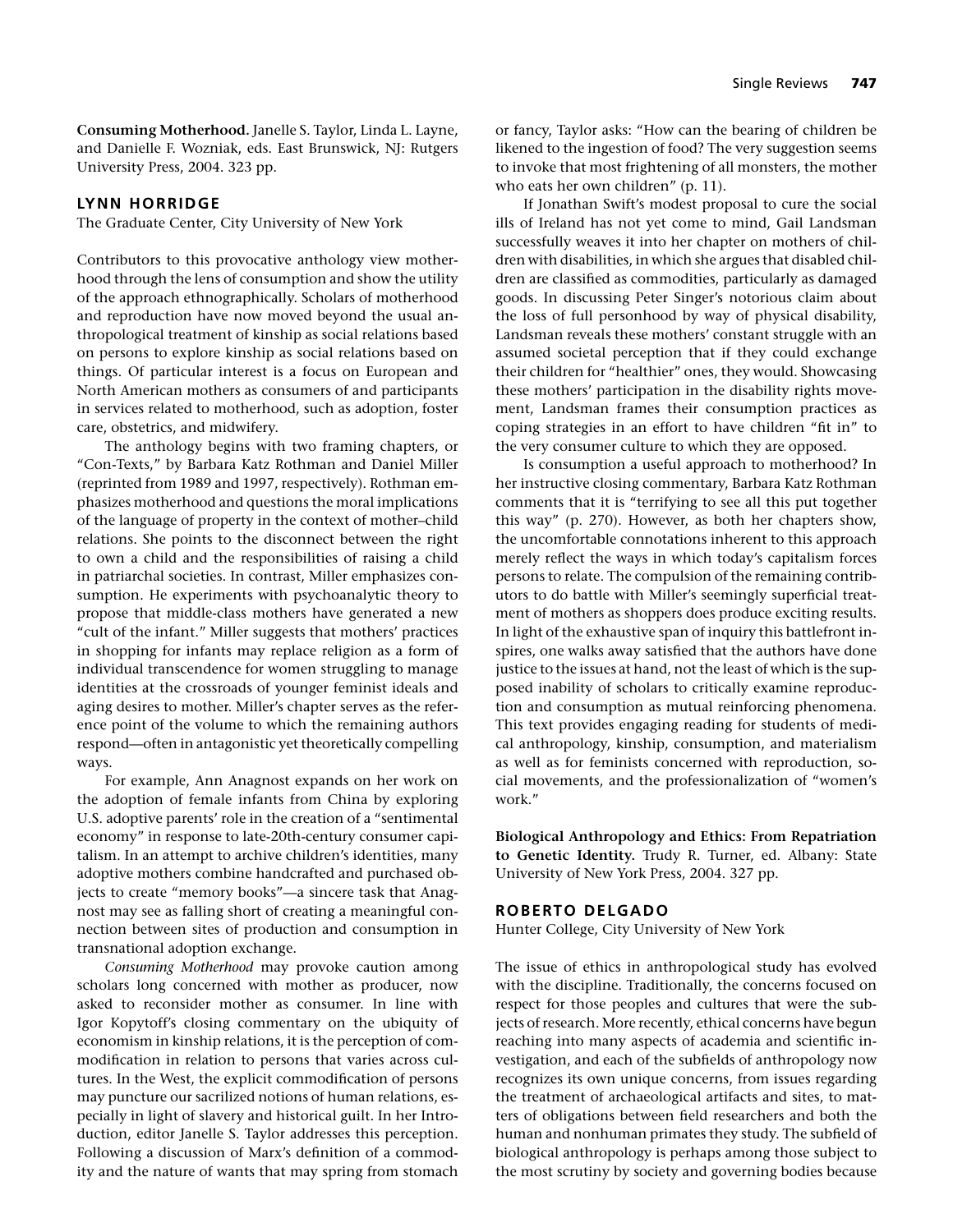of its multifaceted approach of studying the biological basis of human behavior, diversity, and evolution. For example, there are potential biomedical and sociopolitical implications in establishing and emphasizing close evolutionary relationships between prosimians, monkeys, apes, and humans, and describing genetic differences among modern human populations. In addition, biological anthropologists face a bewildering array of ethical dilemmas such as how to interact with and collect data from human adult and child subjects from other cultures, rendering a decision on the disposition of recent and fossil skeletal remains, including questions of accessibility and repatriation, and issues related to the humane treatment of study subjects in captive settings and the conservation implications of conducting research on nonhuman primates in the wild.

Trudy's *Biological Anthropology and Ethics* is the first volume that addresses a selection of ethical issues encountered by professionals and students trained in biological anthropology, with specific case studies and commentaries under each of the five major subfields of the discipline: genetics, human biology, paleontology, primatology, and skeletal biology. The first section of the volume offers contributions on field and laboratory research on nonhuman primates and collectively emphasizes the many challenges faced by primatologists both in captive settings and in the field. These challenges may range from acquiring access to and transporting biological samples to dealing with misconceptions by local communities in host countries and needing to learn acceptable rules of conduct that should not harm study subjects and promote future research in the region. In the field, the quick and unpredictable turnaround of events in politically unstable nations also poses problems that raise another series of ethical issues with which to contend. Not the least of which deals with prioritizing self-preservation at the cost of sacrificing funds and equipment bequeathed by generous sponsoring agencies, and reneging on commitments to local community members who were promised positions as camp staff, guides, and research assistants.

Another important ethical consideration deals with the impact that researchers might have on their study subjects, and this matter is particularly precarious when field studies necessitate the habituation of endangered species. Endangered nonhuman primate species already face multiple threats exacerbated by human population growth that include habitat loss, hunting, and live capture for biomedical research, entertainment, and the trade in exotic pets. Habituation of free-ranging primate groups has lasting consequences that affect patterns of behavioral ecology, the health and well-being of research subjects, and the vulnerability of study populations to disease and hunting. Only through long-term commitments that include promoting protected areas and establishing the infrastructure and training necessary to withstand episodes of civil or political unrest can researchers be assured of helping to preserve valuable populations for future study.

The general theme coursing through the other sections of this text, dealing principally with human biology, genetics, and the skeletal remains of living and fossil humans, is that of opposing but legitimate claims presented by competing groups. These groups include the scientific community and parties who claim either an ancestral–descendant relationship or a cultural affiliation with the remains in question. The applied work of forensic specialists contributes still another level of complexity to the discussion of ethical issues in biological anthropology because of their ties to the legal establishment and frequent involvement in criminal investigations. Clearly, practitioners in each subfield of biological anthropology face unique ethical challenges and must strive to behave responsibly in their activities.

Overall, the summary chapters are the most insightful in terms of describing the major ethical questions in each of the subfields of biological anthropology. The contributions presenting specific case studies are excellent for exploring a particular issue in more detail including, in most cases, a strong recommendation for addressing conflicting interests. Overall, this edited volume galvanizes discussion in this important matter of ethics in biological anthropology and promotes institutionalized cooperation with an equitable exchange of resources between the research community and larger society. This book will serve to spur further deliberation.

**The Intimate Economies of Bangkok: Tomboys, Tycoons, and Avon Ladies in the Global City.** Ara Wilson. Berkeley: University of California Press, 2004. 272 pp.

#### **LOUISA SCHEIN**

Rutgers University

In this variegated ethnography, Ara Wilson has deftly reinvigorated the best of the tradition of anthropological holism. *Intimate Economies* takes as its chief goal to demonstrate, through case examples, the complexity of articulations that constitute the Thai economy. Not only does she provide a sustained treatment of the interaction between globalization and what she calls the "folk," "kin," and "moral" economies of longer standing in Thailand, but she also reveals, through intimate research, the ways in which other domains of life—especially gender, sexuality, and family—both impact and are impacted by economic change. Her clearly argued dialectical model both insists that "the increasingly global market economy integrates and remakes social worlds" (p. 189) and also "moves from an image of an external penetrating force to a view of transformations unfolding within Thai society" (p. 194).

Wilson is innovative in her research design, siting her investigation across several social domains in Bangkok. She calls this a "multi-sited" method, but in many ways the best of her data come not from the choice of multiple institutional locations—whether department stores, go-go bars, or telecommunications companies—but from the vivid account of socioeconomic actors that she presents as engaging the shifts in the Thai economy. In five substantive chapters, we meet multiple types of agents who are fashioning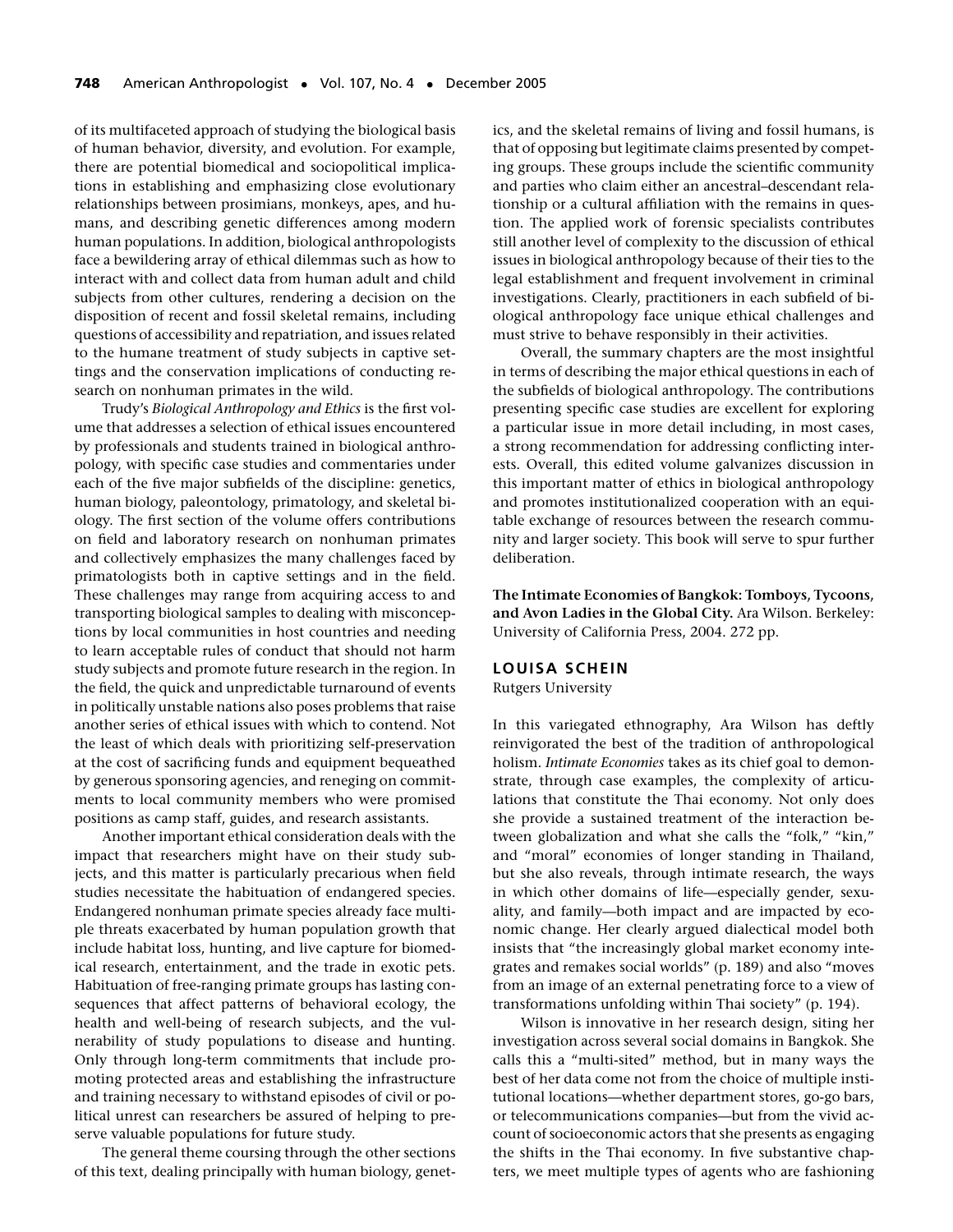themselves and their social worlds through their economic practice: a business tycoon who founded the first department store in Thailand (creatively researched through commemorative funeral texts); sex workers; mall shoppers, especially the somewhat masculine-gendered "tom;" a creator of an influential cable TV company and his cosmopolitanizing employees; and revamped entrepreneurial subjects of direct sales marketing. Without navel gazing, Wilson skillfully recounts her own engagements with these subjects, pioneering a multifaceted research approach that included working at the telecommunications company, hanging out in malls, and going to training sessions for Avon and Amway. We see her participating, observing, and conversing with her interlocutors throughout a narrative that is always attentive first to them and their socioeconomic milieux. She opts for an athletic text, refreshing in its leanness (195 pages), foregoing additional thick descriptions, which might have also been fascinating.

One of Wilson's key themes is the gendering of economy. She opens with a treatment of the noted tourist attraction, the Bangkok floating market, which poses a contradiction because, despite being a place where women predominate, prevailing discourses about the Thai economy make this type of folk domain invisible, instead gendering the economy male. Wilson goes further in exploring the interface between economy and gender–sexuality in her treatment of the toms' use of shopping malls. The tom, she explains, is an artifact of modernity, and their performance of masculine attributes—short hair, male clothing, cigarette smoking, having a feminine "dee" on their arm is closely imbricated with consumption practices associated with new forms of leisure. Toms not only work in malls, but they also use that space for socializing, because they do not have the kind of dedicated spaces—bars, saunas, or particular lanes—in which gay men and "kathoey" spend their leisure time. What is fascinating about the mall space, however, is, as Wilson shows, that it reveals itself to be a site for the purveying of "commercial heterosexuality" dominant images in promotional culture that enshrine the young romantic male–female couple or the reproductive family as target consumers. Because "consumers realize various identities through commercial venues," Wilson finds that these images of heterosexuality are no deterrent to tom self-fashioning through mall consumption: "It is the version of romance, not the same-sex character, that is 'imported' in the tom and dee phenomenon" (p. 127). In other words, the homosocial relations of tom and dee appropriate valorized images of romance to craft their own intimacies.

It is this type of sophisticated argument, combining the insights of anthropology, cultural studies, and area studies, that makes *Intimate Economies* so rich. Wilson employs contemporary theory, but displays it mostly in endnotes of stunning bibliographical thoroughness to insure readability of the text. One never questions that Wilson—who identifies herself with the tradition of economic anthropology in her integrative attention to production, distribution, and

consumption—is also in full command of interdisciplinary theories on the global economy (although her capable treatment of flexible citizenship and entrepreneurship might have been enriched with deployment of enabling notions such as neoliberalism and governmentality). Yet her project is never reducible to the global, as she insists throughout that what is important about the economic is that it is plural and immanent in the most intimate aspects of subjectivity and practice.

**Culture and the Question of Rights: Forests, Coasts, and Seas in Southeast Asia.** Charles Zerner, ed. Durham, NC: Duke University Press, 2003. 289 pp.

## **CELIA LOWE**

University of Washington

*Culture and the Question of Rights* is a delightful volume formulated at the intersection of the poetics and politics of nature in the Malay world. The chapters provide phenomenological evocations of the following: place (the Malaysian rainforest, spirit-inhabited promontories of the Makassar Strait, and the Kalimantan swiddens of Bentian, Salako, and Meratus Dayaks); species (fruit trees that tell the story of kinship, bees that cross the River of Changes to provide honey, and marauding elephants that bestow dream song genres); and histories (the Bagak past told through durian plantings, Mandar "heirloom" templates for contact with ancestral spirits, the arrival of British colonial cartographers, and the contemporary Malay state into the Temiar homelands). Poetic descriptions of place, species, and histories are intertwined with stories of property rights and ethnic and resource politics: court settlements governing flying fish roe collection off the Mandar coast; documents written by Bentian Dayak leaders protesting the arrival of Georgia Pacific and other logging corporations; and the forced removal of Hakka Chinese from their cultivated rice fields in lowland Kalimantan during Indonesia's anti-Communist purges in the 1960s. The book's artful synthesis of poetics with politics makes its intervention theoretically astute, ethnographically informative on contemporary resource struggles in Southeast Asia, and a pleasure to read.

Any emphasis on poetics is essentially an emphasis on form. Each of the chapters in *Culture and the Question of Rights* attempts to recuperate, as rational and logical, Malay peoples' ways of knowing land- and marinescapes, and their expressive forms for communicating about the social and natural world around them. As Anna Tsing writes, "Meratus Dayaks know a great deal more about the technical features of their forests than any of the 'experts' I met in the region" (p. 33). In chapters by Tsing, Marina Roseman, and Nancy Peluso, Meratus, Temiar, and Bagak ways of comprehending the natural world around them imply the permeability of human and nonhuman worlds in contradistinction to the Enlightenment separation of nature and culture.

Although each author attempts to reclaim reason for the people about whom she or he writes, these chapters also